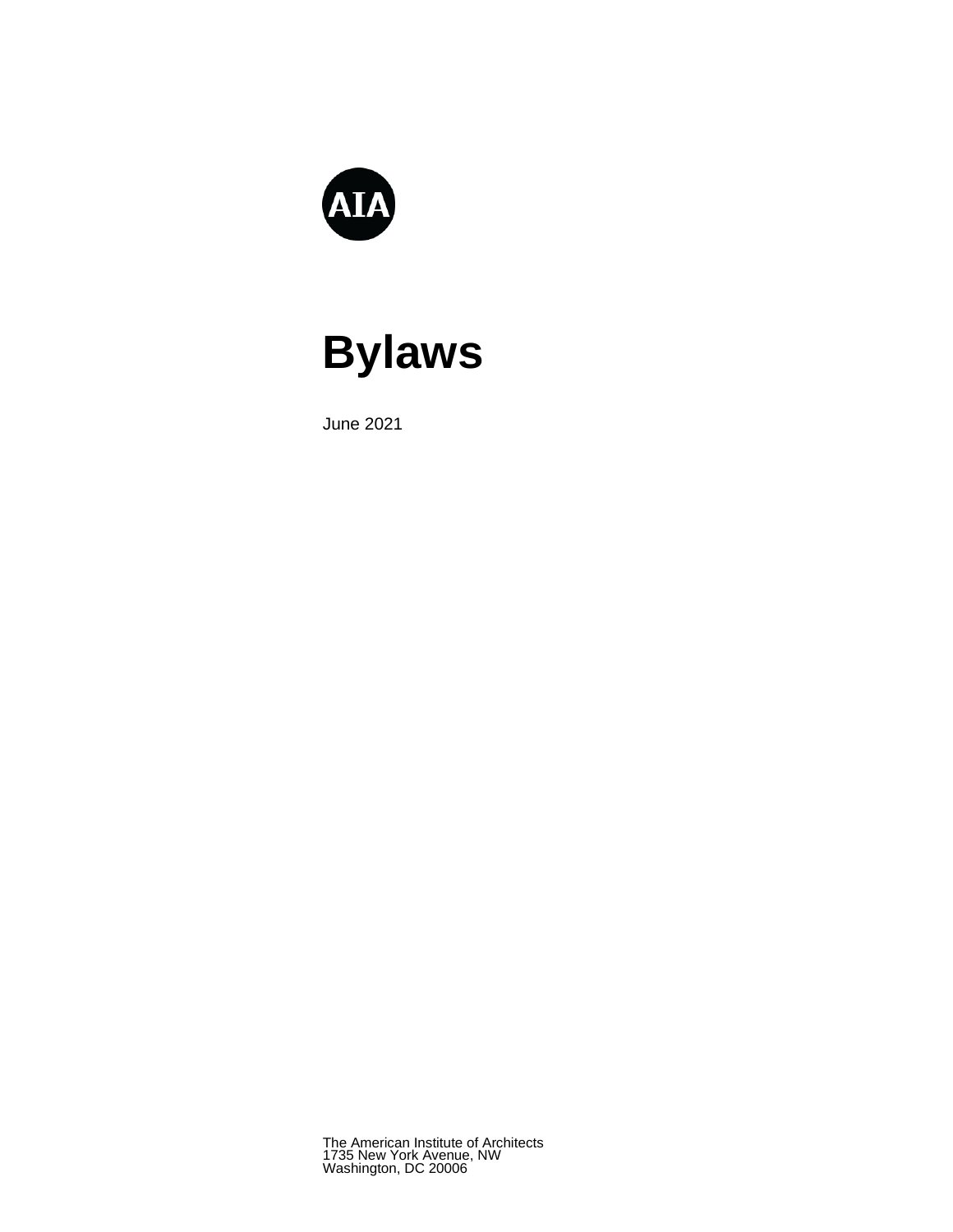The American Institute of Architects 1735 New York Avenue, NW Washington, DC 20006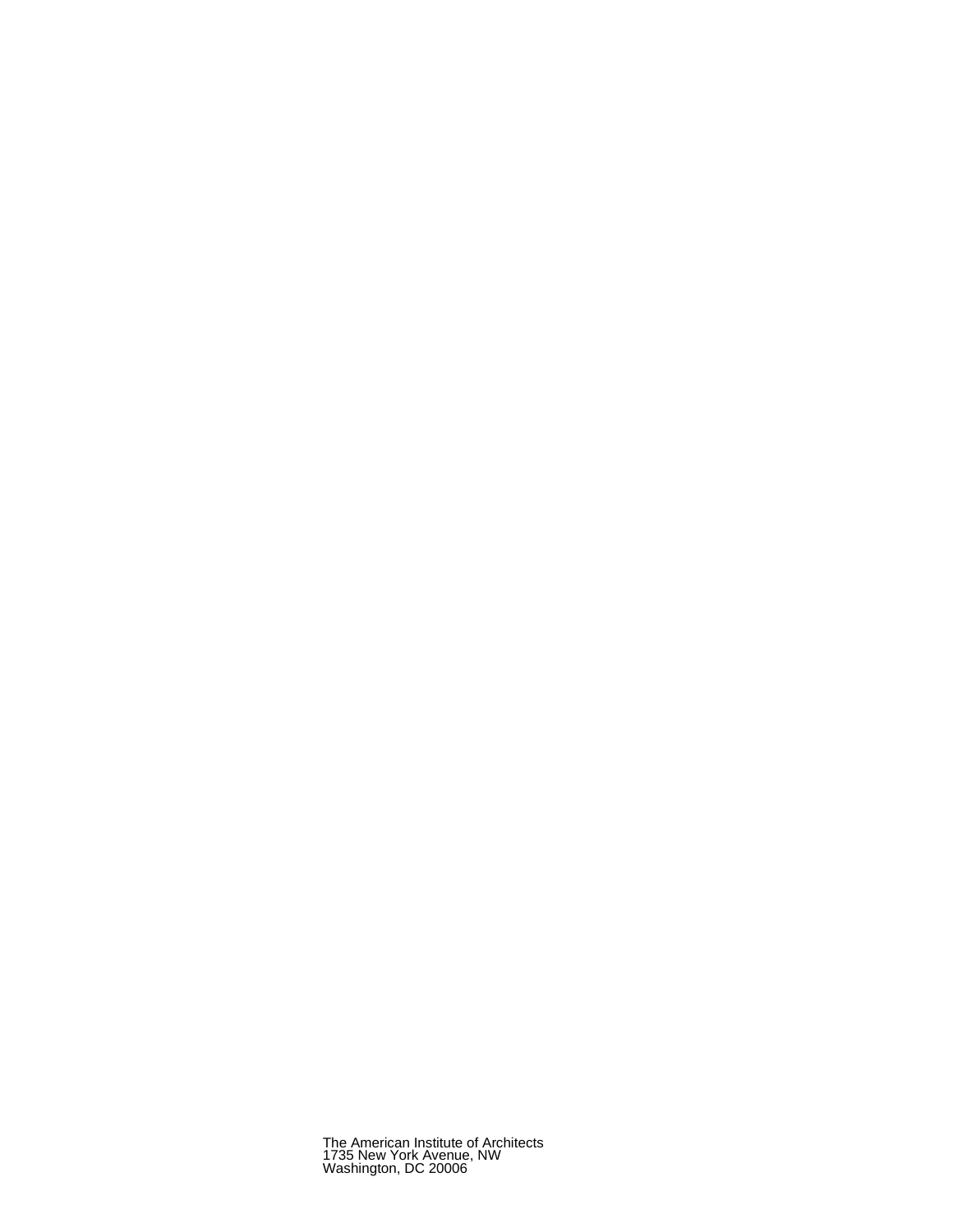# CHAPTER 1

# **ORGANIZATION**

# 1.0 GENERAL PROVISIONS

1.01 Organization Name. The name of this membership corporation is The American Institute of Architects. In these Bylaws the corporation is called the Institute.

1.02 Organization Objects. The objects of The American Institute of Architects shall be to organize and unite in fellowship the members of the architectural profession of the United States of America; to promote the aesthetic, scientific and practical efficiency of the profession; to advance the science and art of planning and building by advancing the standards of architectural education, training and practice; to coordinate the building industry and the profession of architecture to insure the advancement of the living standards of people through their improved environment; and to make the profession of ever-increasing service to society.

1.03 Organization Domain. The domain of the Institute shall be the United States of America and its territories. Nothing herein shall be regarded as precluding the Institute from establishing or maintaining an international presence outside the United States and its territories, to the degree otherwise provided in these Bylaws.

## 1.1 AFFILIATIONS

If and while affiliation will promote the purposes and objects of the Institute, any national organization may be affiliated with the Institute unless the other organization was formed, used, or maintained for financial gain, price-fixing, or political purposes.

## 1.2 THE COLLEGE OF FELLOWS

There shall be a subdivision of the Institute entitled the College of Fellows, the members of which shall be the Fellows and Honorary Fellows of the Institute.

> 1.21 College of Fellows Purpose. The purpose of the College is to stimulate a sharing of interests among Fellows; to promote the purposes of the Institute; to advance the profession of architecture; and to be of ever-increasing service to society.

> 1.22 Bylaws of the College of Fellows. The College shall adopt bylaws, which shall specify the organization of the College. The bylaws and activities of the College of Fellows are subject to the approval of the Board.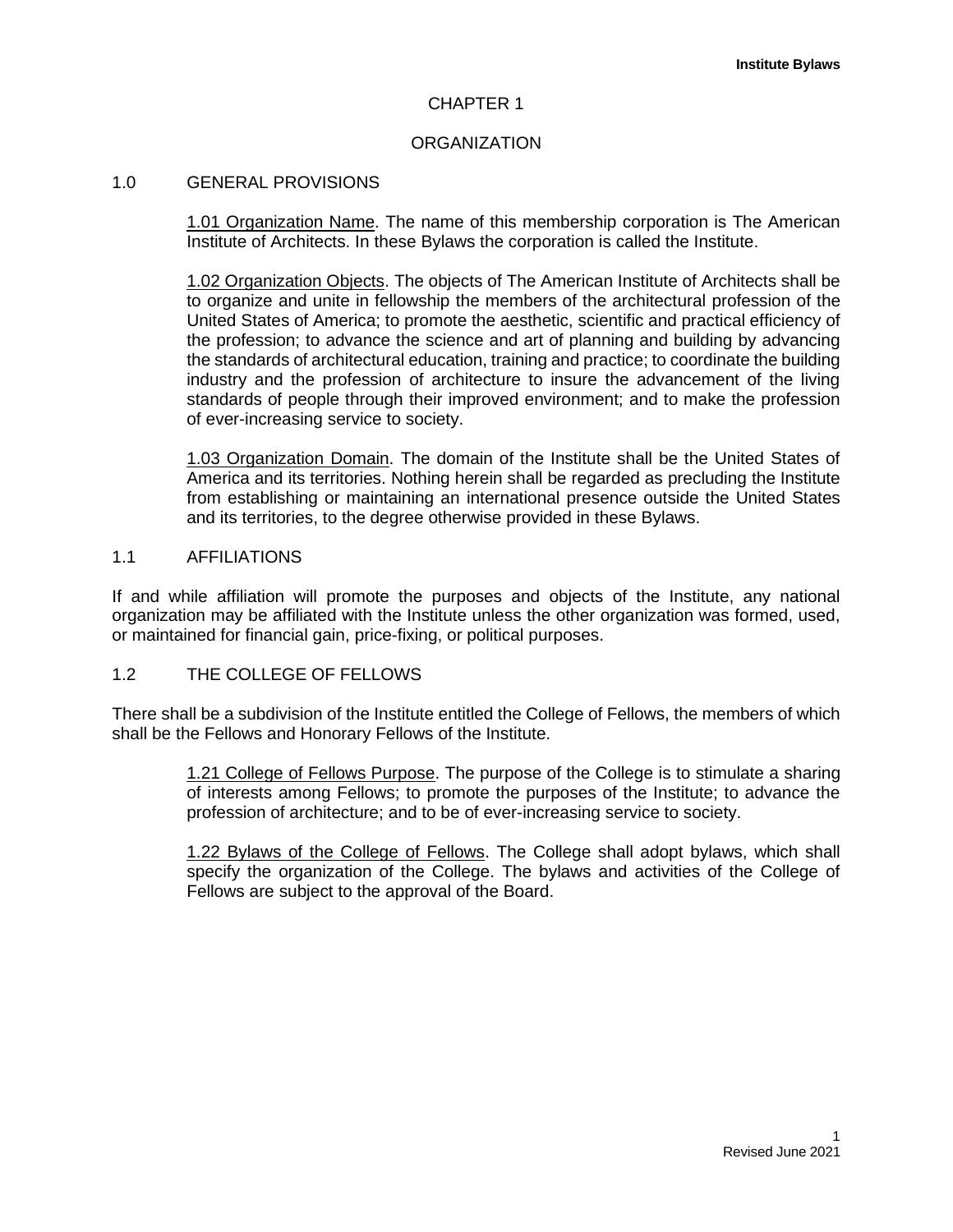# 1.3 ENDORSEMENTS

1.31 Endorsements of Enterprises. The Institute shall not sponsor or endorse any enterprise whether public or private, operated for profit.

1.32 Endorsements of Materials. No officer, director, Strategic Council member, committee member, or employee of the Institute or any of its components in that individual's official capacity shall approve, sponsor, endorse, or do anything that may be deemed or construed to be an approval, sponsorship, or endorsement of any material of construction or any method or manner of handling, using, distributing, or dealing in any material or product. ("Component" as used in these Bylaws shall be defined as set forth in Section 4.01.)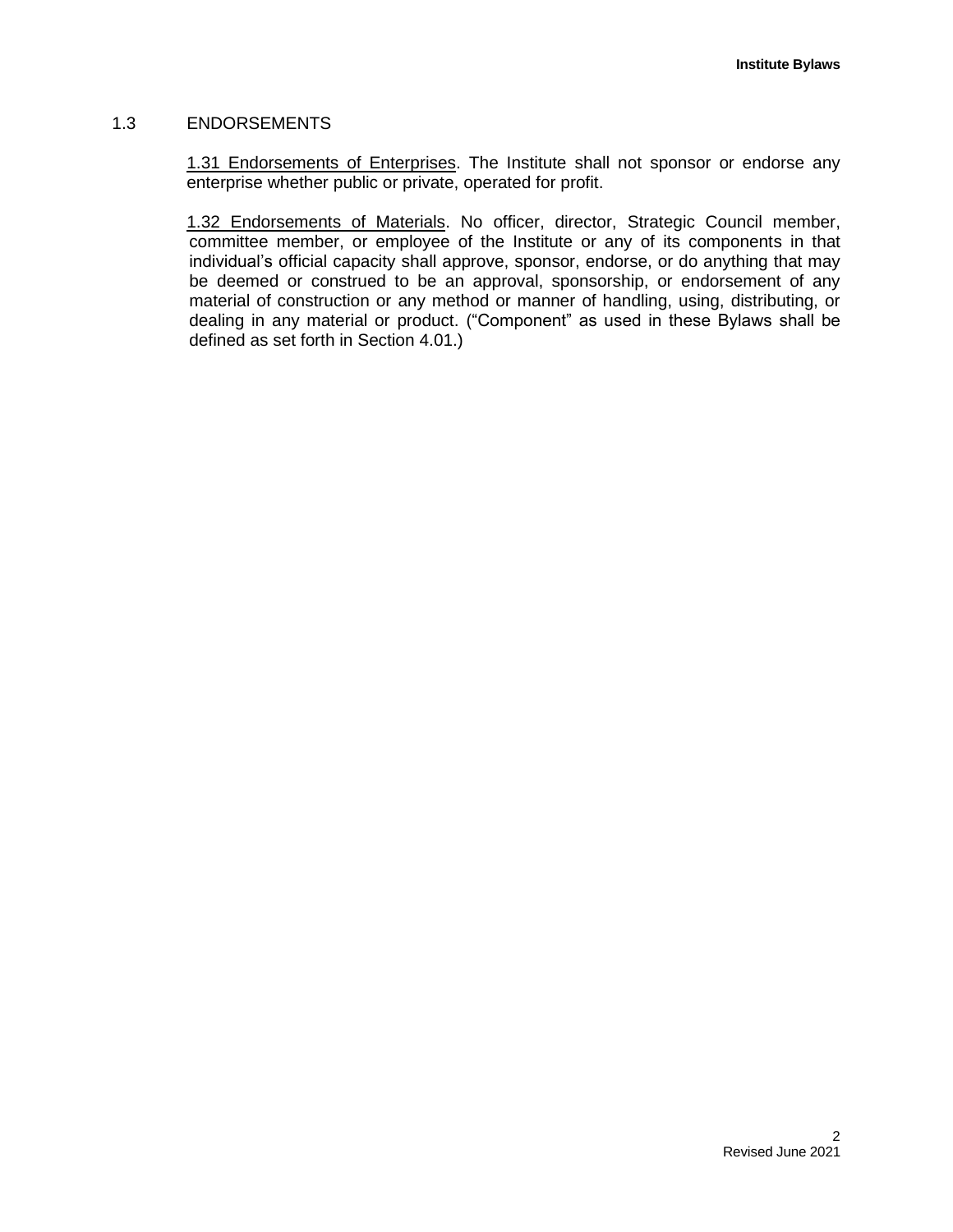#### CHAPTER 2

## MEMBERSHIP

## 2.0 GENERAL PROVISIONS - MEMBERSHIP

2.01 Categories of Membership. The Institute is a nonprofit membership corporation incorporated under the laws of the state of New York, with the following categories of membership:

2.011 Architect Members. Individuals admitted to membership with full voting status and privileges are called Architects. Architect members may also hold the titles Fellow and/or Emeritus.

2.012 Associate Members. Individuals admitted with limited voting status and privileges are called Associates. Unless otherwise provided, the term "Associate member(s)" in these Bylaws shall be understood to include International Associate members. Although Associate members may also hold the title Emeritus, however, International Associate members may not hold that title.

2.013 Honorary Fellows, Honorary Members, and Allied Members. There are three categories of non-voting membership: Honorary Fellows, Honorary Members, and Allied Members.

2.014 Definition of Member and Assigned Member. Unless the context indicates otherwise, the term "member" in these Bylaws means any individual in any category of membership, and the term "assigned member" means any Architect (including those with Emeritus or Fellows status), or Associate member (including those with Emeritus status) assigned to a component.

2.02 General Rights and Duties of Members. Every member of the Institute in good standing shall have and may exercise and use all of the rights and privileges of the member's category of membership conferred by law or granted by the provisions of these Bylaws or by the Board.

2.021 Literature. Architect and Associate members in good standing shall have their names published in any membership listing of the Institute and shall receive the magazine of The American Institute of Architects and other documents, periodicals, and literature from the Institute and from the component(s) to which they belong, under terms which the respective governing boards shall fix.

2.022 Component Membership. All assigned members of the Institute shall maintain membership in the component(s) to which they are assigned.

2.03 Amendments to Membership Provisions. Changes in membership eligibility or qualifications set forth in these Bylaws shall not be retroactively applied.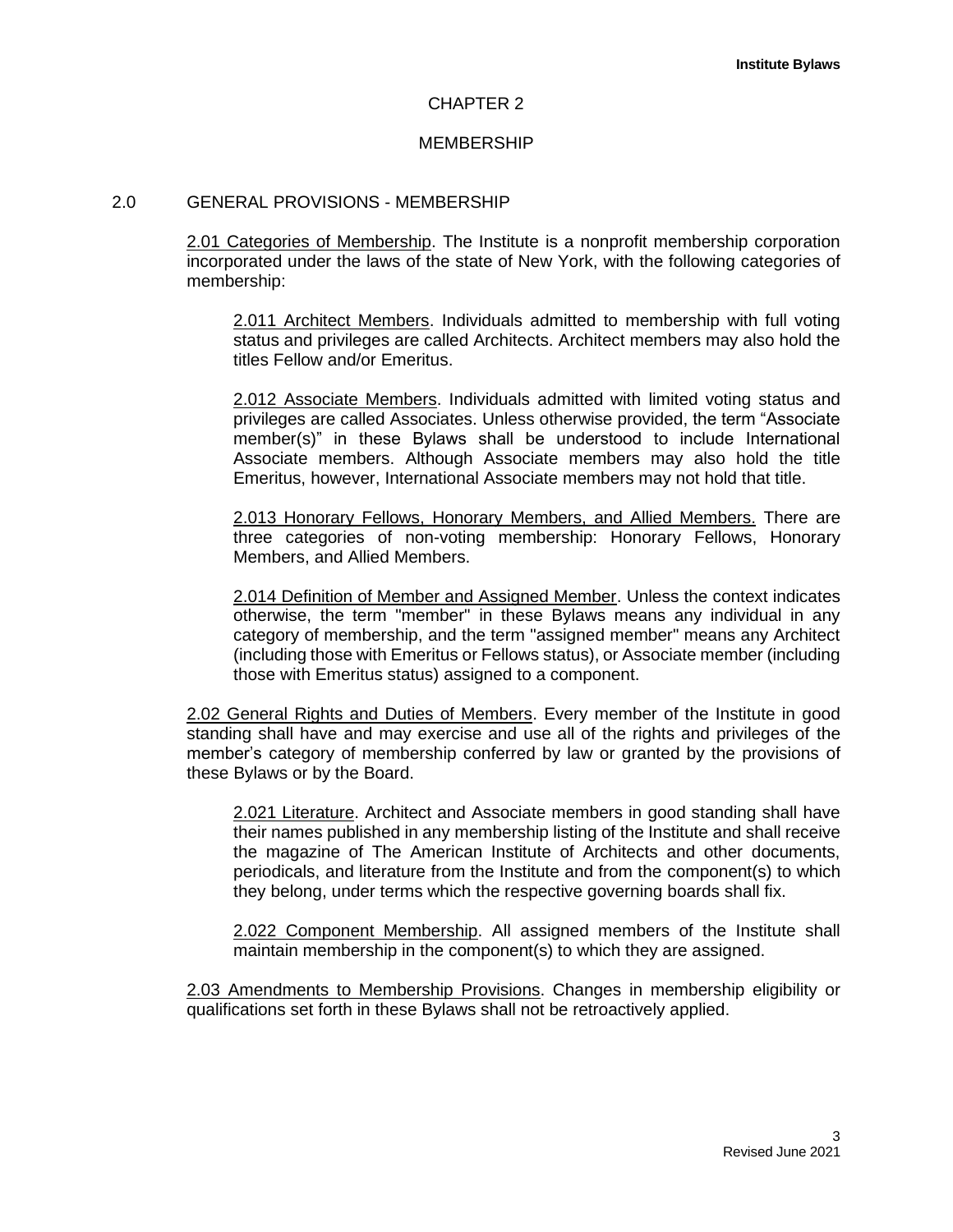2.04 Good Standing. To be in good standing in the Institute, members must have paid all dues and other obligations due to the Institute and all of its component organizations to which they are assigned. An individual under suspension for violation of the Code of Ethics and Professional Conduct is not in good standing.

## 2.05 Application for Membership

2.051 Declaration by Applicants. Every applicant for membership shall agree to comply with these Bylaws and to accept the rights, privileges, duties, responsibilities, obligations, and liabilities set forth herein.

2.052 Application for Membership. .Application for membership shall be made in a manner determined by the Institute. Applications are subject to verification of eligibility for membership.

2.06 Reapplication for Admission. An applicant found not qualified for admission may reapply upon becoming qualified for admission.

#### 2.07 Component Assignment.

2.071 Assignment Upon Admission. Once admitted, all Architect and Associate members of the Institute who are resident in the United States are assigned membership in a chapter and state organization. Architect and Associate members not resident in the United States who reside or have their principal place of business in the territory of a component are assigned membership in the component.

2.072 Assignment/Transfer. At the written request of a member, the Institute shall transfer the member's assignment from one chapter to another provided that the transferring member either lives or works within the territory of the new chapter.

2.073 Special Assignment. In special cases, upon receiving written application from a member, the Secretary may assign a member to a chapter that is neither the legal residence nor principal place of business of the member.

2.074 Participation in an Unassigned Chapter. In addition to membership in the assigned chapter, a member may, without action by the Institute, participate voluntarily in any unassigned chapter upon approval of an application by such chapter. The member, however, may not vote for delegates or on matters affecting the Institute in the unassigned chapter and shall be listed in the records of the Institute only in the assigned chapter.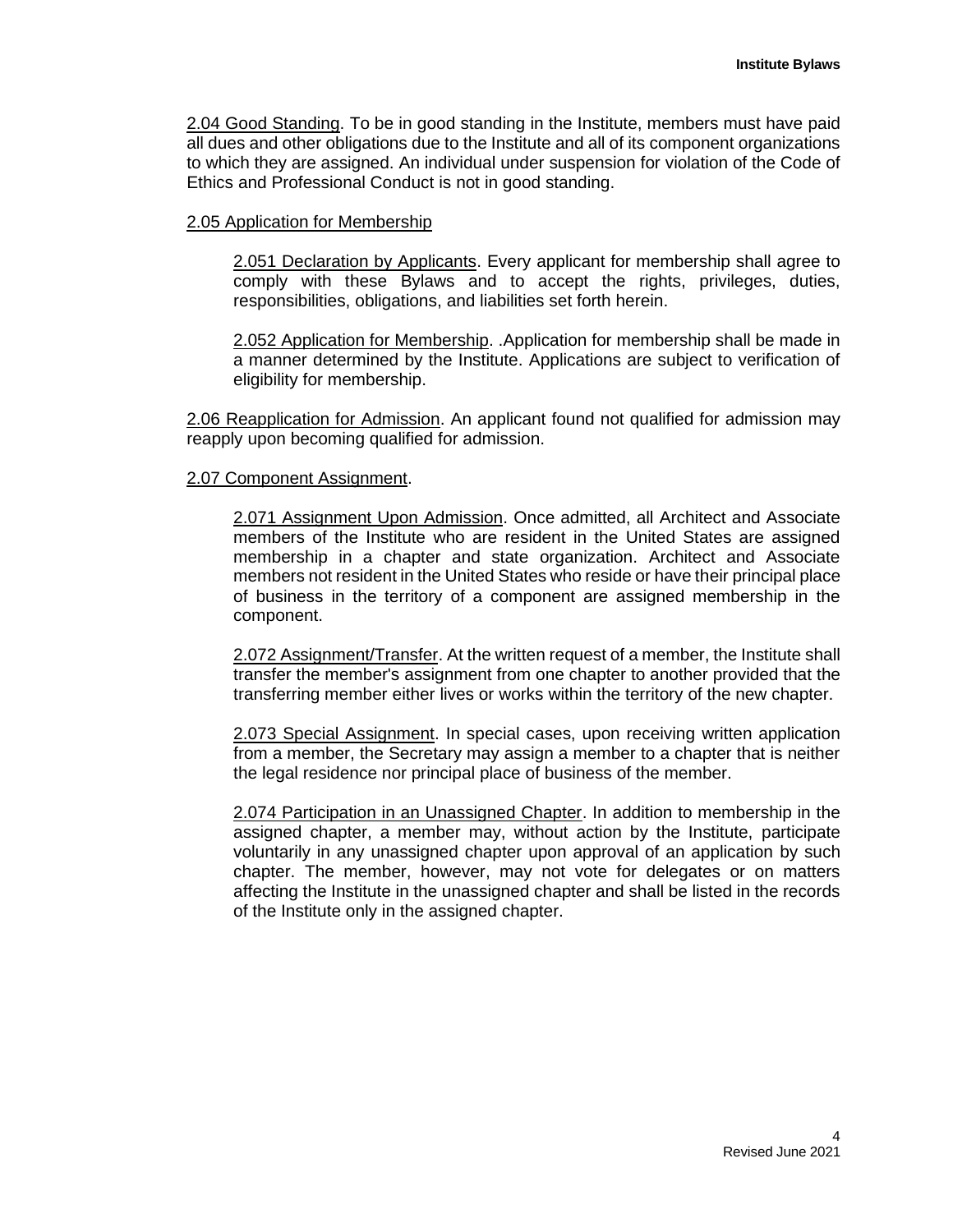2.08 Termination of Membership. Membership shall be terminated: (1) by resignation from the Institute, (2) by default in payment of obligations to the Institute or its components under the conditions prescribed in these Bylaws (3) for violation of the Code of Ethics and Professional Conduct pursuant to Chapter 8 of these Bylaws (4) by the death of the individual in the membership.

2.081 Resignation from Membership. A member in good standing may resign from the Institute in writing. The resignation shall be offered in writing to the Institute through the assigned chapter, and if the individual is eligible to resign, the chapter shall forward the resignation to the Institute in a timely manner. The resignation shall become effective as of the date of receipt of the letter of resignation by the Institute.

2.082 Termination for Default. If a member is in default, membership shall be terminated and the member and assigned components so notified. Termination for default of component dues will be initiated only on request of the governing board of the component.

2.083 Termination Without Prejudice. When the Institute finds that a member is no longer eligible for membership, judged by the same standards used to admit that member, such membership may be terminated with the same effect as resignation in good standing provided, however, that the member shall be given full opportunity to explain the member's position before being terminated.

2.084 Membership While Ethics Charge is Pending. Notwithstanding any other provision in these Bylaws, a member against whom a charge of violating the Code of Ethics and Professional Conduct is pending may not resign or be terminated from membership until all proceedings related to the charge are completed.

2.085 Loss or Suspension of Interests, Rights, and Privileges. Any individual who resigns, is suspended, or is terminated from membership thereby loses all rights and privileges granted by law or these Bylaws, including the right to use the Institute's name, initials, or symbol until reinstated in good standing.

2.086 Liability. Nothing contained in these Bylaws shall be construed to limit the liability imposed by law on a member. Termination or suspension of membership shall not relieve the person whose membership has been terminated or suspended from indebtedness to the Institute or to any of its component organizations.

## 2.09 Readmission to Membership.

2.091 Eligibility. Any person whose membership was terminated for violation of the Code of Ethics and Professional Conduct may be readmitted only with the approval of the Board of Directors. In other cases of termination, or of resignation while in good standing, an application for readmission shall be considered in the same manner as an original application.

2.092 Readmission Fee. Former members who are reapplying for membership may be assessed a reinstatement fee, in addition to the dues for the year of reinstatement, in an amount determined by the Board.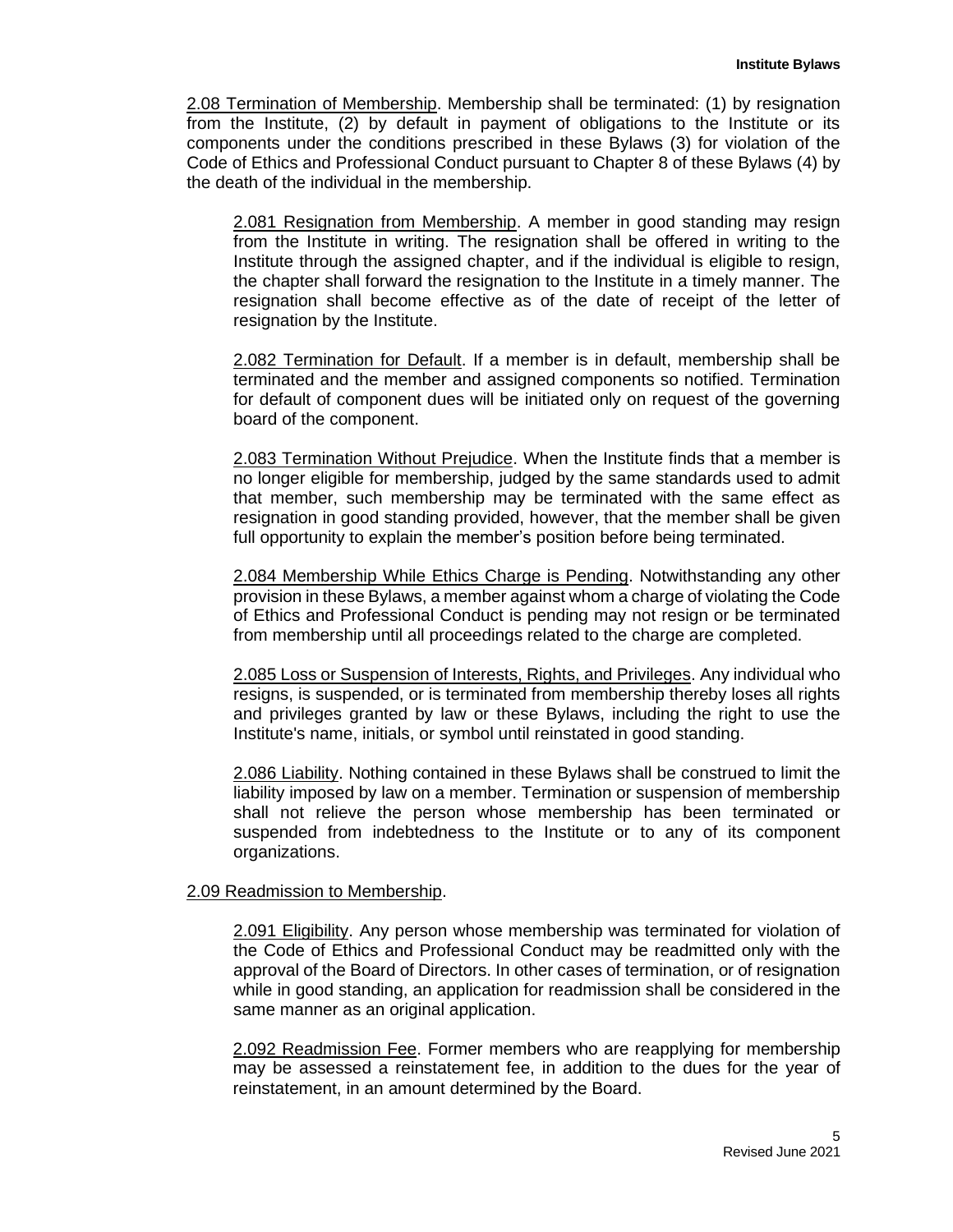2.093 Readmission After Termination Without Prejudice. Persons whose membership was terminated without prejudice may reapply any time they meet the eligibility requirements, without payment of the readmission fee.

#### 2.1 ARCHITECT MEMBERS

2.11 Eligibility for Architect Membership. Individuals who are currently entitled under law to practice architecture and use the title Architect in any state of the United States are eligible to be Architect members in the Institute. Such architects shall demonstrate honorable standing in the profession and in their community.

2.111 Continuing Education Requirement. Architect members shall fulfill a periodic continuing education requirement to remain eligible for membership. The Board shall define the elements of the continuing education requirement in the Rules of the Board. Architect members who fail to meet the requirement shall be subject to termination under section 2.08 of these Bylaws.

#### 2.12 Rights and Privileges of Architect Members

2.121 Title. Architect members in good standing may print and otherwise use in connection with their practice and work:

The initials AIA as a suffix to their names; and

The titles Member of The American Institute of Architects and Member of the (assigned chapter or state organization) of The American Institute of Architects.

2.122 Pin and Symbol. Architect members may use the gold AIA lapel pin and AIA symbol within the limitations established by the Board.

2.123 Privileges. Architect members have full rights and privileges, including but not limited to the following:

To serve as voting members on section, chapter, and state boards.

To speak and vote in component meetings on business matters and in elections on all issues.

To be appointed as members of committees at all levels of the Institute.

To serve as chapter delegates to state and national AIA conventions.

To participate in all Institute group insurance, retirement, and other benefit programs.

To serve as a national officer, national director, or component officer or chair a national committee.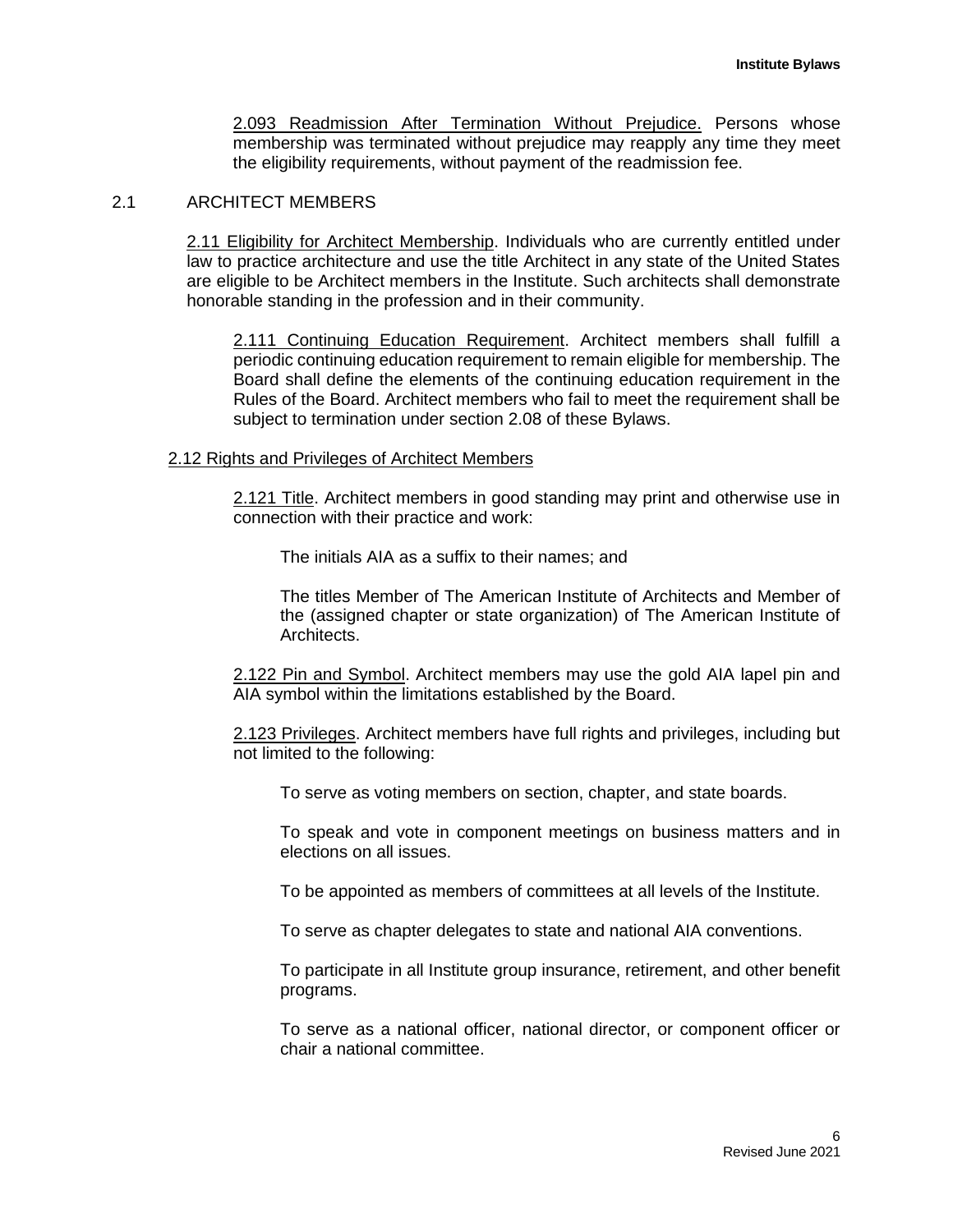## 2.2 ASSOCIATE AND INTERNATIONAL ASSOCIATE MEMBERS

2.21 Eligibility for Associate Membership. Individuals without architectural licenses from a U.S. licensing authority who meet any of the following requirements shall be eligible for Associate membership in the Institute:

> Those who are eligible by education or experience and are employed, enrolled or participating in circumstances recognized by licensing authorities as constituting credit toward architectural licensure, or

> Those who are employed under the supervision of an architect in a professional or technical capacity directly related to the practice of architecture, or

Those who have a professional degree in architecture, or

Those who are faculty members in university programs in architecture and who are actively involved in research, administration or the teaching of architecture.

2.22 Eligibility for International Associate Membership. Individuals without architectural licenses from a U.S. licensing authority who meet the following requirements shall be eligible for International Associate membership in the Institute:

> Those who have an architectural license or the equivalent from a non-U.S. licensing authority and demonstrate honorable standing in the profession in the locale in which they are licensed. Such persons may be resident within or outside the U.S.

## 2.23 Rights and Privileges of Associates and International Associates.

2.231 Title. Associates in good standing may indicate that they are Associates of The American Institute of Architects, subject to applicable state laws, and may use the title Associate AIA or Assoc. AIA, but not AIA Associate nor the initials AIA alone, as a suffix to their names. International Associates in good standing may indicate that they are International Associates of The American Institute of Architects, subject to applicable state laws, and may use the title International Associate AIA or Intl. Assoc. AIA, but not AIA International Associate nor the initials AIA alone, as a suffix to their names.

2.232 Pin and Symbol. Associates and International Associates in good standing may wear the silver AIA pin. Associates and International Associates shall not be permitted to use the gold AIA pin nor the AIA symbol.

2.233 Privileges. Associates and International Associates shall have the same rights and privileges as Architect members, except as noted below and in Sections 2.231 and 2.232 above:

Associates and International Associates together may not hold more than two seats or one-third of the total seats, whichever number is greater, on component boards. The numerical limits stated in this Subsection (a) shall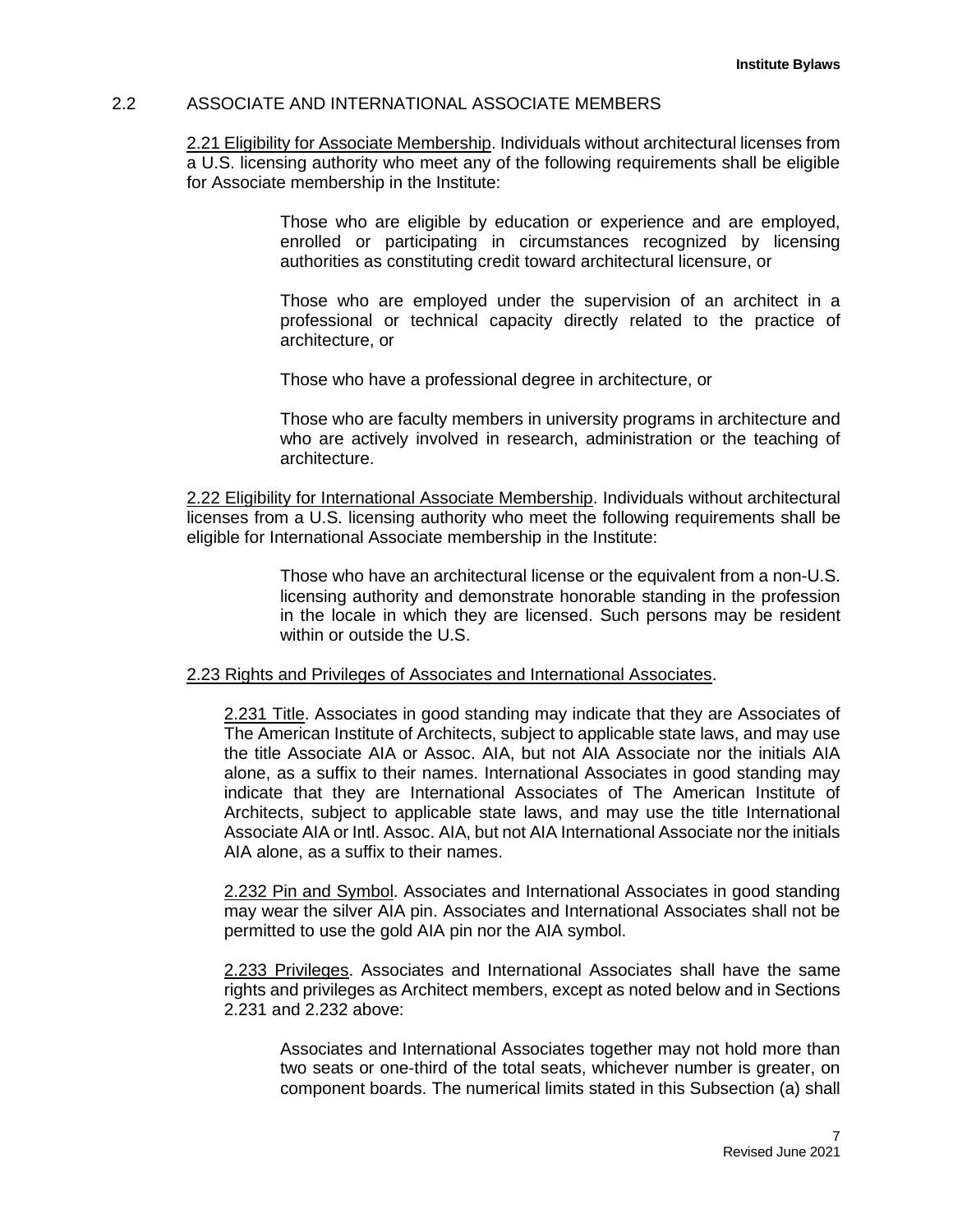apply as to Associate and International Associate members serving as officers of the pertinent component (i.e., such officers shall be included in determining whether the limits stated herein have been reached).

Associates and International Associates may not vote on dues for Architect members; provided, however, that nothing in these Bylaws shall restrict Associate Directors from voting on dues for Architect members when the Associate Directors are performing their duties as members of the Institute's Board of Directors or as delegates-at-large at annual or special meetings of the Institute.

Associates and International Associates together may not constitute more than one-third of any component delegation to state and national AIA conventions.

Neither Associates nor International Associates shall be eligible to serve as a national officer or on the National Ethics Council.

Notwithstanding any other provisions of these Bylaws, each component shall have the discretion, but not the obligation, to include Associate and International Associate members as officers of that component. Such component officers shall be included in the numerical limitations contained in Subsection (a) above with respect to Associates and International Associates Holding seats on component boards of directors.

2.234 Advancement from Associate to Architect Membership. An Associate who receives an initial license to practice architecture thereby becomes eligible for Architect membership and may not renew membership as an Associate.

#### 2.3 MEMBERS EMERITUS

## 2.31 Eligibility.

2.311 Architect Members. Any Architect member may apply for Emeritus status if:

The member (i) has been in good standing in the Institute for fifteen successive years immediately prior to their application, or (ii) has had a total of at least twenty-five successive or non-successive years of membership in the Institute, and has been a member in good standing for at least three successive years immediately preceding the member's application for Emeritus membership; and

The member either (i) has attained the age of 70 and is retired from the profession of architecture, or (ii) is so incapacitated as to be unable to work in the profession.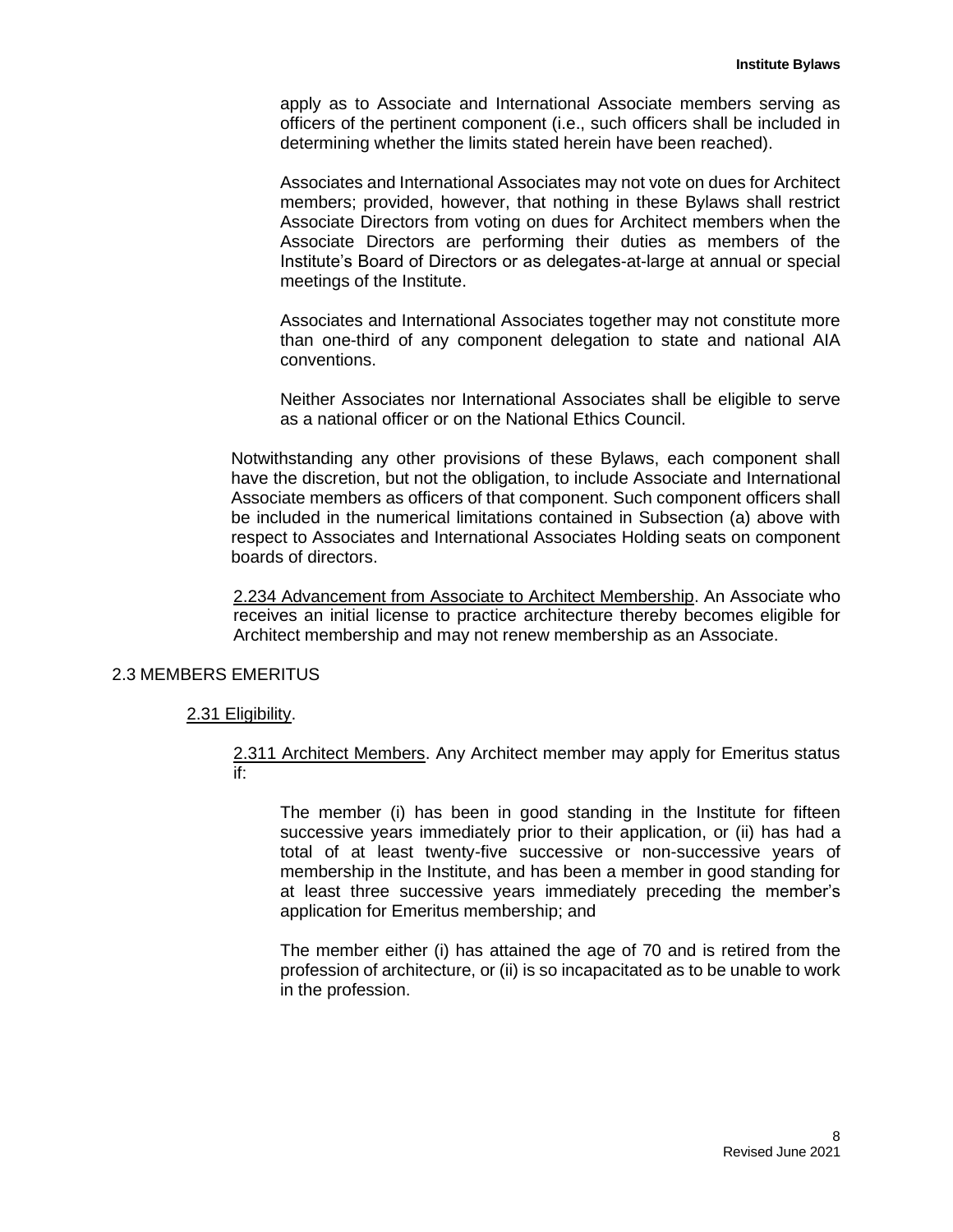2.312 Associate Members. Any Associate member may apply for Emeritus status if:

The member has been in good standing in the Institute for fifteen successive years immediately prior to the member's application, or has had a total of at least twenty-five successive or non-successive years of membership in the Institute, and has been a member in good standing for at least three successive years immediately preceding the member's application for Emeritus membership; and

The member either (i) has attained the age of 70 and is retired from an occupation related to the profession of architecture, or (ii) is so incapacitated as to be unable to work in an occupation related to the profession of architecture.

## 2.313 Waiver by the Secretary.

The Secretary, in exceptional circumstances and for adequate cause, may, on an individual basis, waive (i) all or part of the period of membership required for Emeritus status; and/or (ii) the age requirement for Emeritus status.

In addition, the Secretary, in exceptional circumstances and for adequate cause, may, on an individual basis:

Waive the requirement that an applicant for Architect Emeritus Member status must be an Architect member at the time of application, so long as the individual was an Architect member in good standing within one year before submitting the application for Emeritus status; and

Waive the requirement that an applicant for Associate Emeritus Member status must be an Associate member at the time of application, so long as the individual was an Associate member in good standing within one year before submitting the application for Emeritus status.

2.32 Rights and Privileges of Members Emeritus. All Architect or Associate member rights, interests, privileges, titles, liabilities and obligations shall remain unchanged upon advancement to Emeritus status, except that:

Members Emeritus shall no longer be required to pay either regular or supplemental dues; and

Architect Members Emeritus shall no longer be required to maintain the right under law to practice and use the title Architect.

2.321 Title. Architect members holding Emeritus status may use the title Member Emeritus written in full after the initials AIA, or after the initials FAIA if they have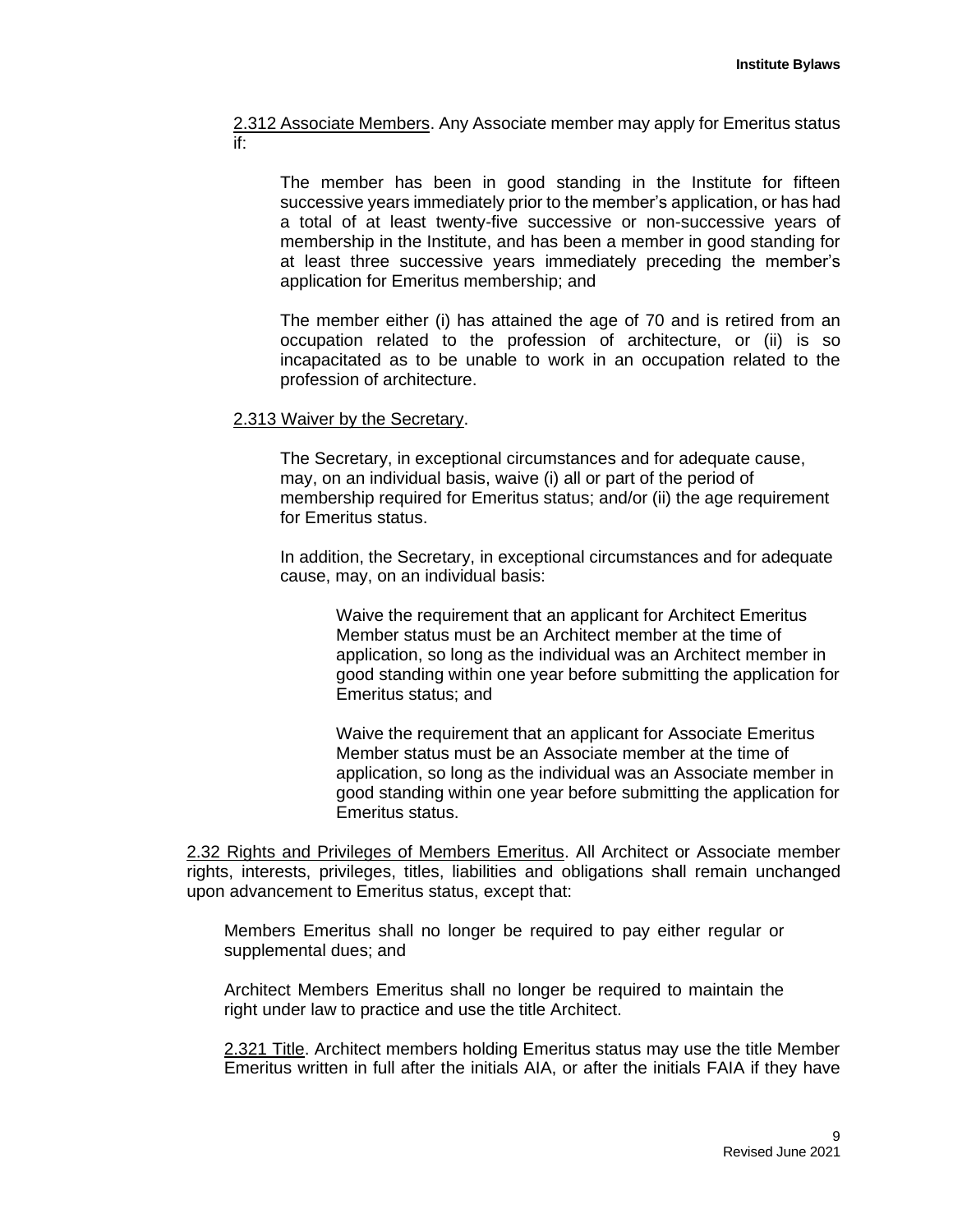been granted Fellowship. Associate members holding Emeritus status may use the title Member Emeritus written in full after the title Associate AIA.

## 2.4 FELLOWS

2.41 Qualifications for Fellowship. Architect members who have been in good standing for at least ten years may be nominated for Fellowship. Architect members may be advanced to Fellowship under guidelines set by the Board if they have contributed notably to the advancement of the profession of architecture.

2.42 Authority of the Jury of Fellows. The Jury of Fellows has the authority and power to advance or deny advancement to Fellowship, except that an Architect member who wins the Gold Medal or the Edward C. Kemper Award of the Institute shall automatically be elevated to fellowship, without regard to the above qualifications.

2.43 Rights and Privileges of Fellows. Architect members advanced to Fellowship shall retain full Architect member interests, rights, privileges, obligations and liabilities in the Institute and in its components.

2.431 Fellowship Title. Architect members in good standing who are Fellows may print or otherwise use in their practice and work, the title Fellow, The American Institute of Architects, and the initials FAIA, in addition to all other titles and initials which they are privileged to use as an Architect member.

2.432 Fellowship Pin. Architect members who are Fellows may wear the Fellowship lapel pin.

2.433 Fellowship Medal. Architect members who are Fellows may wear the Fellowship Medal as established by the Board.

#### 2.5 HONORARY FELLOWSHIPS

2.51 Qualifications for Honorary Fellowships. An architect of esteemed character and distinguished achievements who is not entitled to practice architecture in any state of the United States, is not a resident of the United States, and does not primarily practice architecture within the domain of the Institute, may be admitted to Honorary Fellowship.

2.52 Rights and Privileges of Honorary Fellows

2.521 Honorary Fellowship Title. An Honorary Fellow may use the title Honorary Fellow, The American Institute of Architects, or the abbreviation Hon. FAIA. Honorary Fellows may not use the initials AIA or FAIA alone.

2.522 Honorary Fellowship Pin and Symbol. An Honorary Fellow may wear the Fellowship lapel pin, but may not use the Institute symbol.

2.523 Honorary Fellowship Medal. An Honorary Fellow may wear the Honorary Fellowship Medal as established by the Board.

2.524 Honorary Fellowship Privileges. An Honorary Fellow may attend the annual convention of the Institute and may speak and take part in the discussions there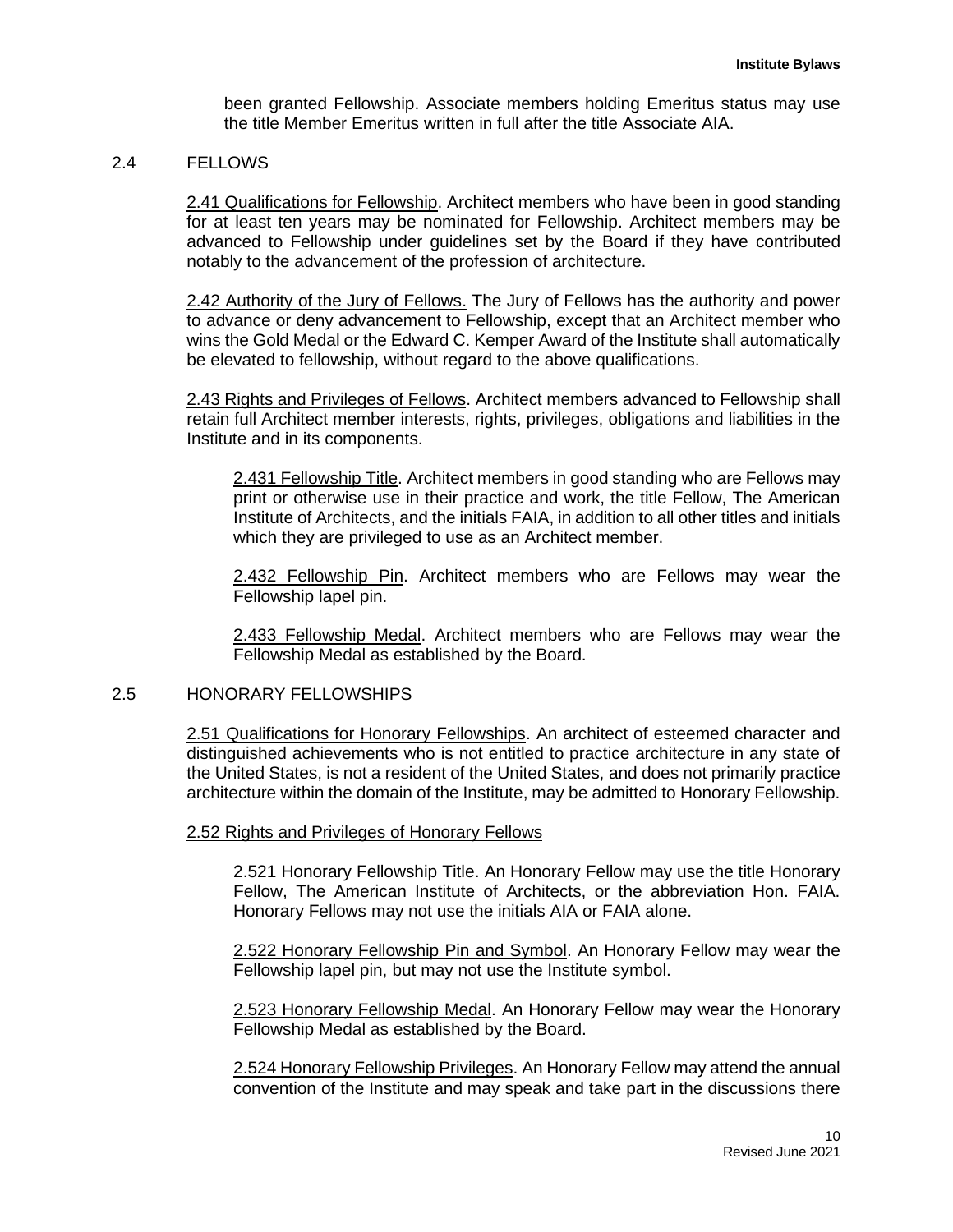and at the meetings of its component organizations and the College of Fellows on all matters except those relating to the corporate affairs, but may not vote.

2.53 Nomination and Election of Honorary Fellows. Any member of the Institute may nominate qualified individuals for Honorary Fellowship. Individuals shall be elected to Honorary Fellowship in the manner determined by the Board in the Rules of the Board.

2.54 Termination of Honorary Fellows. The Board, by a two-thirds majority vote, may terminate the membership and withdraw the privileges of any Honorary Fellow, for any reason it may deem sufficient.

## 2.6 HONORARY MEMBERSHIPS

2.61 Qualifications for Honorary Membership. A person of esteemed character who is otherwise ineligible for membership in the Institute, but who has rendered distinguished service to the profession of architecture, or to the arts and sciences allied therewith, may be admitted to Honorary Membership.

#### 2.62 Rights and Privileges of Honorary Members

2.621 Honorary Membership Title. An Honorary Member may use the title Honorary Member, The American Institute of Architects, or the abbreviation Hon. AIA, but may not use the initials AIA alone.

2.622 Honorary Membership Pin. Honorary Members may wear the gold AIA lapel pin.

2.623 Honorary Membership Privileges. An Honorary Member may attend the annual conventions of the Institute and may speak and take part in the discussions there and at the meetings of its component organizations on all matters except those relating to the corporate affairs, but may not vote.

#### 2.63 Nomination and Election of Honorary Members

2.631 Authority to Nominate Honorary Members. Any member of the Board, a component, or such other constituent bodies or individuals as the Board may find appropriate may nominate persons for honorary membership.

2.632 Jury's Authority to Elect Honorary Members. The authority and power to elect or deny election to any properly nominated candidate for honorary membership is delegated to the Jury of Honorary Members.

2.633 Appointment of Honorary Members. The Board may confer Honorary Membership and a medal or other appropriate insignia on the Presidents of national and international professional architectural associations or organizations pursuant to procedures set forth in the Rules of the Board. This appointment authority is separate from the authority of the Jury for Honorary Members and is not limited by any nominee's eligibility for membership in another class of Institute membership.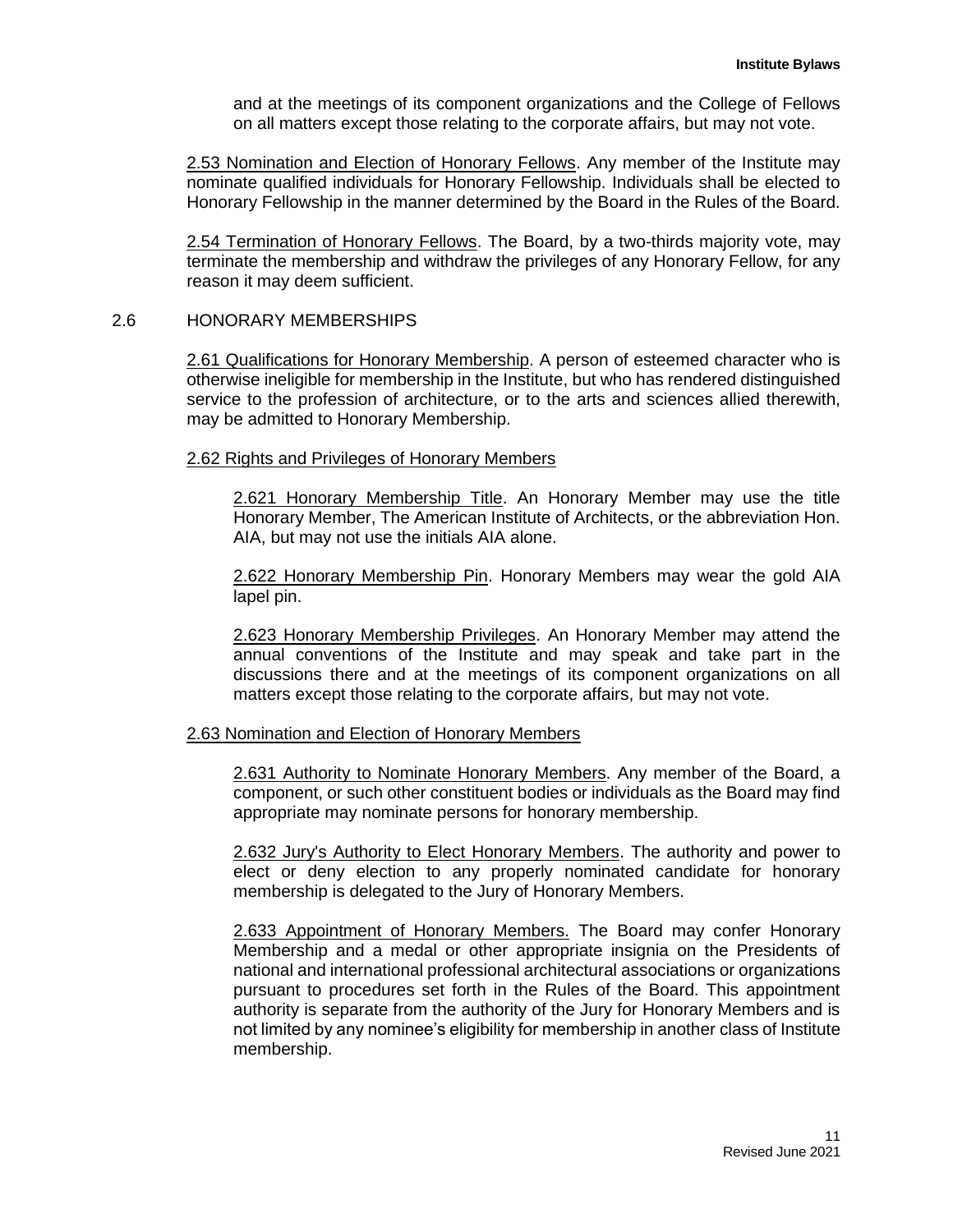2.64 Termination of Honorary Memberships. The Board may terminate the membership and withdraw the privileges of any Honorary Member, for any reason it may deem sufficient.

## 2.7 ALLIED MEMBERS

2.71 Eligibility for Allied Membership. Individuals who are not otherwise eligible for membership in the Institute and who meet either of the following requirements shall be eligible for Allied membership in the Institute:

2.711 Individual Members: Those with established professional reputations who are registered to practice their professions where such requirements exist, or persons who are employed outside of architectural practice but are involved in positions allied to the field of architecture. Individual Allied members may include engineers, planners, landscape architects, sculptors, muralists, artists, and others in government, education, journalism, manufacturing, industry and/or other fields allied to architecture.

2.712 Organizational Representatives: Those who are employed by firms in the construction industry engaged in research, design, development, testing, manufacture, distribution, or training for building and construction products or systems.

2.72 Rights and Privileges of Allied Members. Allied members may serve in any capacity on Institute committees, attend meetings and conventions, and participate in the scheduled activities and programs of the Institute. They may not vote (except on committees) or be appointed or elected as an officer, director, or delegate or serve in any other policy-setting position. Allied Individual Members may not print or permit to be printed or in any way use the name, initials, emblem, seal, symbol, or insignia of the Institute or any component. Firms that employ Allied Organizational Representatives in good standing may say that they are an Allied Organization of The American Institute of Architects as long as the use of this phrase may not be construed as Institute endorsement, sponsorship or approval of any construction material, product, or service. Except as stated above, neither Allied Organizations nor their representatives may print or permit to be printed or in any way use the name, initials, emblem, seal, symbol, or insignia of the Institute or any component.

2.721 Dues for Allied Members. The Board of Directors shall annually determine the dues payable by Allied members.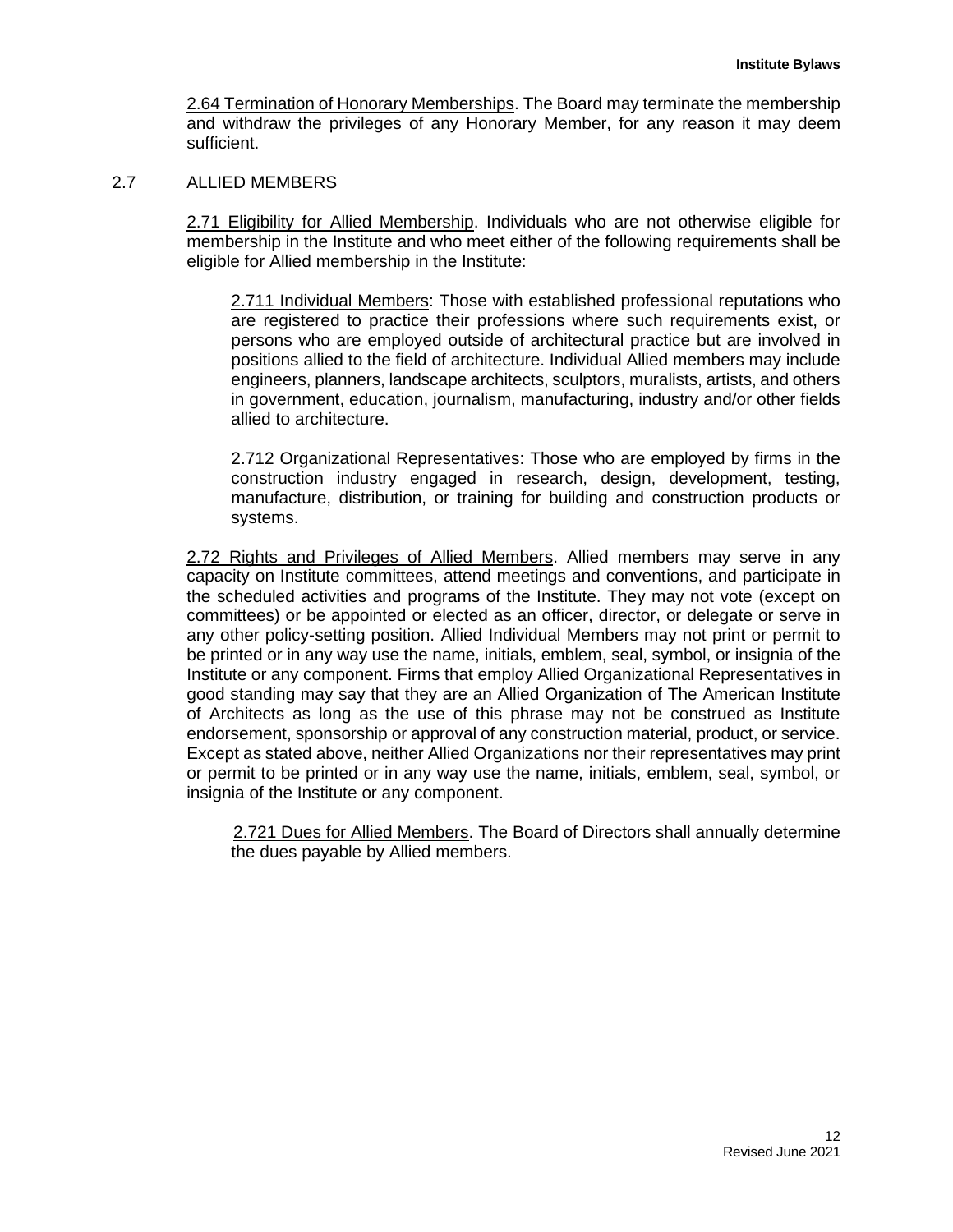## CHAPTER 3

## DUES, FEES AND ASSESSMENTS

#### 3.0 RIGHT TO LEVY DUES, FEES AND ASSESSMENTS

3.01 Dues. The delegates at any duly called meeting of the Institute may establish and fix annual dues. A two-thirds majority shall be necessary to remit or reduce dues for any class of member for any year. The Board may adjust dues within the limits set forth below in Section 3.15.

3.02 Assessments. A two-thirds majority of the delegates at a convention shall be necessary for approval to levy assessments or for delegation of this authority to the Board. The delegated authority may be for specific purposes, or for a special period of time, and with such limitations as the delegates may choose to impose. Assessments may be levied or authorized only for special or unusual expenses.

3.03 Fees for Application and Readmission. The Board may set application and readmission fees, and may adjust them to reflect reasonable increases in administrative costs, but not as dues enhancement.

#### 3.1 DUES

3.11 Period and Due Date of Dues. Dues shall cover a calendar year and, except as otherwise provided in these Bylaws, shall be due and payable in full on or before January 15 of each year.

3.12 Hardship Dues Reduction by the Component. The component, in exceptional circumstances and after consultation with the Institute Secretary and other assigned components, may waive all or any part of the dues or fees in equal proportions across all components owed by a member at any level of membership in the AIA.

#### 3.13 Regular Dues.

3.131 Obligation to Pay. Except as otherwise provided in these Bylaws, every member, including Fellows, shall pay regular annual dues to the Institute.

3.132 Dues Amount. The regular dues shall be an amount determined in accordance with these Bylaws.

3.133 Dues Incentive Programs. The Board may provide in the Rules of the Board for dues incentive programs that reduce dues for new members and those advancing to Architect membership.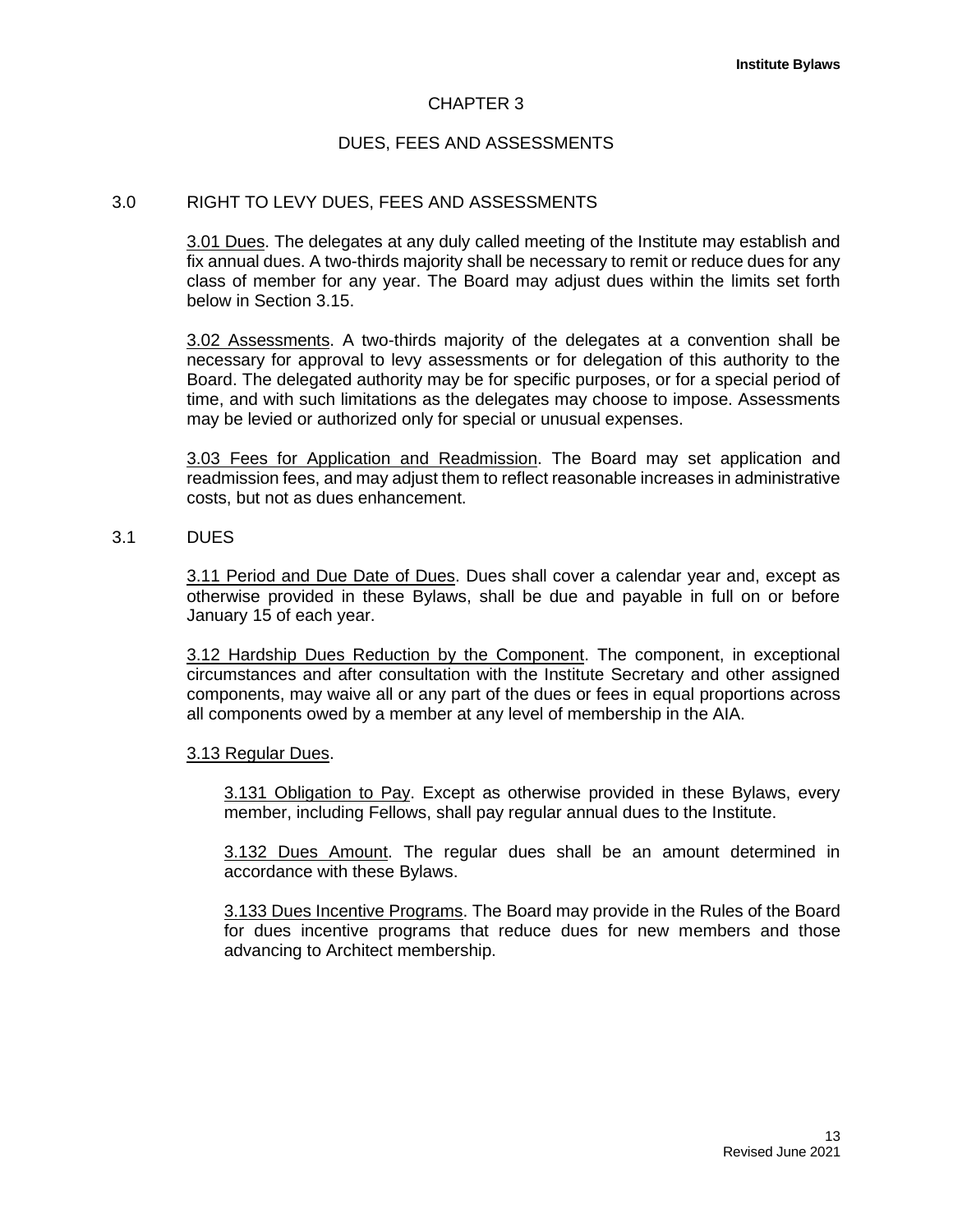3.134 Dues Payment Programs. Notwithstanding any other provisions of these Bylaws, the Board may provide in the Rules of the Board for programs under which new or renewing members may pay their regular annual dues to the Institute in one or more installments over a period of time during the year in which the dues are due and payable. Any such program may provide for service and interest charges, and include such other terms and conditions, as the Board may find appropriate.

3.135 Dues Upon Readmission*.* The Board may provide in the Rules of the Board for the dues amount, not to exceed regular dues for the current year, to be paid by former members readmitted to membership.

3.136 Fees and Dues for Members Emeritus*.* Members Emeritus who wish to continue to receive limited distribution of Institute mailings and publications shall pay to the Institute an annual or a single, lifetime amount, determined by the Board, to help defray the cost of such mailings. Members Emeritus who do not wish to receive Institute mailings and publications need not pay this fee nor dues and will automatically be removed from the mailing list.

3.137 Fees and Dues for Honorary Members and Honorary Fellows*.* An individual admitted to honorary membership or honorary Fellowship shall not pay any admission fee nor annual dues to the Institute.

3.14 Component Dues. Every assigned member shall, as a condition of membership in the Institute, pay the fixed annual dues of the assigned component. A member who transfers from one assigned component to another is not required to pay dues twice in the same year.

#### 3.15 Adjustments in Annual Dues

3.151 Expenditure Budgets. The Board may adjust dues to provide for a dues income equal to the dues actually collected September 1, 1973-August 31, 1974, plus an increase or decrease computed thereon based upon the Consumer Price Index (July 1-June 30 base), not to exceed an aggregate of 10% per year; and an additional increase/decrease based upon actual, plus the projected, increase/decrease in dues receipts resulting from changes in membership.

# 3.16 Dues Default.

3.161 Regular Dues Default. Every member who has not paid full regular dues owed for the calendar year shall be in default, provided, however, that no member shall be considered as in default so long the member is current in dues payments made in accordance with any programs approved by the Board in accordance with Section 3.134 of these Bylaws.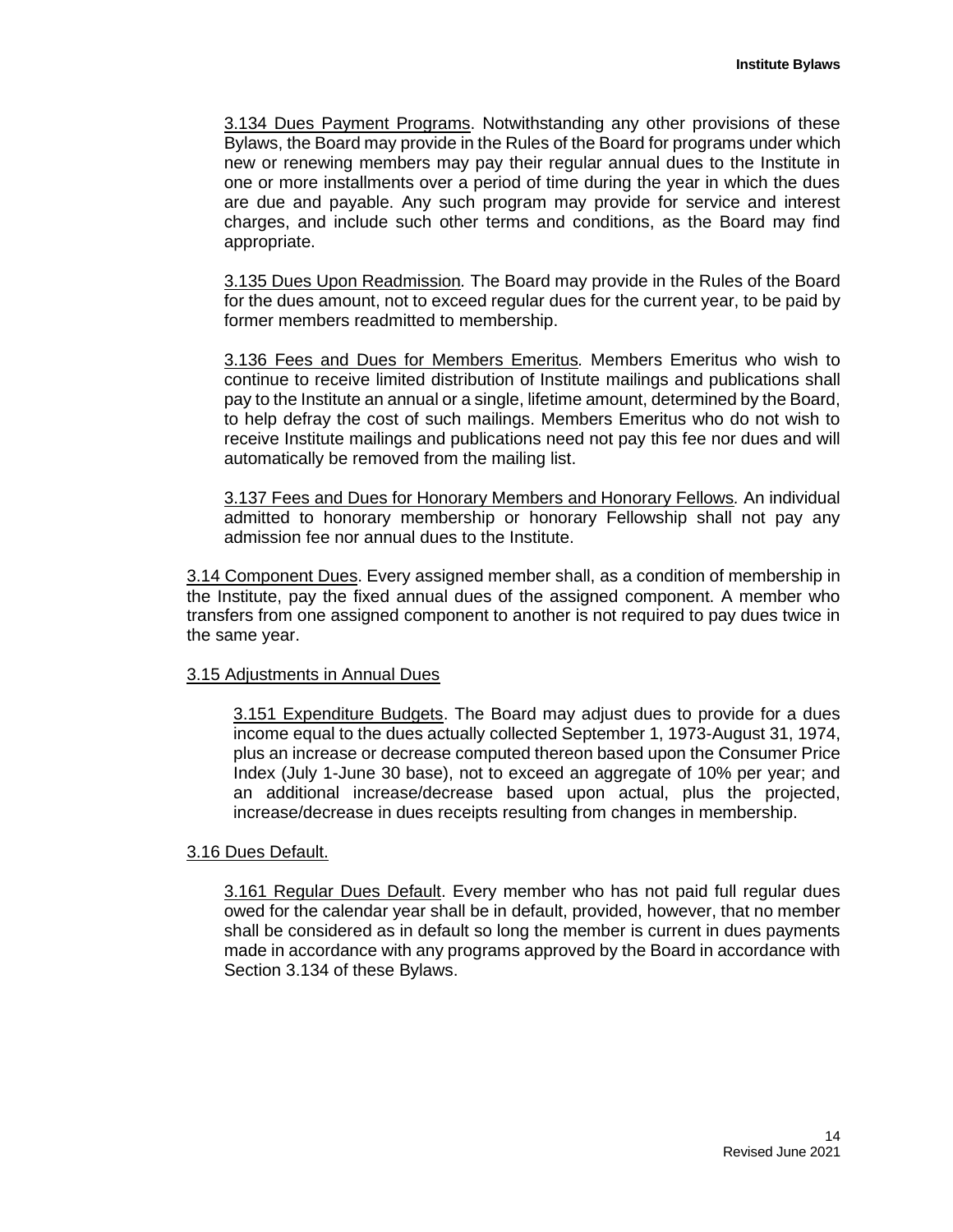3.162 Component Dues Default. An assigned member failing to pay the dues owed to an assigned component shall be in default.

3.17 Default on Other Institute Obligations. Any member who has failed to pay any obligations to the Institute other than dues shall be in default.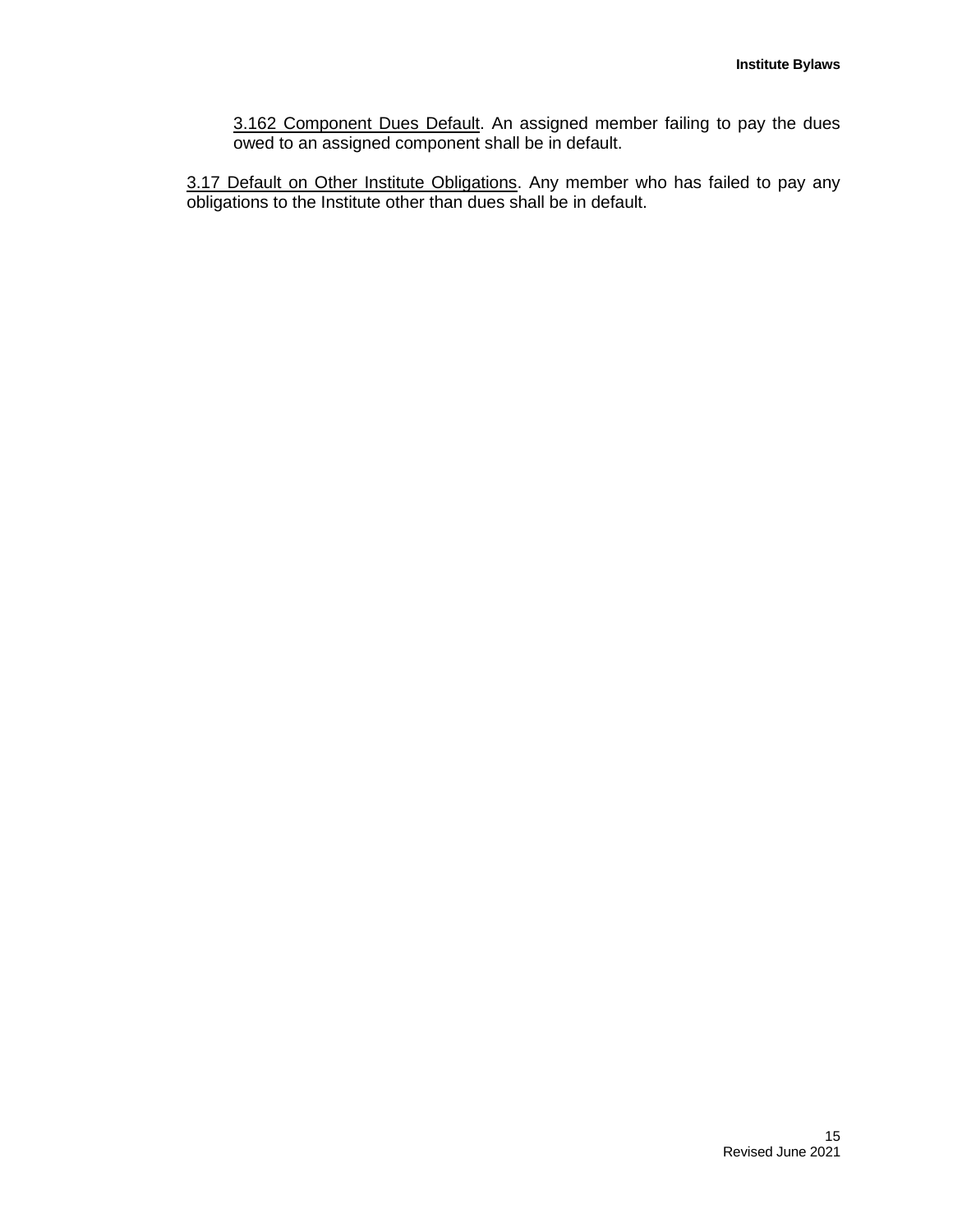## CHAPTER 4

# COMPONENTS

#### 4.0 ORGANIZATION OF COMPONENTS

4.01 Definition. Institute-chartered chapters, sections, state organizations, and the International Component are referred to in these Bylaws as "components." Except as otherwise provided in Section 6.5 of these Bylaws, "state" shall refer to a U.S. state, the District of Columbia, or a U.S. territory.

4.02 Names of Components. Each component shall adopt a name which shall include the phrase The American Institute of Architects either as a prefix or suffix. The name shall be subject to approval of the Institute.

4.03 Purposes of Components. Components shall be nonprofit organizations, (except as provided in Section 4.2 with respect to sections with voluntary membership), the objects and purposes of which shall be substantially the same as those of the Institute.

4.04 Domain. The jurisdiction of each component shall be confined to the territory assigned to it by the Institute. The Institute shall refer state matters to state organizations and local matters to chapters.

#### 4.05 Authority and Duties of Components.

4.051 Representation of Component Members. Within the territory assigned to it, each component shall represent and act for its assigned membership under a charter issued to it by the Institute.

4.052 Non-Conformity With Institute Policy. No act of a component shall directly or indirectly nullify or contravene any act or policy of the Institute.

4.053 Establishing Membership Qualifications. Components shall not establish qualifications for membership that vary from the Institute's.

4.054 Establishing Categories of Membership. No component shall establish or maintain categories of membership other than as set forth in these Bylaws (Chapters 2 and 4).

4.055 Limiting Membership Rights. No component shall limit the rights or privileges of any category of membership as set forth in these Bylaws. Components shall permit assigned members to participate in the affairs of the component to the fullest extent permitted in these Bylaws. Persons in other authorized categories of membership may participate in the affairs of the component except as may be prohibited in these Bylaws.

4.06 Bylaws of Components. Except as provided in Section 4.2 with respect to sections with voluntary membership), every component shall adopt bylaws consistent with these Bylaws and of their general form and order, and every such bylaw and every amendment thereto must be submitted to the Secretary for approval before the bylaw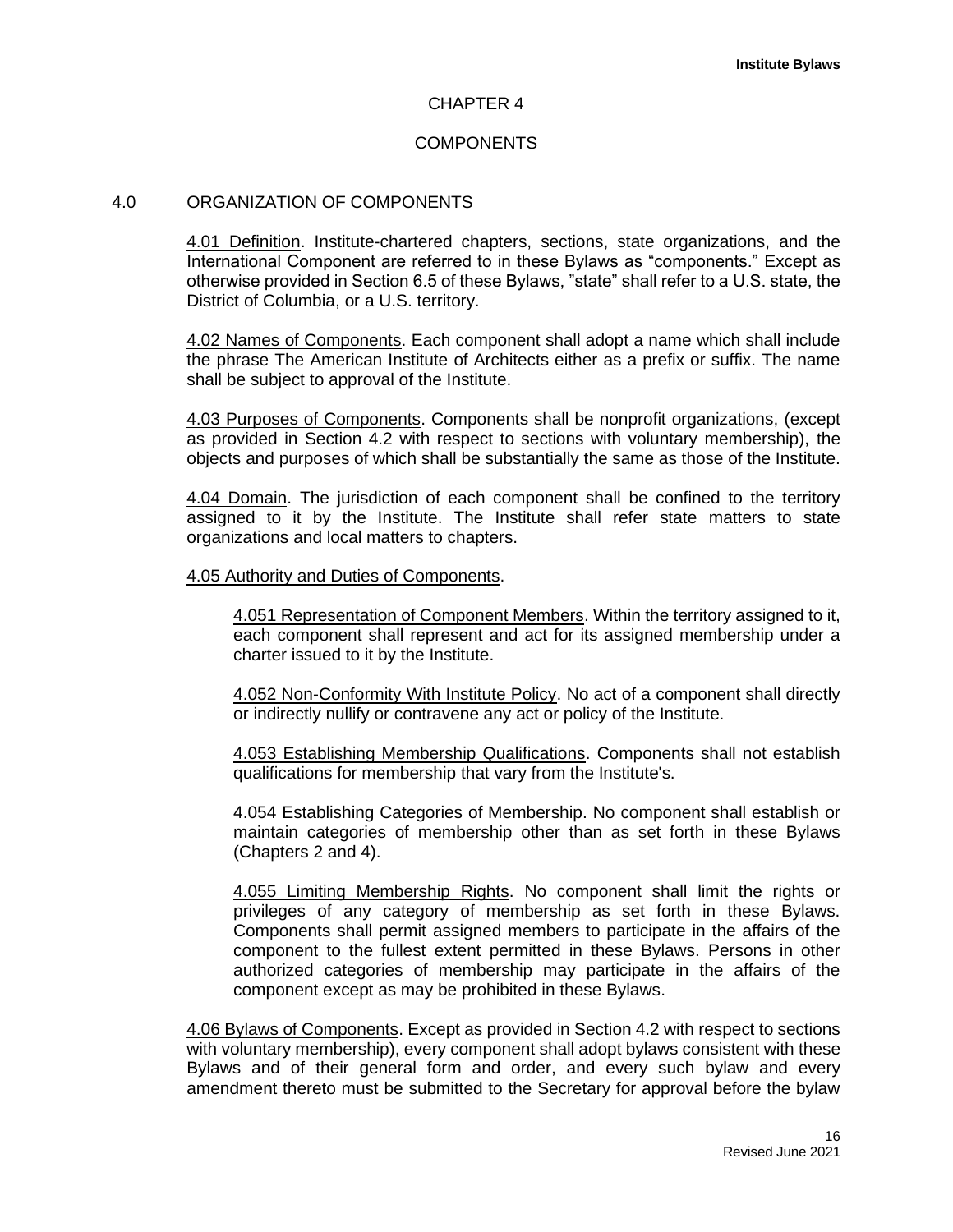or amendment becomes effective. Every component that adopts bylaws shall amend its bylaws to conform to the Bylaws of the Institute as soon as it can properly do so after these Bylaws or any amendments become effective.

4.07 Component Reorganization. Should the executive committee of any component fail to hold an annual election of officers, or otherwise grossly neglect its prescribed functions, the Secretary of the Institute may, after calling the attention of the executive committee to the delinquency, notify each member of the component and invite a reorganization of the component.

4.08 Dissolution of Components. The Institute may withdraw or suspend any charter it has issued to a component, whereupon the organization shall cease to be a component of the Institute, but such withdrawal shall not be made until and unless the component has been offered an opportunity to be heard in the matter.

4.09 Property Interests of Components. A component shall not have any title to, nor interest in, any property of the Institute nor be liable for any debt or other pecuniary obligation of the Institute. The Institute shall not have any title to, nor interest in, the property of any component unless the Board and the component agree otherwise in writing, and the Institute shall not be liable for any debt or other obligation of any component. The Institute and a component are not agents for each other unless they so agree in writing.

4.010 Centralized Membership Database and Dues Collection. All components shall participate with the Institute in a centralized membership database and dues collection system that shall provide for 1) collection of all component and national dues, and 2) unified membership record keeping. The requirements of the system shall be determined by the Institute, in accordance with procedures stated in the Rules of the Board, and shall include the following:

Each participant shall establish the annual amount of its regular dues, supplemental dues (if charged), and assessments, subject to uniform policies on incentive programs and dues structures.

Funds collected through the system shall be promptly available to the participant to which the funds are due.

4.011 Residency Requirements for Component Officers. Nothing in these Bylaws shall be construed as prohibiting a component from adopting or amending provisions in its bylaws that would require a component officer to reside or maintain a principal place of business within the geographic territory assigned to the component by the Institute during the period the officer serves as a component officer.

# 4.1 CHAPTERS

4.11 Number of Chapters. The Institute shall charter one or more chapters in each state in the United States and may charter chapters outside the United States.

4.12 Chapter Domain. The Institute shall establish the territory of each chapter so that the interests and objects of the Institute will best be served and the influence of the profession in the local areas of the state will be most effective.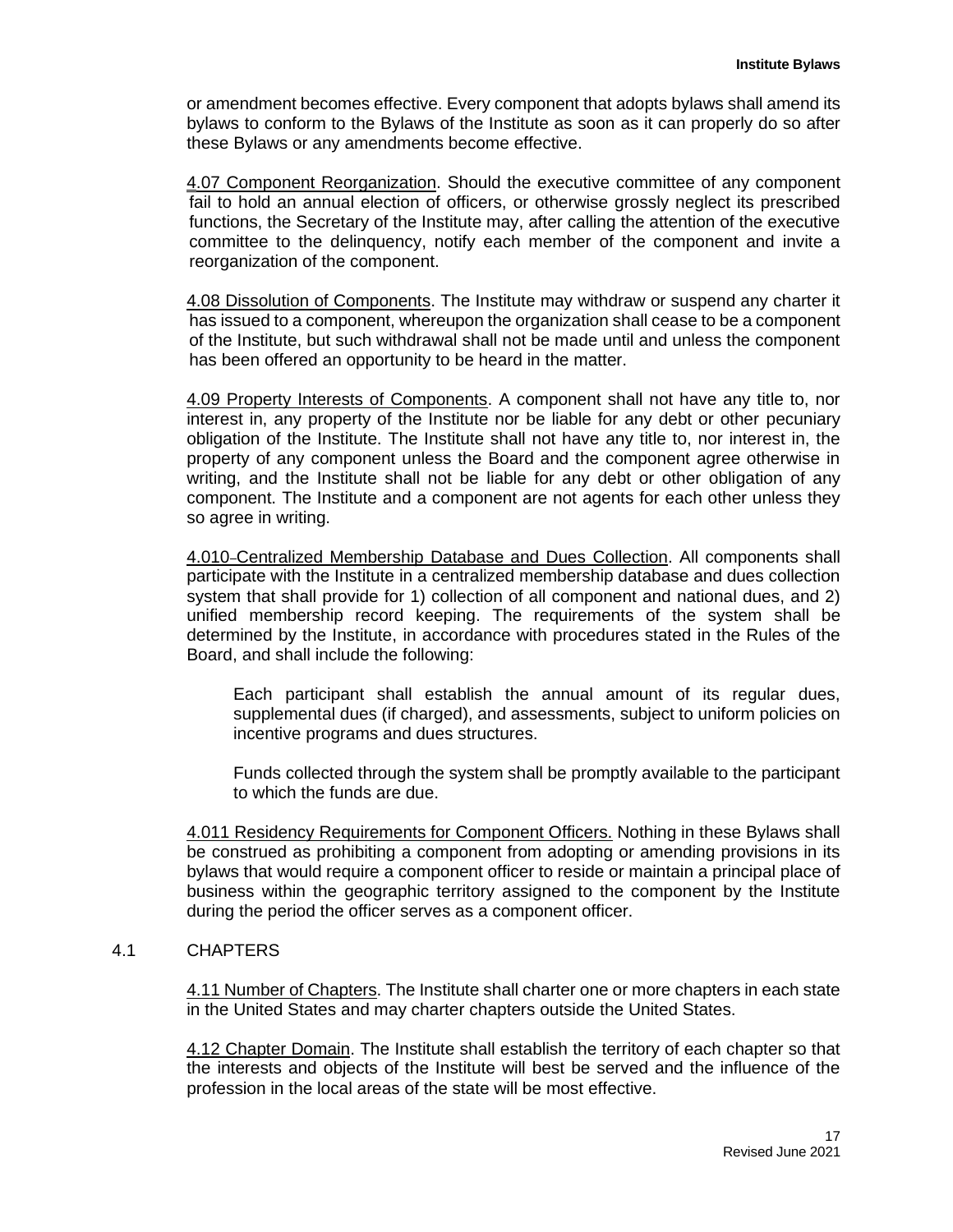#### 4.13 Authority and Duties of Chapters. Each chapter:

Shall cooperate with its state organization or the International Component as applicable to further the interests of the members, and by agreement with these organizations, may represent and act for it within the chapter's domain.

May establish allied member, student affiliate, and honorary affiliate membership categories, under conditions set forth in the bylaws of the chapter.

May levy and collect annual dues from its members, except Members Emeritus and Honorary Affiliates.

May levy and collect admission fees for admission of allied members and student affiliates.

Shall meet the Core Member Services for the Institute.

4.14 Chapter Composition. Each chapter shall be composed of the Architect and Associate members of the Institute assigned to it, including those on nonresident status, and may include allied and student affiliate members.

4.141 Allied Members. Individuals not otherwise eligible for membership in the Institute or the chapter may become Allied members if they have established professional reputations and are registered to practice their professions where such requirements exist, or are employed outside of architectural practice but are involved in positions allied to the field of architecture. Allied members may include engineers, planners, landscape architects, sculptors, muralists, artists, and others in government, education, journalism, manufacturing, industry and/or other fields allied to architecture who the chapter believes will provide a meaningful contribution by reason of their employment or occupation.

4.142 Qualifications of Student Affiliates. Student affiliates shall be undergraduate or post-graduate students of architectural schools, or secondary school students, within the territory of the chapter or state organization.

4.143 Privileges of Allied and Student Affiliate Members. Allied members may serve on chapter committees in any capacity, may vote on committees, and may use the phrase, "Allied Member of the [Name of Chapter] Chapter of the American Institute of Architects," or "Allied Member of [Name of Chapter]," to describe themselves; Student Affiliate members may serve on committees but may not vote or serve as chair. Neither Allied nor Student Affiliate members may hold chapter office, or (except as otherwise expressly provided herein) print or permit to be printed or in any way use the name, title, initials, emblem, seal, symbol or insignia of any chapter or of the Institute, except as otherwise expressly provided in these Bylaws.

4.15 Action on Admission. Upon notification of an applicant's admission to the Institute, the assigned component(s) shall enroll the member without requiring payment of any further admission fee, and shall publicly announce such membership.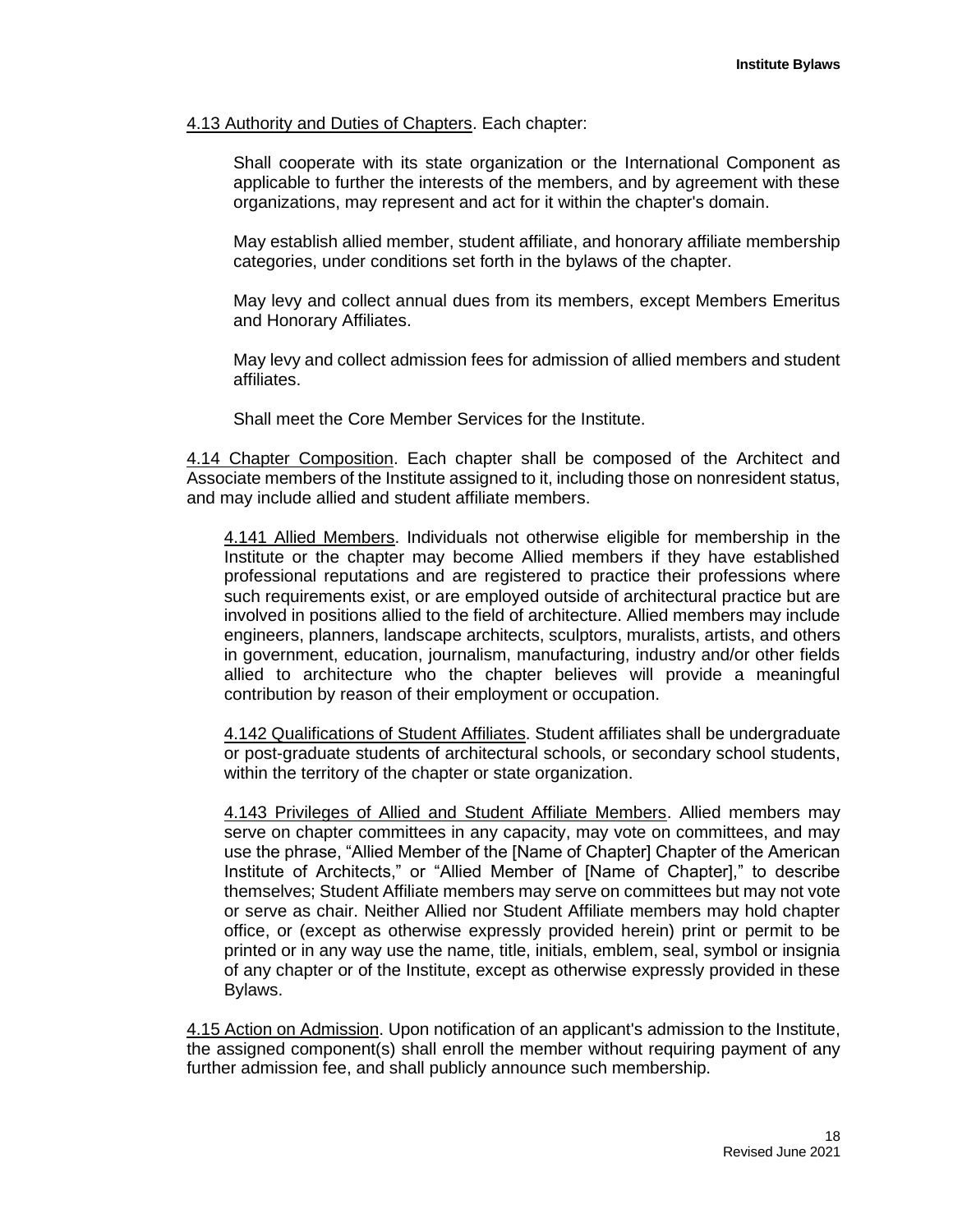4.16 Nonresident Status. A chapter may provide for nonresident status for members who choose to be assigned to the chapter even though they do not reside or have their principal place of business in the chapter or in the territory of another component. Assigned members with nonresident status have the same rights and privileges as those with resident status, except that the chapter may lower dues and/or assessments for nonresidents.

## 4.2 SECTIONS

4.21 Formation of Sections. A chapter, or the International Component, may form one or more sections under guidelines set by the Board.

4.22 Authority and Duties of Sections. Membership in a section is voluntary and shall not be assigned by the Institute or the chapter, except that sections of statewide chapters or of a state organization may request, by two-thirds majority vote of the section board, that all assigned members of the chapter whose residence or principal place of business is within the territory of the section be required to join the section and pay dues. Upon approval of the request by two-thirds majority vote of the board of the parent chapter, the Institute will assign membership in the section. Members assigned to sections are subject to termination of membership in the Institute for default in payment of section dues as provided in these Bylaws. Sections with required membership have the authority and duties of chapters stated in section 4.1 of the Bylaws, including the obligation to meet the Core Member Services for the Institute. Notwithstanding any other provisions of these Bylaws, sections without required membership do not have the authority and duties of chapters stated in section 4.1 of the Bylaws, do not have the obligation to meet the Core Member Services for the Institute, are not required to be incorporated or to maintain tax-exempt status under federal or state law, and are not required to adopt bylaws.

## 4.3 STATE ORGANIZATIONS.

4.31 Number of State Organizations. The Institute may charter a state organization in each state. If there is only one chapter in a state, it shall also function as the state organization.

4.32 Authority and Duties of State Organizations. Each state organization shall represent and act for its assigned membership and the chapters within the state on state matters. State organizations may fix and collect annual dues from the chapters, or from the individuals assigned to chapters, within the state and from allied and affiliate members of the state organization. No admission fees may be levied.

4.33 Chapters of State Organizations. The chapters of the Institute within the state shall be the chapters of the state organization on local matters.

4.331 Chapters Functioning as State Organizations. When only one chapter is chartered within a state, its functions and duties shall include those of both the chapter and state organization. Chapters functioning as state organizations shall be governed by the provisions for chapters where there is a conflict with the provisions for state organizations.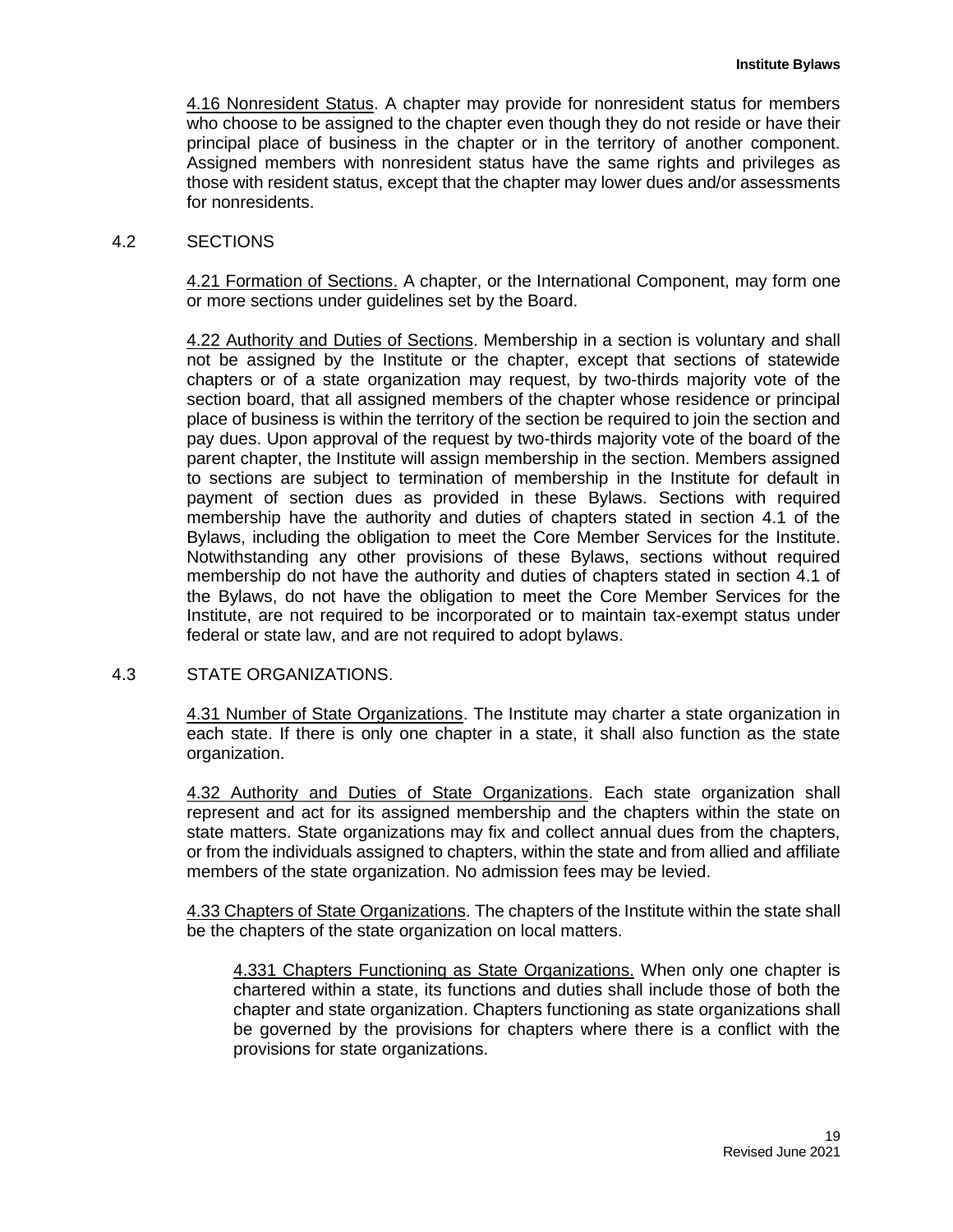# 4.34 Membership of State Organizations.

4.341 Assigned Architect and Associate Members. Every Architect and Associate member of the Institute assigned to a chapter within a state shall automatically be enrolled in that state organization, or be represented therein, as provided in the state organization's bylaws.

4.342 Allied and Affiliate Members. State organizations, if so provided in their bylaws, may also include in their membership allied members and student affiliates of their component chapters. A state organization may admit allied and student affiliate members who are not members of the chapter where they work or reside if the chapter consents or if the chapter has no allied or student affiliate membership category.

# 4.4. INTERNATIONAL COMPONENT

4.41 Charter. The Institute may charter an International Component.

4.411 Domain of the International Component. The International Component shall encompass all geographic areas outside the United States and its territories.

4.42 Authority and Duties of the International Component. The International Component shall represent and act for its assigned membership and its chapters and sections on International Component matters. The International Component may fix and collect annual dues from its chapters, or from the individuals assigned to its chapters and from its allied and affiliate members. No admission fees may be levied.

4.43 Chapters and Sections. The chapters and sections chartered outside the United States and its territories shall be the chapters and sections of the International Component on local matters.

## 4.44 Membership.

4.441 Assigned Architect and Associate Members. Every Architect and Associate member of the Institute assigned to a chapter outside the United States or its territories and Architect and Associate members otherwise unassigned to a chapter shall automatically be enrolled in the International Component.

4.442 Allied and Affiliate Members. If so provided in its bylaws, the International Component may also include in its membership allied members and student affiliates of its chapters. It may also admit allied and student affiliate members who are not members of the chapter where they work or reside if the chapter consents or if the chapter has no allied or student affiliate membership category.

## 4.45 Powers and Limitations.

4.451 Relation to the Institute. The International Component's governing body shall be a nonprofit organization whose name and bylaws shall be subject to the approval of the Secretary. The International Component may represent and act for the membership assigned to it.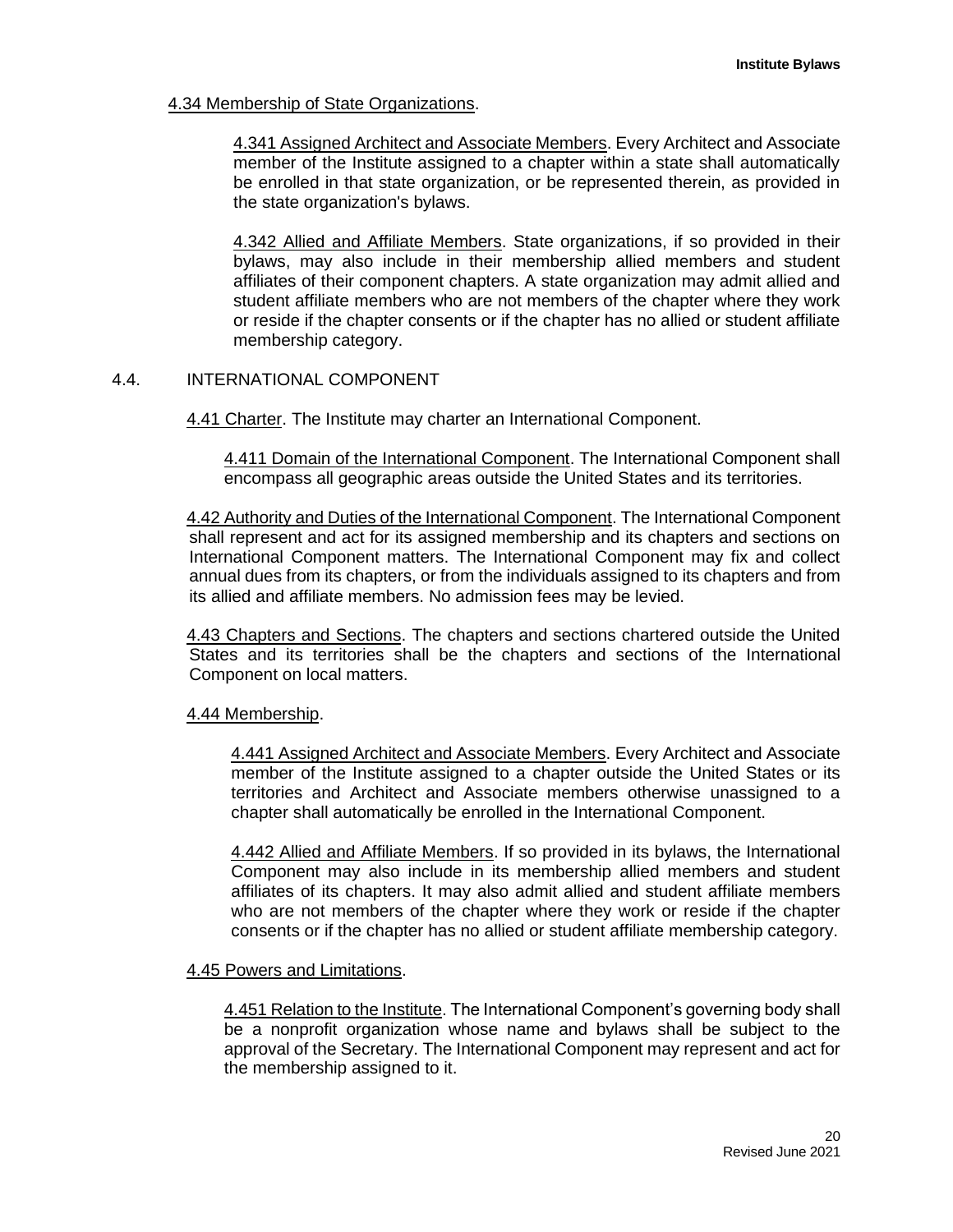4.452 Non-Conformity with Institute Policy. No act of the International Component shall directly or indirectly nullify or contravene any act or policy of the Institute.

4.453 Dues and Assessments. The International Component may fix and collect annual dues or assessments from its components or members as set forth in its bylaws. No admission fees may be levied.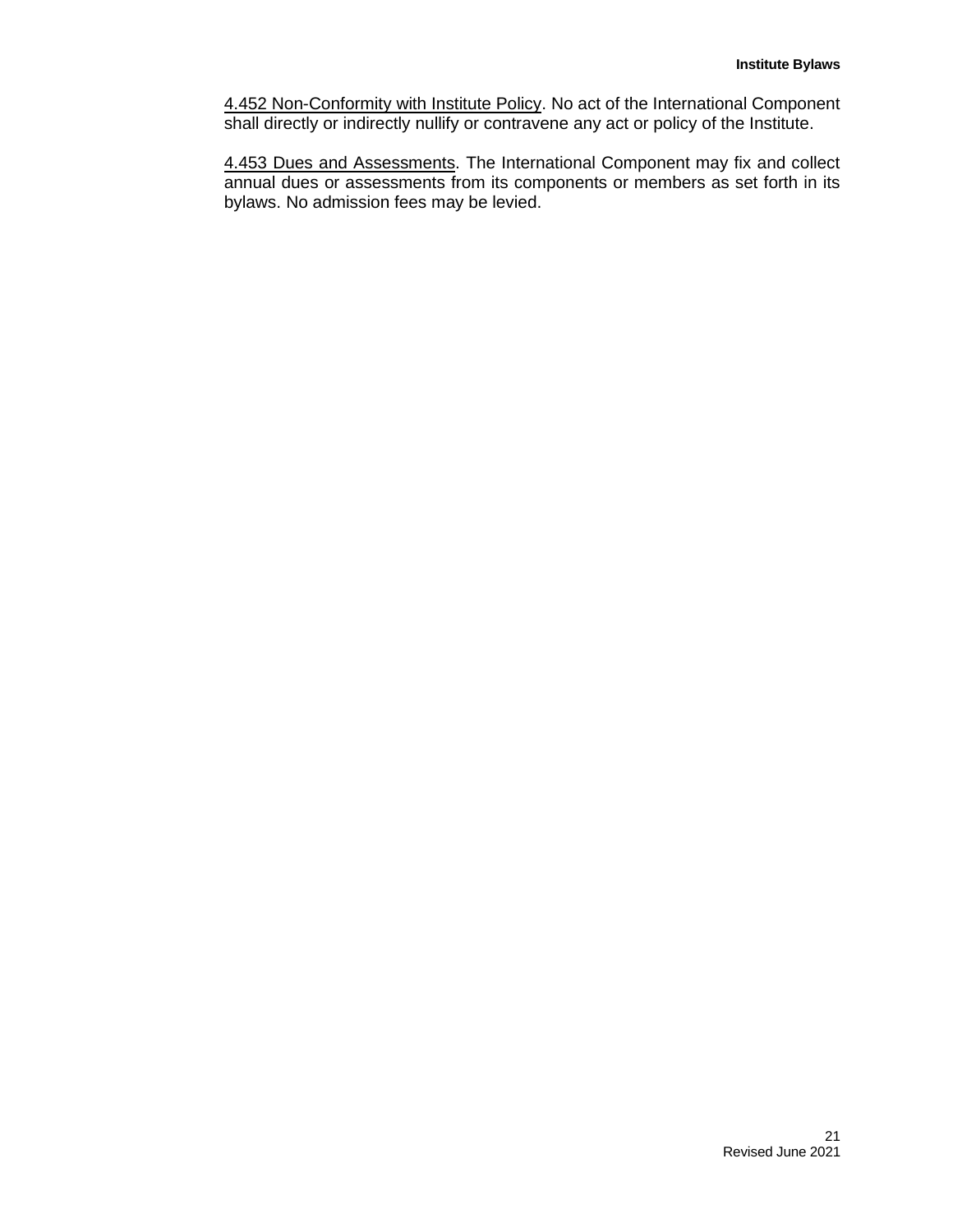# CHAPTER 5

## MEMBERSHIP MEETINGS

#### 5.0 MEETINGS OF THE INSTITUTE

In these Bylaws, a meeting of the Institute shall refer to a corporate meeting of the membership.

#### 5.01 Annual Meeting of the Institute.

5.011 Annual Convention. There shall be an annual meeting of the Institute, also called the annual convention.

5.012 Time and Place of Annual Meeting. The annual meeting shall be held at a time and place determined by the Board.

#### 5.02 Special Institute Meetings.

5.021 Power to Call Special Meetings. A special meeting of the Institute shall be held if a call for it, stating its purpose, has been voted at a meeting of the Institute or by the concurring vote of a majority of the members of the Board or by resolution duly adopted by not less than 25% of the assigned members in each of six chapters, each of which shall be in a different state, or for international chapters, in the International Component.

5.022 Business at Special Meetings. No business other than that specified in the call shall be transacted at a special meeting.

# 5.1 NOTICE OF MEETINGS

At least thirty days before any meeting of the Institute, the Secretary shall have notice of the meeting publicized to every assigned member and to every Institute component organization. The notice shall state the time and place at which the meeting will be held and the business to be transacted. No failure in, or irregularity of, notice of an annual meeting shall invalidate either the meeting or actions taken at the meeting or as a result of the meeting.

# 5.2 VOTING AT CONVENTION

5.21 Delegates. Duly accredited representatives of the membership at meetings of the Institute shall be classified as delegates-at-large, member delegates, state delegates, and International Component delegates.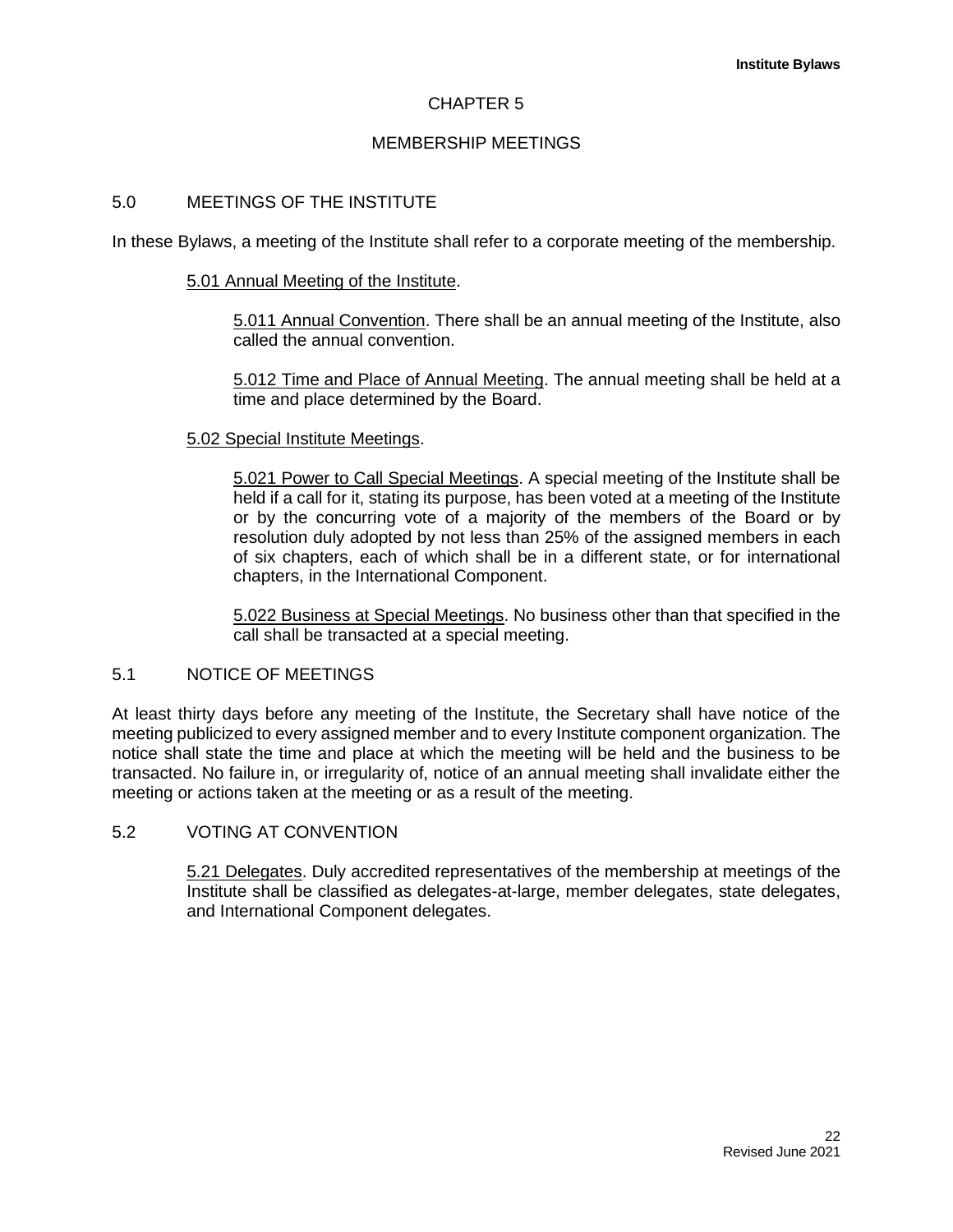5.211 Delegates-at-Large. The delegates-at-large shall be the members of the Board, the members of the Strategic Council, and the past presidents of the Institute who are present at the meeting.

5.212 State Delegates. Each state organization chartered by the Institute, including state-wide chapters functioning as state organizations, may be represented at a meeting of the Institute by one state delegate, who shall be an Architect member.

5.213 International Component Delegates. .The International Component may be represented at a meeting of the Institute by one International Component delegate, who shall be an Architect Member.

5.214 Member Delegates.**Error! Bookmark not defined.** Components may be represented by member delegates at a meeting of the Institute on the following basis:

Each local chapter shall be entitled to member delegates based upon the number of assigned members in good standing in the chapter.

Each state-wide chapter functioning as a state organization shall be entitled to member delegates based upon the number of assigned members in good standing in the chapter.

In certain states, there may be both a state organization and local chapters. Where the state organization in such a state has formed one or more sections, the state organization shall be entitled to member delegates based upon the number of members in good standing within the territory of the section(s) who are assigned to the state organization. (Members of sections formed by local chapters in that state shall be apportioned to the local chapters, and shall not be included in determining the number of member delegates to which the state organization is entitled.)

The assigned members of each component specified in this section shall select the component's representatives to serve as member delegates in the manner prescribed in the component's bylaws.

5.22 Number of Member Delegates.

5.221 Date of Member Count for Apportioning Member Delegates. The number of member delegates from each component that may be accredited to a meeting of the Institute shall be determined from the Institute records sixty days prior to the date of the meeting.

5.222 Delegate Apportionment. The Secretary shall ensure apportionment of the member delegates based upon the number of assigned members in good standing in each component determined in accordance with Section 5.214. The number of member delegates entitled to be accredited to represent the component shall be as follows: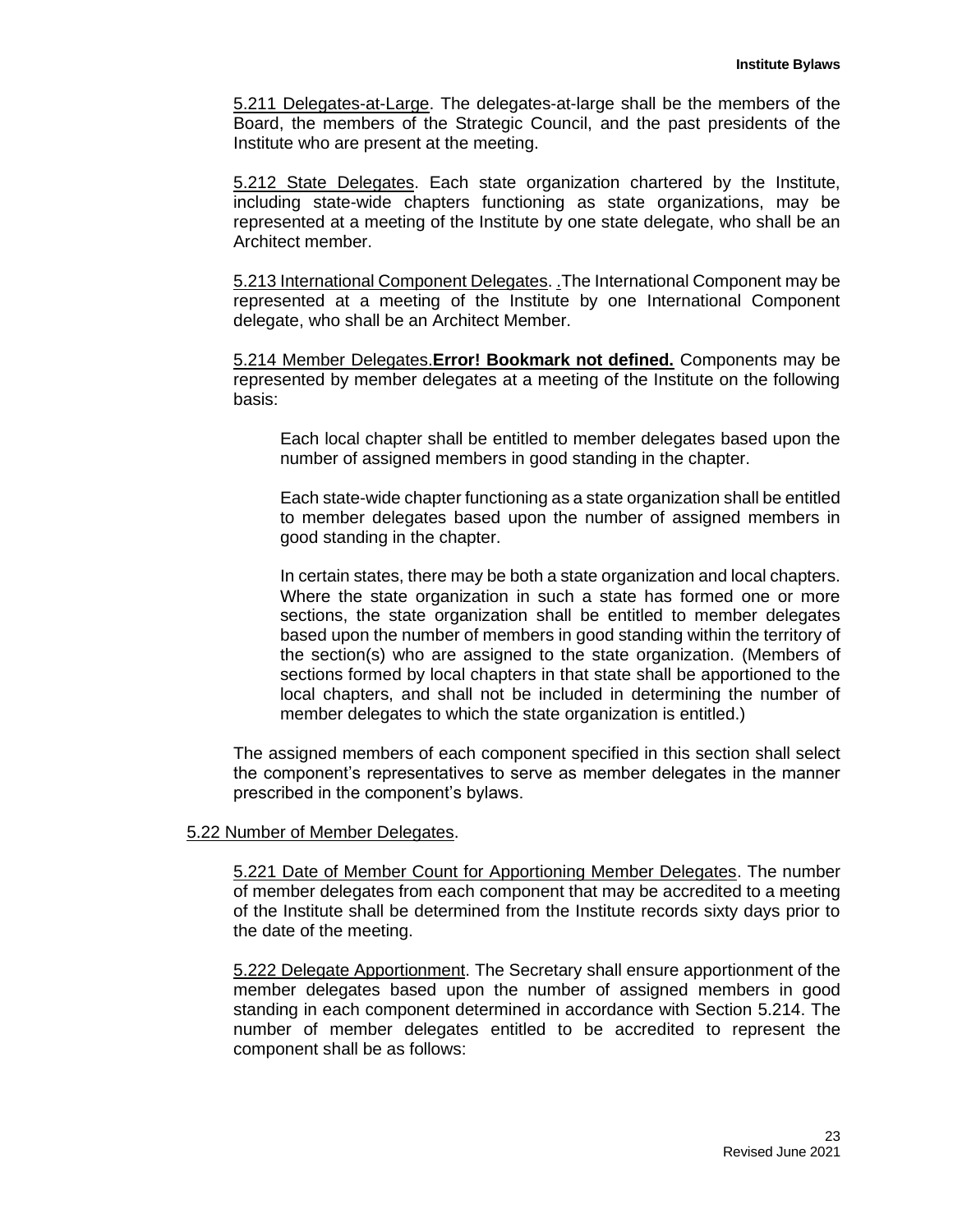1 to 6 assigned members, 1 delegate; 7 to 21 assigned members, 2 delegates; 22 to 36 assigned members, 3 delegates; 37 to 51 assigned members, 4 delegates;

And so forth, with one additional delegate for each additional fifteen assigned members.

5.23 Authority and Powers of Delegates. All rights, powers, and privileges of an annual convention and of a special meeting granted under the laws of the State of New York shall be vested in, and may be exercised by, the delegates.

5.231 Limitations of Delegates. Delegates-at-large may not give, or act as, a proxy and may not cast more than one vote on any question or division.

5.24 Accreditation of Delegates. The president or the secretary of each component shall certify the selection and identity of the member delegates from the component and present to each one a credential card furnished by the Institute. At the meeting, the Credentials Committee shall accredit all delegates entitled to represent the Institute membership.

5.241 Representation by Part of Delegation. If not all of the representatives selected by a component to be member delegates are accredited to the meeting of the Institute, then those who are accredited shall be entitled to cast, in equal portions, the total number of member delegate votes to which the component is entitled.

## 5.25 Representation by Proxy.

## 5.251 Proxy for Absent Delegation.

5.2511 Components in the U.S. or U.S. Territories. If none of the representatives selected by a component to be member delegates can attend the meeting the component president or the president's designate may distribute the component's votes via written proxy to a member delegate or state delegate from another component in the same state, if possible. The delegate selected to represent the component shall cast the component's total number of votes as instructed in the proxy. A delegate may represent only one component in addition to the delegate's own; provided, however, that: (a) a state delegate may represent by proxy more than one of the components in the delegate's state and (b) the president of a state organization may designate a member delegate from the president's state to represent by proxy more than one component in that state.

5.2512 International Component and International Chapters. If none of the representatives selected by the International Component or an international chapter to be member delegates can attend the meeting, then the component president or the president's designate may distribute the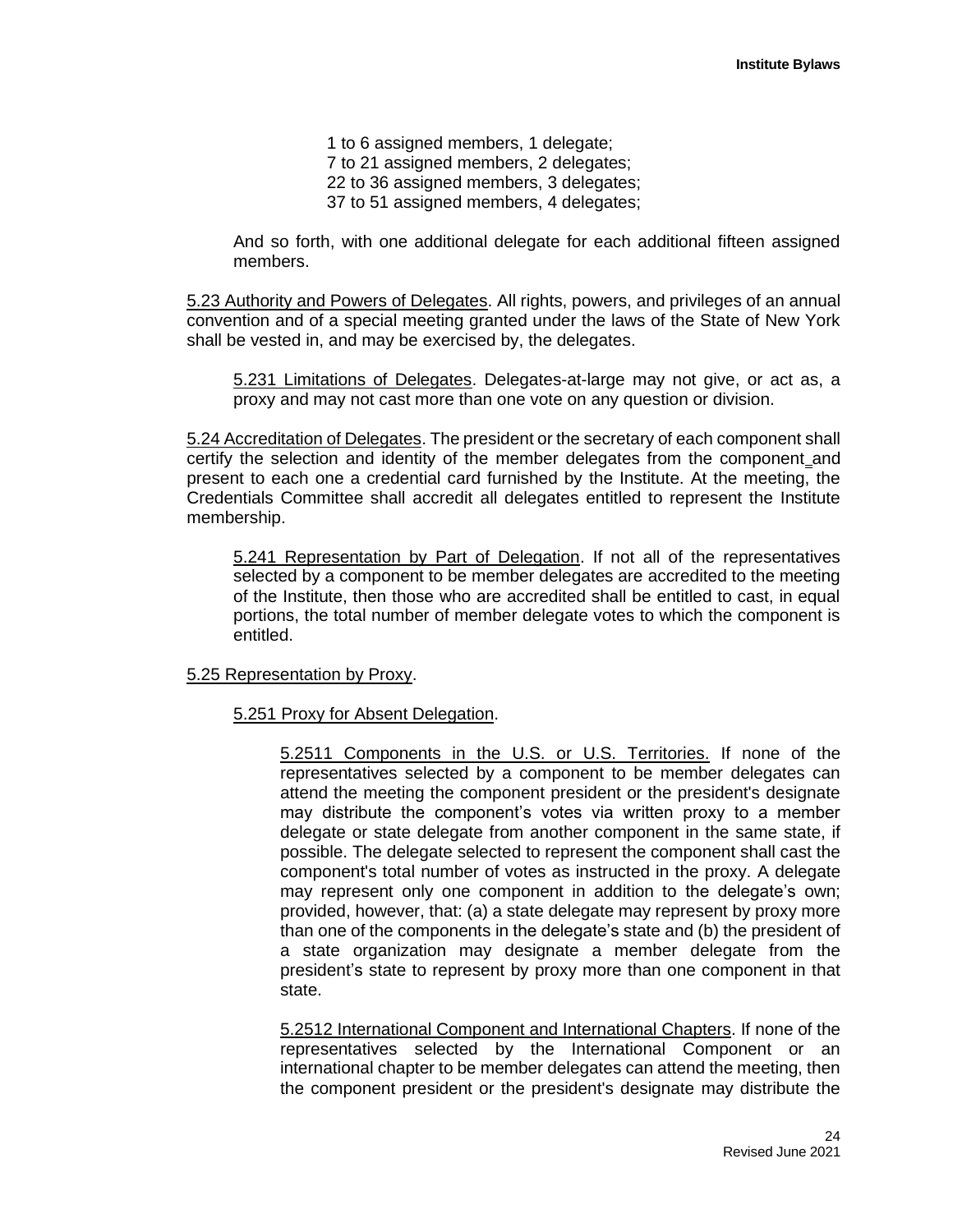component's votes via written proxy to a member delegate of another international chapter. The delegate selected to represent the component shall cast the component's total number of votes as instructed in the proxy. A delegate may represent only one component in addition to the delegate's own; provided, however, that: (a) the International Component delegate may represent by proxy more than one of the chapters in the International Component, and (b) the president of the International Component may designate a member delegate from the component to represent by proxy more than one chapter in the International Component.

5.26 Apportionment of Chapter Votes During Roll Call. The member delegate votes allocated to a component shall be cast in equal portions by those member delegates of the component present during a roll call vote, eliminating fractional votes.

5.27 Quorum at an Institute Meeting. A quorum for a meeting of the Institute shall be one hundred member delegates.

5.28 Voting Methods at Meetings of the Institute. Electronic voting shall be the exclusive method of voting at a meeting of the Institute, subject to the following exceptions:

Other methods of voting may be used at a meeting of the Institute if they are approved for the meeting by a majority vote taken in accordance with Section 5.28 of these Bylaws, or if the electronic voting system experiences a substantial failure at that meeting. The other methods of voting that may be used are:

Voice vote; Roll call (conducted manually or by any other method approved by the Board of Directors), or Secret ballot, if required by these Bylaws.

Resolutions of appreciation shall not require an electronic vote, but may be conducted by voice vote.

5.29 Minimum Number of Votes Required for Action. Unless these Bylaws require otherwise, any action or decision of a meeting of the Institute shall require approval by a majority vote.

5.30 Recording of Votes.

5.301 Voice Votes. On all voice votes each delegate voting shall be presumed to cast one vote.

5.302 Proxy Votes at Convention. On voice votes, proxy votes shall be presumed included in each delegate's single vote. On every roll call vote or secret ballot, delegates holding proxies shall record separate votes for their assigned chapter and the proxy chapter.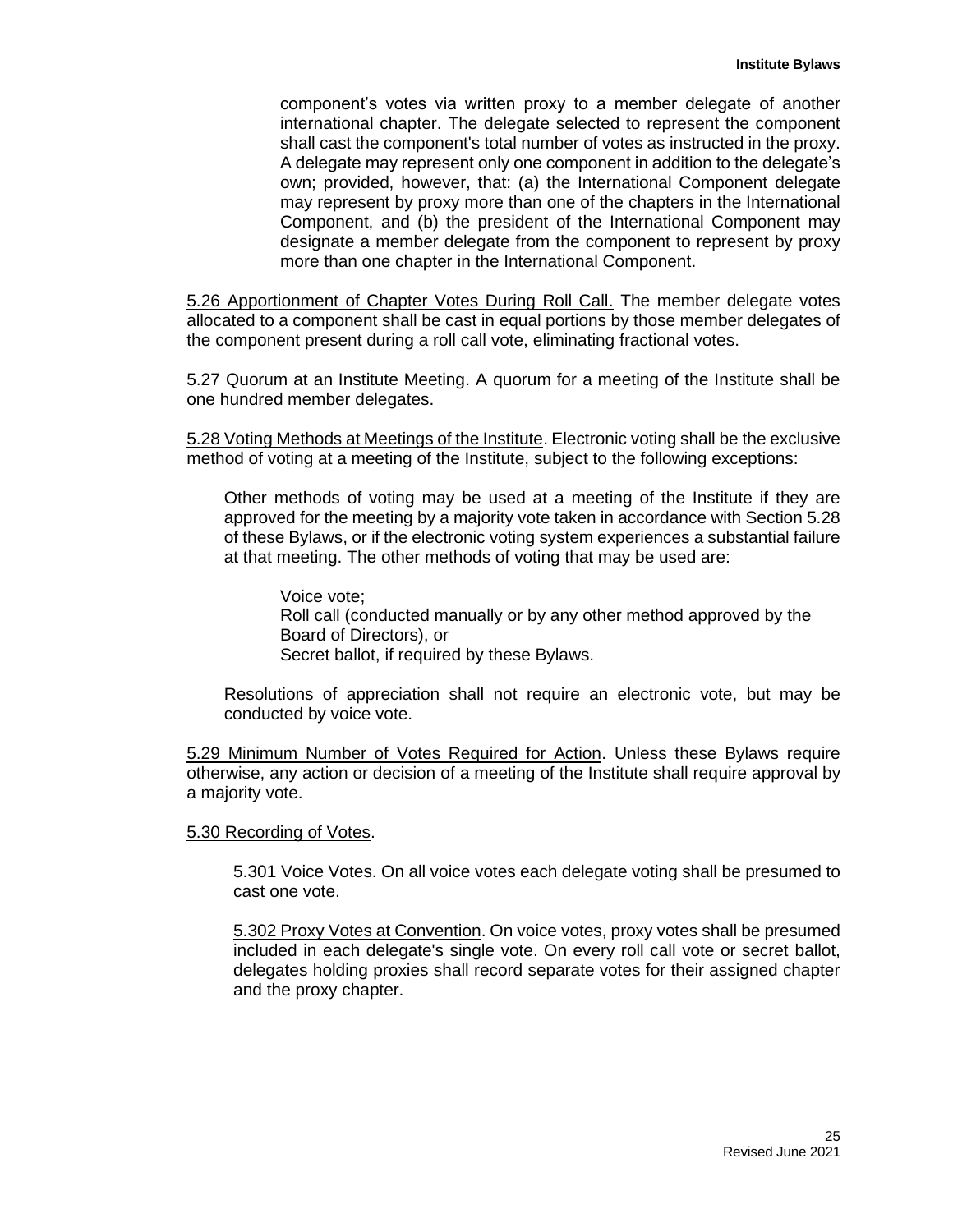# 5.3 NON-DELEGATES AT MEETINGS

Members who are not delegates, and Allied and Affiliate members of chapter and state organizations, may attend any meeting of the Institute and may speak at the invitation of the presiding officer.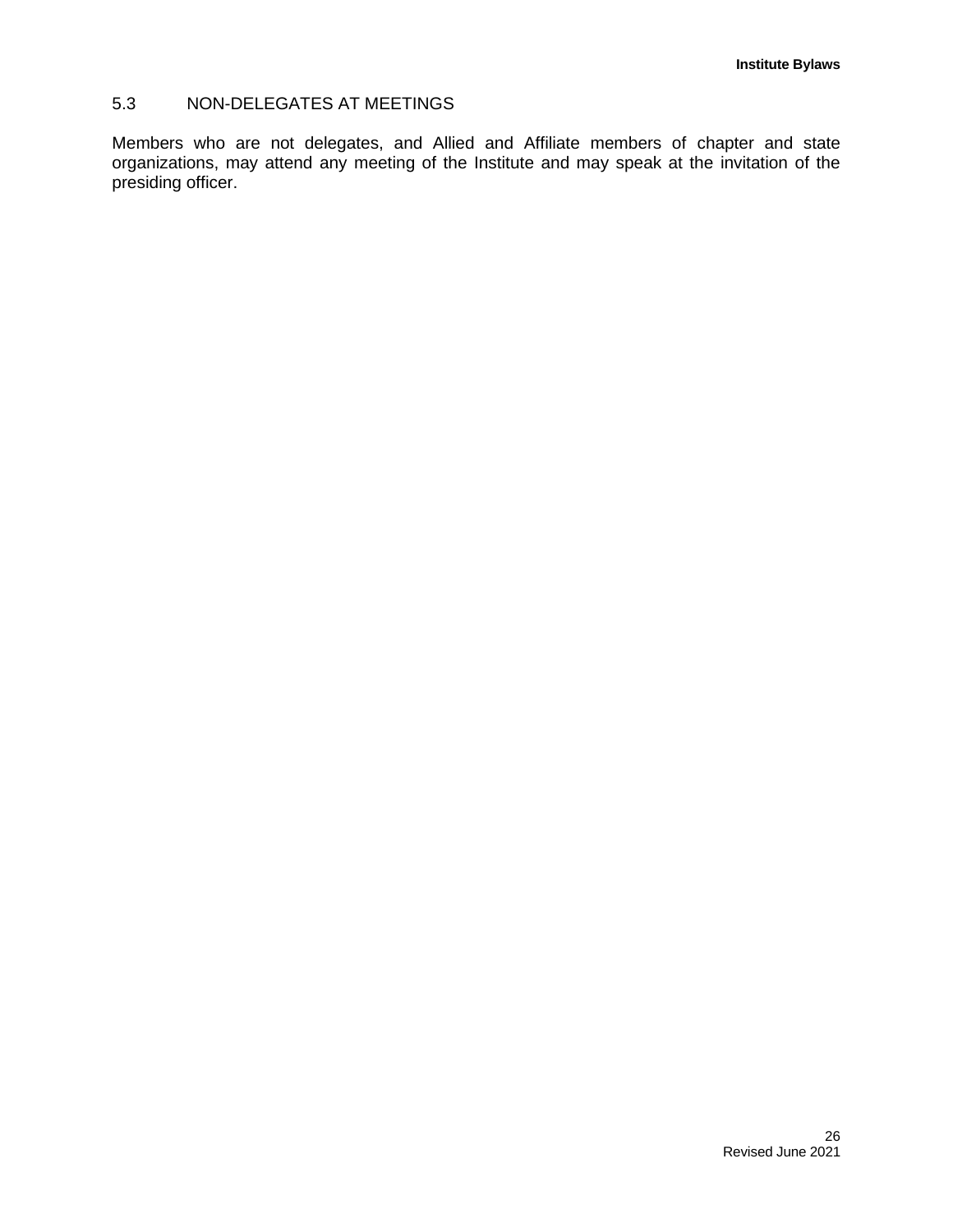## CHAPTER 6

## DIRECTORS AND OFFICERS

#### 6.0 DIRECTORS

6.01 Associate Director. The Associate members of the Institute shall be represented on the Board by one Director selected from the Associate member category in the manner prescribed in the Rules of the Board. Each Associate Director shall serve a term of one year in that position. Nothing in this Section 6.01 shall preclude an Associate member from becoming a Director under other provisions of these Bylaws (for example, through selection as an at-large Director under Section 6.04).

6.02 Student Director. The American Institute of Architecture Students shall have a representative on the Board of Directors, selected in a manner prescribed by the American Institute of Architecture Students.

6.03 CACE Director. The immediate past President of the Council of Architectural Component Executives (CACE), shall be a Director. Nothing in this Section 6.03 shall preclude a member of CACE from becoming a Director under other provisions of these Bylaws (for example, through selection as an at-large Director under Section 6.04).

6.04 At-Large Directors. Additional directors are to be selected in the following manner:

6.041 Selection by the Delegates at Convention. The delegates at each annual convention of the Institute shall elect one of three at-large Directors to serve on the Board. Each Director so elected shall serve for a three-year staggered term. No fewer than two-thirds of the at-large Directors selected by the delegates at convention shall be Architect members. The Board of Directors shall adopt appropriate procedures governing the nomination of at-large Directors and their selection by the delegates, and shall publish such procedures in the Rules of the Board.

6.0411 Votes Required. Nominees for At-large Director must receive a majority of the votes cast in order to be elected to office. Therefore, if more than two candidates are nominated for this position, a primary election shall be held. Primary election procedures are outlined in the Rules of the Board.

6.042 Selection by the Strategic Council.

6.0421 Election of Directors. The Strategic Council shall elect three at-large Directors to serve on the Board for three-year staggered terms.

6.0422 Eligibility. The Strategic Council shall have broad discretion in electing Directors, who may include Associate members, members of the Council of Architectural Component Executives, public representatives, or such other individuals as the Strategic Council may deem appropriate. In no event, however, shall fewer than two-thirds of the Directors elected by the Strategic Council and serving on the Board at any one time be Architect members.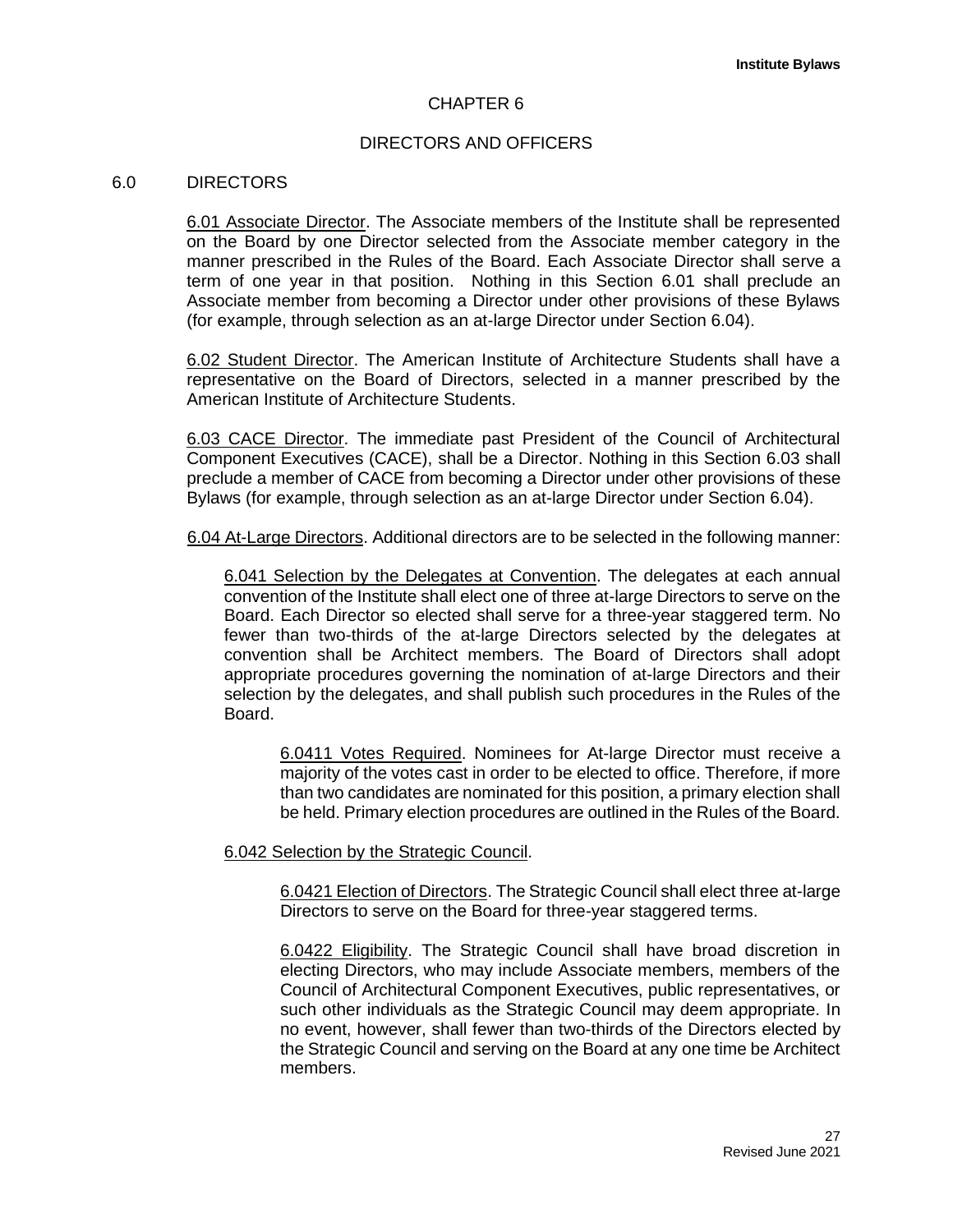6.04221 Votes Required. Nominees for At-large Director must receive a majority of the votes cast in order to be elected to office. Therefore, if more than two candidates are nominated for this position, a primary election shall be held. Primary election procedures are outlined in the Rules of the Board.

6.043 Selection by the President. Subject to approval by the Board, the President may select as many as two individuals to serve as Directors, with each such Director serving for a term which shall last no longer than the term of the President making the selection(s).

6.044 Minimum Number of Architect Members. No fewer than five at-large Directors at any time shall be Architect members.

6.05 Removal of Directors. Any Director may be removed for or without cause by affirmative vote of those entitled to elect the Director to office.

#### 6.1 ELECTED OFFICERS

The elected officers shall be the President, the First Vice President/President-elect, the Secretary, and the Treasurer. The elected officers must be Architect members of the Institute.

> 6.11 Nomination of Officers. Candidates for election as officers may be nominated by petition, by member delegates or qualified state delegates from the floor at the meeting, or by a nominating committee as prescribed in the Rules of the Board.

> 6.12 Election of Officers. All elected officers of the Institute shall be elected by secret ballot at the annual convention, unless a special meeting is called for that purpose. The President, however, is not elected directly, but assumes office by automatic succession from the office of First Vice President/President-elect. The delegates shall elect the President only when an Acting President is serving under the provisions of Section 6.161 of these Bylaws, or when the First Vice President is unable or unwilling to assume the office of President or is serving under the provisions of Section 6.162.

6.121 Votes Required Electing Officers. Nominees for First Vice President, Secretary, and Treasurer must receive a majority of the votes cast in order to be elected to office. Therefore, if more than two candidates are nominated for these offices, a primary election shall be held. Primary election procedures are outlined in the Rules of the Board.

6.122 Announcement of Election. The President shall declare the results of the balloting to the convention or meeting.

## 6.13 Terms of Office of Elected Officers.

6.131 Elected Officers - General Practices. Elected officers shall take office upon adjournment of the annual meeting of the Board of Directors following their election, except that those who are appointed by the Board to fill a vacancy shall take office immediately. No person may serve more than a total of four consecutive years in any combination of the offices of Secretary and Treasurer.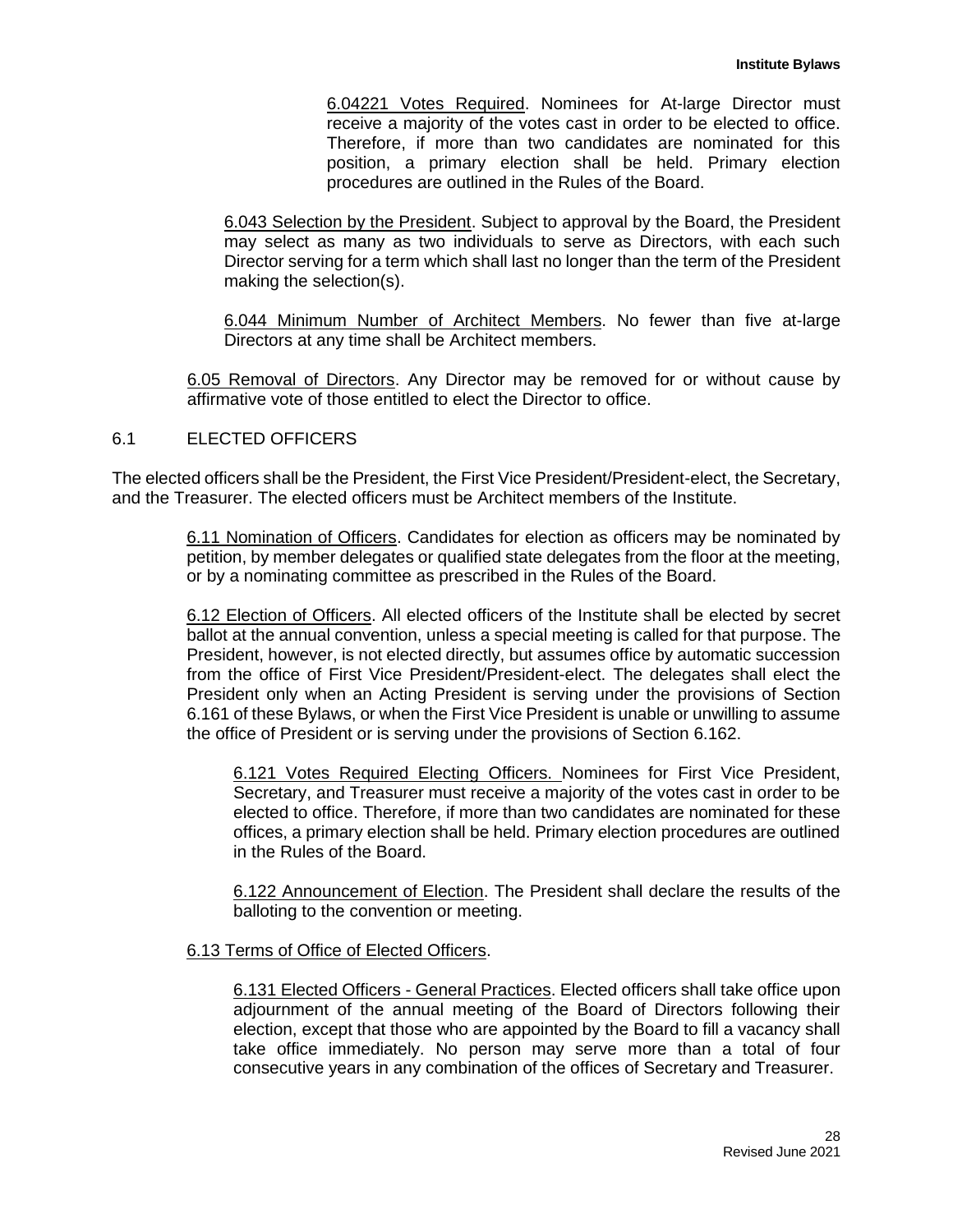6.132 President's Term of Office. The term of office for President shall be one year. The President may serve only one term.

6.133 First Vice President's Term of Office. The term of office for First Vice President/ President-elect shall be one year. The First Vice President/President elect may serve only one term in that office, succeeding automatically to the office of President.

6.134 Secretary's Term of Office. The term of office for Secretary shall be two years, and shall expire in even-numbered years. The Secretary may not serve more than two terms.

6.135 Treasurer's Term of Office. The term of office for Treasurer shall be two years, and shall expire in odd-numbered years. The Treasurer may not serve more than two terms.

## 6.14 Roles of Elected Officers.

6.141 Role of the President. The President shall perform all the duties incident to the office, those required to be performed by law and these Bylaws, and those properly delegated to the office by the Board.

6.142 Role of the First Vice President/President-Elect. The First Vice President shall assume all the powers and the duties of the President in the absence, or the disability, refusal or failure of the President to act, and shall perform other duties properly assigned by the Board or the President.

6.143 Role of the Secretary. The Secretary shall act as the secretary of each meeting of the Institute and of the Board. The Secretary shall perform the duties required to be performed by law and these Bylaws, and other duties properly assigned by the Board or the President.

6.144 Role of the Treasurer. The Treasurer shall exercise general oversight of the Institute's financial affairs and shall perform all the duties incident to the office of Treasurer and other duties properly assigned by the Board or the President.

6.15 Delegation of Duties of Officers. The Secretary and the Treasurer may delegate to the Executive Vice President who may further delegate to other executive officers the actual performance of such of their duties as the Executive Vice President agrees to perform; provided, however, that the Secretary and Treasurer shall not delegate the signing of any minutes or official reports required by these Bylaws, the Rules of the Board, or applicable law.

## 6.16 Succession of Officers.

6.161 Succession to the Office of President. The First Vice President shall succeed to the office of President upon the expiration of the President's term, or if the office of President becomes vacant, in which case the First Vice President/President-elect shall become President and shall complete the unexpired term and continue to serve as President the following year. If both the offices of President and of First Vice President/President-elect become vacant,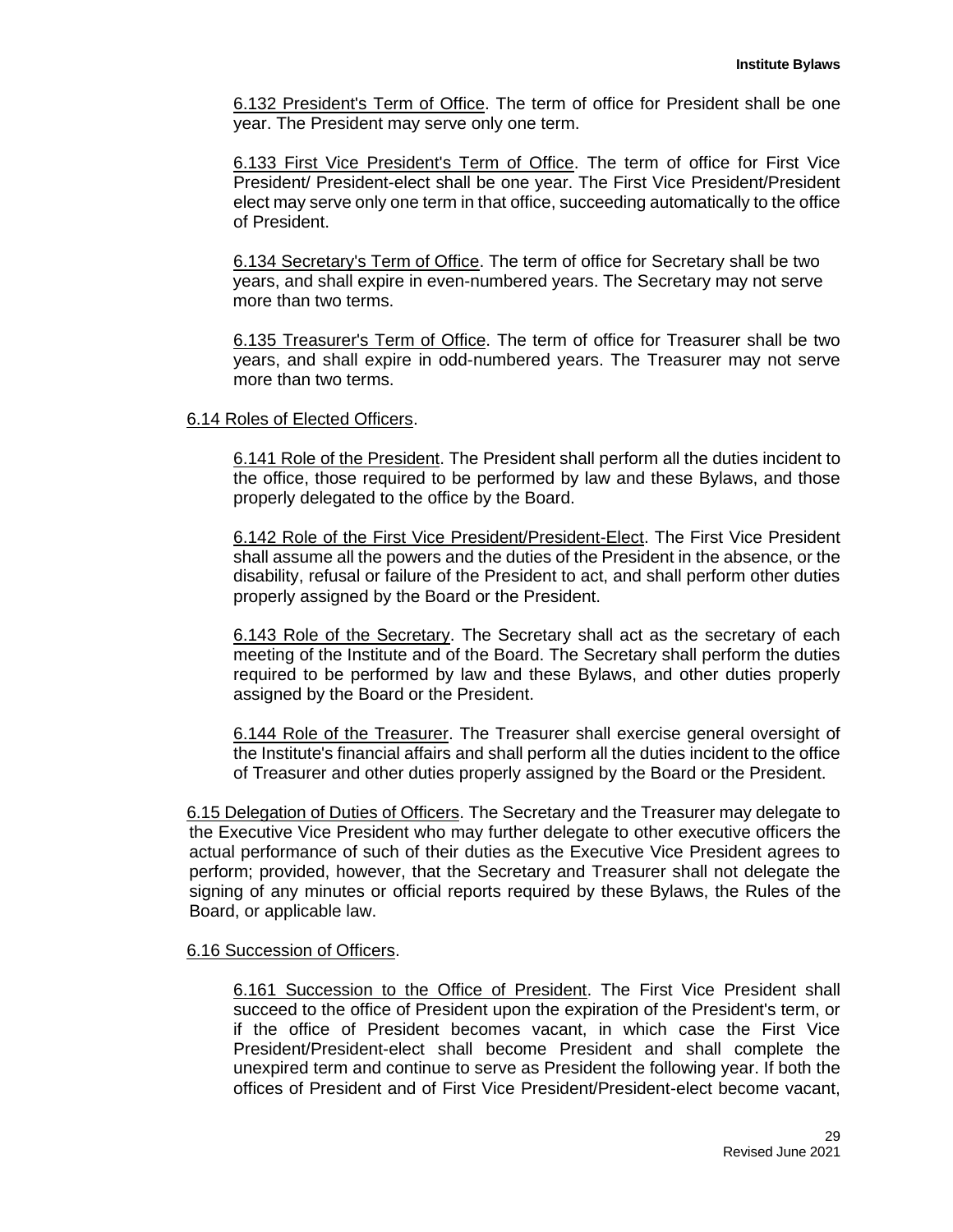the Board shall appoint, from the officers serving or elected to serve at the time the vacancy occurs, an Acting President to serve until the next annual meeting of the Institute, at which time the delegates shall directly elect the President.

6.162 Succession to the Office of First Vice President. The Secretary shall succeed to the office of First Vice President if there is a vacancy in that office. No Secretary, however, shall become President-elect by succeeding to the office of First Vice President under this provision.

6.163 Succession to Other Offices. Under procedures set forth in the Rules of the Board, the Board may appoint a successor to complete an unexpired term in the office of Secretary or Treasurer in the event one or both of those offices becomes vacant, whether through the succession of the Secretary to the office of First Vice President or otherwise. In the event that a Secretary or Treasurer temporarily refuses, fails, or is unable to act, then the Board may appoint a director or officer of the Institute to temporarily perform the duties of the office.

## 6.17 Removal of Elected Officers.

6.171 Removal of Officers by Delegates. Any or all of the elected officers may be removed for or without cause at any meeting of the Institute by majority vote of the delegates entitled to vote.

6.172 Board Suspension of an Officer's Authority. The authority of an officer to act may be suspended by the Board for cause, but such action shall not be taken if more than one Board member votes against it. Voting shall be by secret ballot and any such officer shall have the opportunity to address the Board prior to the vote, but the Board's action shall be final.

## 6.2 EXECUTIVE OFFICERS

6.21 Executive Vice President/Chief Executive Officer. The Board shall appoint an Executive Vice President, who shall be the chief executive and administrative officer of the Institute, and an ex-officio member of the Board, without vote.

6.22 Duties. The Executive Vice President shall be responsible for the management and administration of the affairs of the Institute and shall perform such other duties as may be properly assigned by the Board.

6.23 Other Executive Officers. The Executive Vice President may appoint executive officers to assist in the management of the Institute's affairs, and shall define their duties.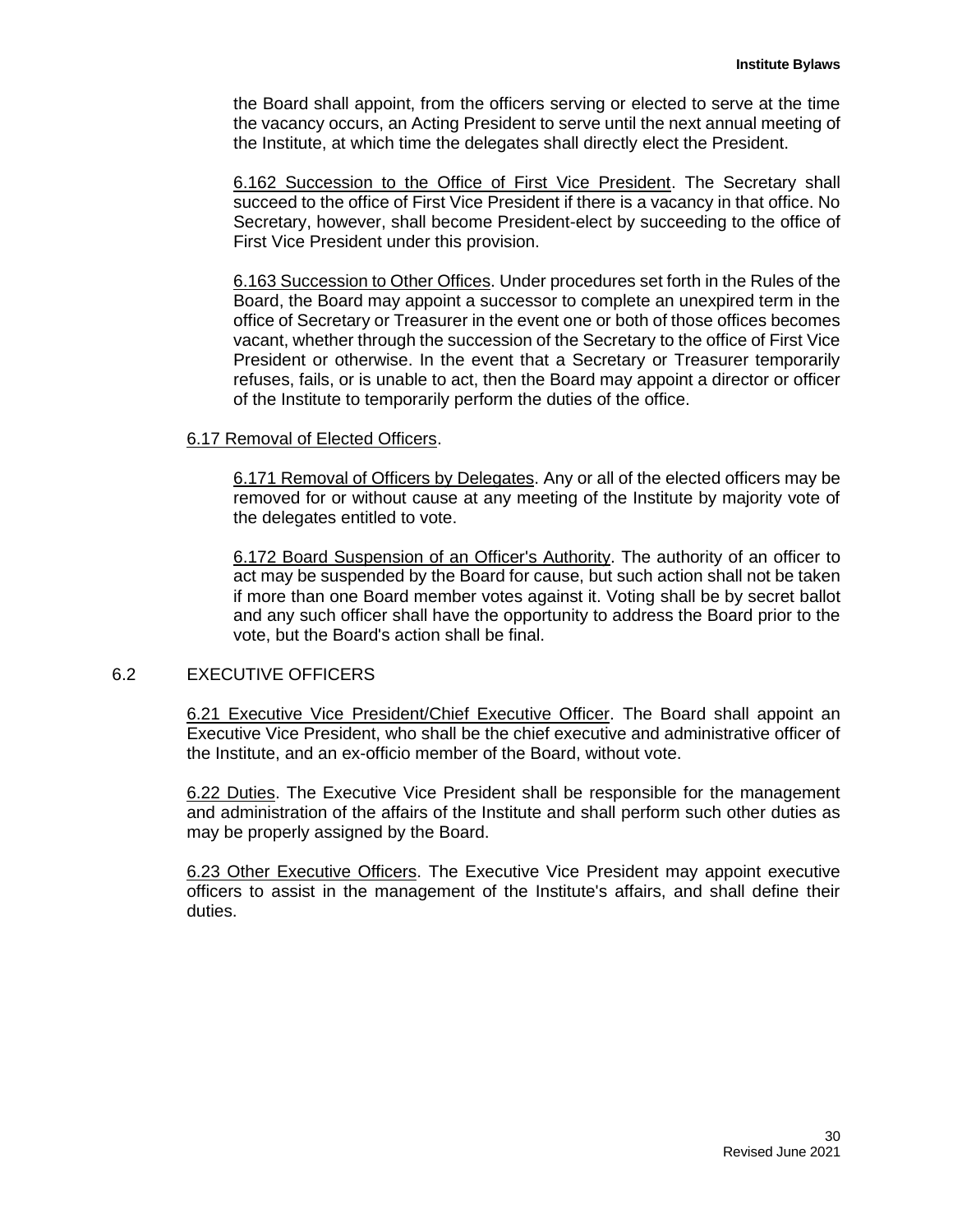# 6.3 INDEMNIFICATION OF DIRECTORS, OFFICERS AND OTHER PERSONS

To the full extent permitted by law, the Institute shall indemnify directors, officers, employees, and committee members against reasonable expenses incurred in connection with an action, suit, or proceeding, as follows:

> 6.31 Suits, Actions and Proceedings Indemnified. Indemnification under this section shall be available with respect to any action, suit, or proceeding, whether civil, criminal, administrative, or investigative.

> 6.32 Persons Indemnified. Indemnification shall be available to any person who is or was a party or threatened to be made a party to any such action, suit, or proceeding by reason of the fact that the person is or was a director, officer, employee, or committee member of the Institute.

> 6.33 Amount Indemnified. Indemnification shall extend to all sums paid by the person in the way of judgments, fines, amounts paid in settlement, and reasonable expenses (including counsel fees) actually and necessarily incurred in connection with the action, suit, or proceeding.

> 6.34 Advancement of Funds. The Institute shall advance to such person all sums found by the Board to be necessary and appropriate to enable the person to conduct a defense or appeal in the action, suit, or proceeding.

> 6.35 Authority to Approve Funds. No money shall be paid by the Institute under this section except upon the affirmative vote of a majority of the Board while a quorum of directors are present who are not parties or threatened to be made parties to the action, suit, or proceeding.

# 6.4 THE BOARD OF DIRECTORS

6.41 Composition of the Board of Directors. The directors and the elected officers, together with the Executive Vice President/CEO, shall constitute the Board of Directors of the Institute, herein called the Board. Architect members shall comprise a majority of the members of the Board.

## 6.42 Meetings of the Board.

6.421 Meeting Requirements. The Board may meet in a regular or special meeting in order to transact business. Any one or more members of the Board may participate in a meeting of the Board by conference telephone or similar equipment that allows all persons participating in the meeting to hear one another at the same time. Participation by such means shall constitute presence in person at such a meeting. The Board may take action without meeting if all members of the Board consent in writing to the adoption of a resolution authorizing the action.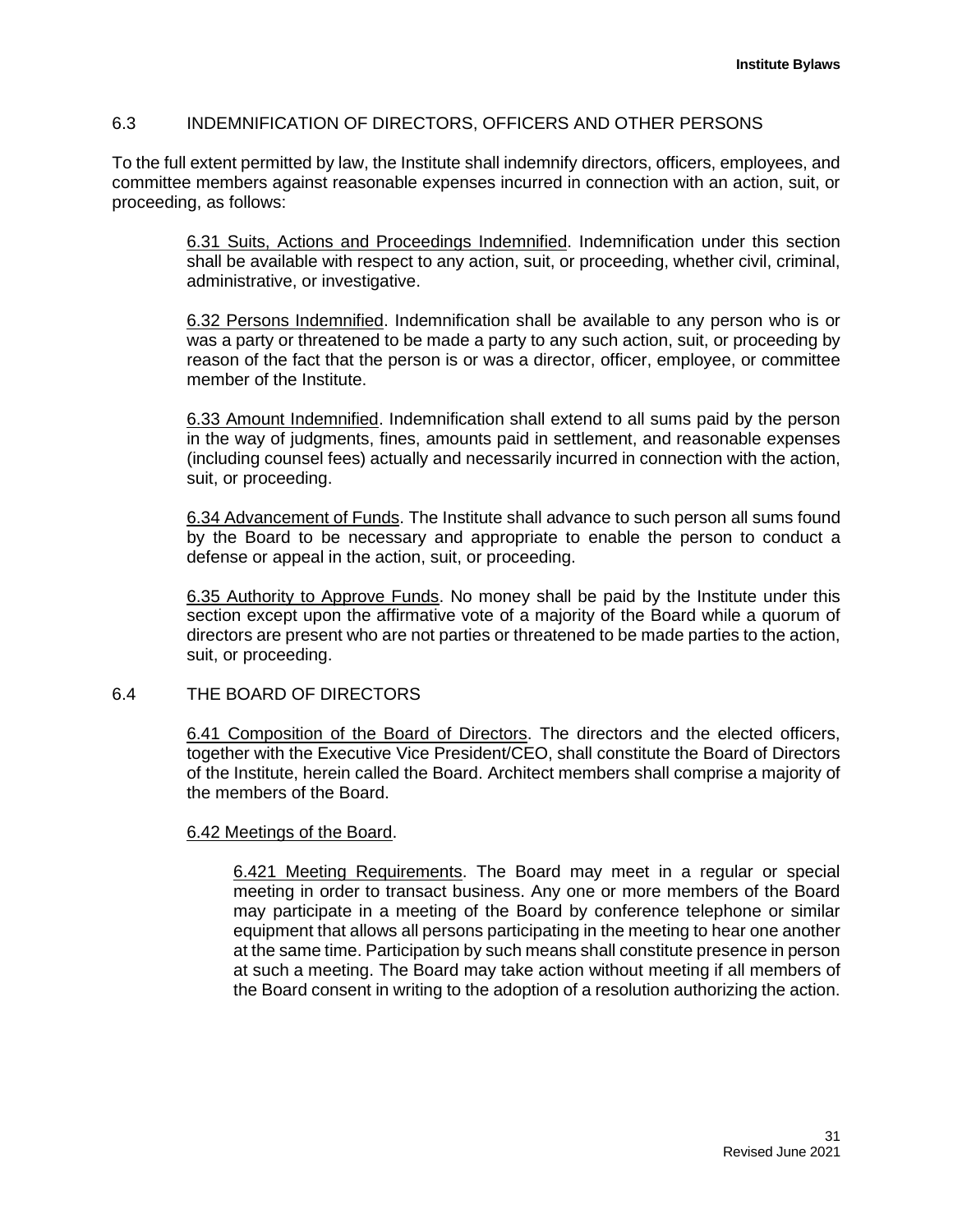6.422 Quorum at Board Meetings. A majority of the entire voting membership of the Board shall constitute a quorum for the transaction of business. In the absence of a quorum, those directors and officers present may adjourn the meeting to another time and place.

6.423 Annual Meeting of the Board. The annual meeting of the Board shall take place in November or December of each year.

6.43 Powers and Duties of the Board. The general management of the affairs of the Institute shall be vested in the Board of Directors, which shall have control of the Institute's property, fix its policies, authorize expenditures, and take all necessary and proper steps to carry out the purposes of the Institute and promote its best interest.

6.431 Delegations by the Board. The Board may authorize others than the Board to perform certain duties of the Board under these Bylaws and the Rules of the Board. The Board may at any time take over the performance of any or all of these duties unless explicitly provided otherwise in these Bylaws. Only those to whom authority is delegated by the Board may perform duties of the Board, and each duty so performed shall be done under the general directions and instructions of the Board, which shall be responsible therefor.

6.432 Specific Duties of the Board. The Board, subject in each instance to the conditions fixed in these Bylaws and in the Rules of the Board, shall perform the following specific duties:

It shall establish and adopt rules and regulations from time to time to supplement the provisions of these Bylaws.

It shall approve all major contractual agreements before the Institute shall enter into them; provided, however, that such approval may be delegated in specific cases to the Executive Vice President.

Subject to the provisions of Section 6.16, it shall appoint a successor if a vacancy occurs in the office of Treasurer or Secretary, and may not delegate this authority. In the event of a conflict between this paragraph and Section 6.16, the provisions of Section 6.16 shall govern.

# 6.44 Board Actions.

6.441 Board Majority Vote. Every decision of the Board shall be by a majority vote unless otherwise required by law, the Rules of the Board, or these Bylaws. Upon request, the vote of a member of the Board shall be entered in the minutes.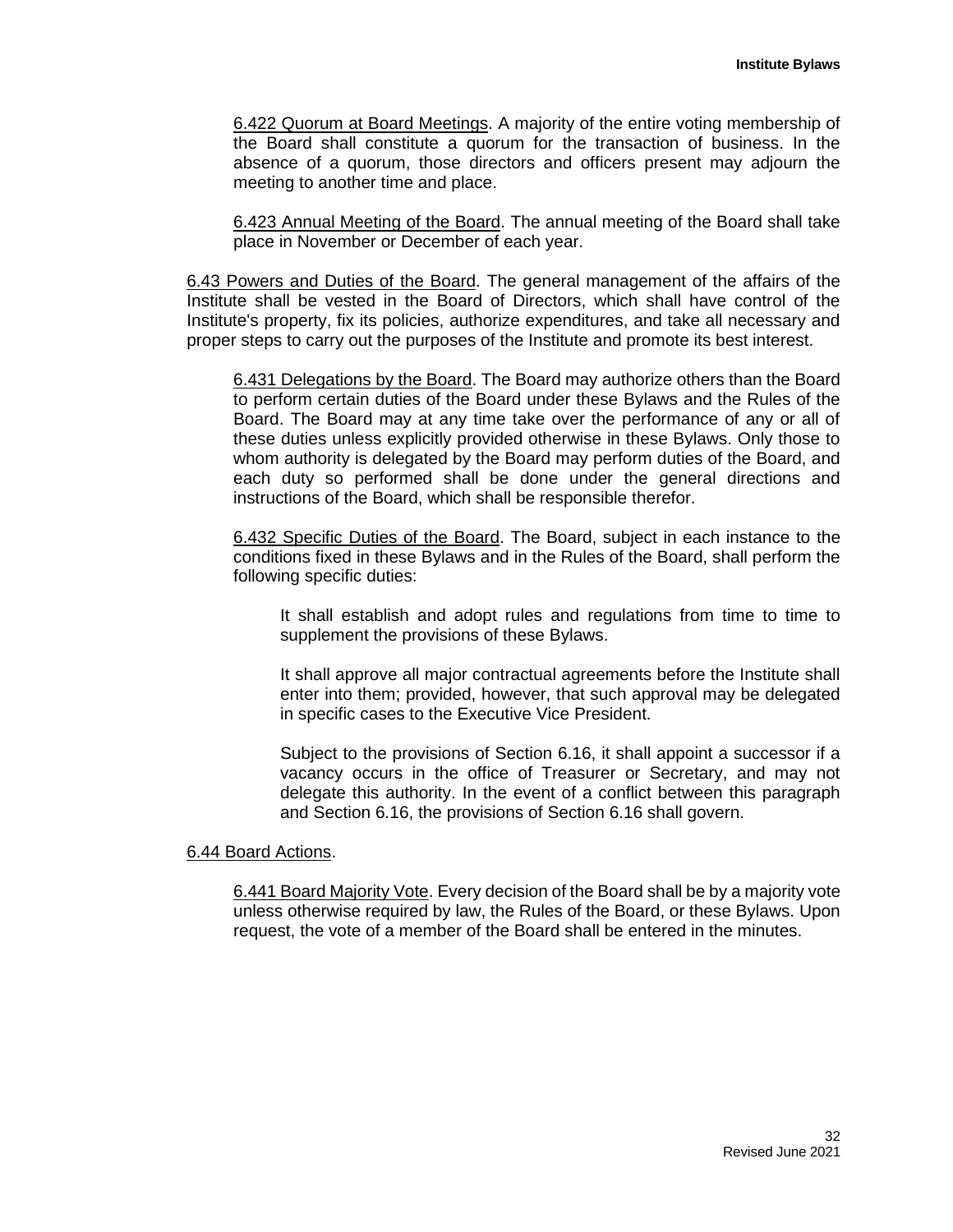6.442 Board Actions Requiring a Two-Thirds Vote. Unless the provisions of the laws of the state of New York require otherwise, an affirmative vote of not less than two-thirds of the total membership of the Board shall be required:

To adopt, amend, suspend or rescind rules or regulations supplementing these Bylaws;

To suspend or withdraw the charter of a chapter or state organization;

To form an affiliation;

To fix admission fees and annual dues;

To change the provisions of the Code of Ethics and Professional Conduct;

To purchase, sell, lease or pledge any real property or to recommend the purchase, sale, lease or pledge thereof, or

Act on any matter for which a two-thirds vote is required by these Bylaws.

6.443 Board Roll Call Vote. The vote of the Board shall be taken by roll call on demand of any member of the Board or when required by these Bylaws.

6.5 THE STRATEGIC COUNCIL

There shall be a Strategic Council, which shall be a committee of the corporation under the laws of New York. The Strategic Council shall determine its own leadership structure.

> 6.51 Composition of the Strategic Council. The Strategic Council shall be composed of the following:

6.511 Current and Past Officers of the Institute. The membership of the Strategic Council shall include the Institute's First Vice President/President-elect, immediate past President, and Executive Vice President/CEO (as an ex-officio, non-voting member).

6.512 State Representatives. Each state organization shall be represented on the Strategic Council by one or more state representatives. Nothing in these Bylaws shall be construed as prohibiting a state organization from adopting or amending provisions in its bylaws that would require a state representative to reside or maintain a principal place of business in that state. (As used in this Section 6.5, "state organization" shall only refer to AIA components chartered in the fifty U.S. States, the District of Columbia, and Puerto Rico.)

6.513 International Component Representatives. The International Component shall be represented on the Strategic Council by one or more International Component representatives. Nothing in these Bylaws shall be construed as prohibiting the International Component from adopting or amending provisions in its bylaws that would require its representative(s) to reside or maintain a principal place of business in a particular country or geographic region.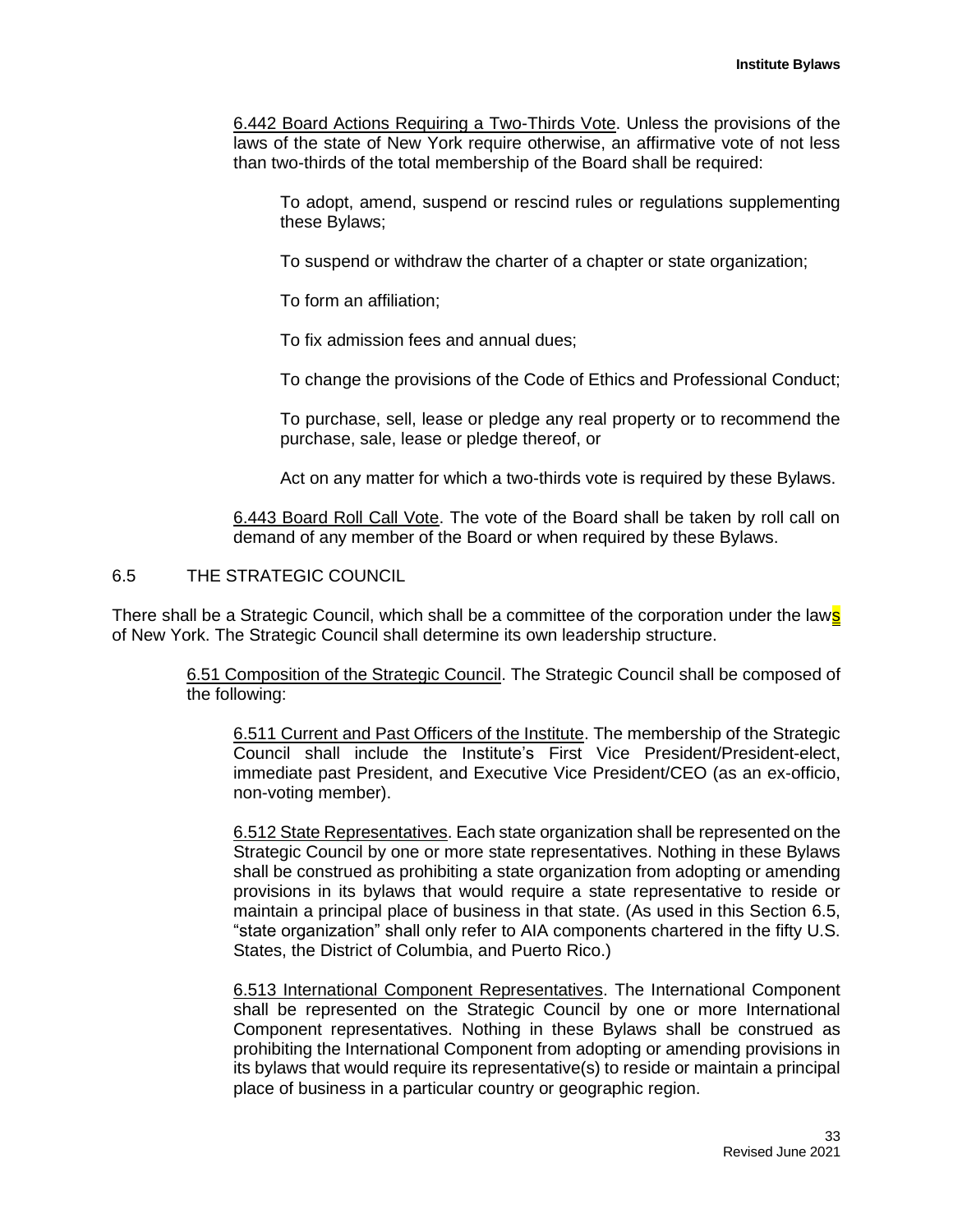6.514 Terms of Office. Terms of office of the state representatives and International Component representatives to the Strategic Council (collectively referred to as "Representatives" for purpose of this Section 6.5) shall take office upon the adjournment of the annual meeting of the Board following their election. Their terms of office shall be for three years, and (unless otherwise prohibited or restricted by the bylaws of the state organization or the International Component by which they are selected) Representatives may serve more than one term, whether consecutive or otherwise. When a Representative has been apportioned and no new Representative has been selected, a Representative from that organization whose term is expiring at the same time the new Representative would be taking office may serve one additional year.

6.515 Number of Representatives. The number of Representatives shall be determined from the Secretary's annual count of assigned Architect and Associate members in good standing according to the following percentages of the membership of components:

> 7.5 % or less: 1 Representative

More than 7.5%, up to and including 10%: 2 Representatives

More than 10%, up to and including 12.5%: 3 Representatives

More than 12.5%, up to and including 15%: 4 Representatives

with one additional Representative for each 2.5% increment of the membership or fraction thereof above 15%.

6.5151 Reapportionment of Representatives. The Board shall adjust the number of Representatives for each state organization or the International Component whenever the application of the formula requires such adjustment.

6.516 At-Large Representatives. At-Large representatives to the Strategic Council shall be selected in a manner proposed by the Strategic Council with approval from the Board.

6.517 Associate Representative. Associate members shall be entitled to a representative on the Strategic Council, selected in a manner prescribed by the Board. This representative shall not be the same person as the Associate Director selected in accordance with Section 6.02. Nothing in this Section 6.514 shall preclude an Associate member from becoming a representative on the Strategic Council under other provisions of these Bylaws (for example, through selection as an at-large representative under Section 6.513).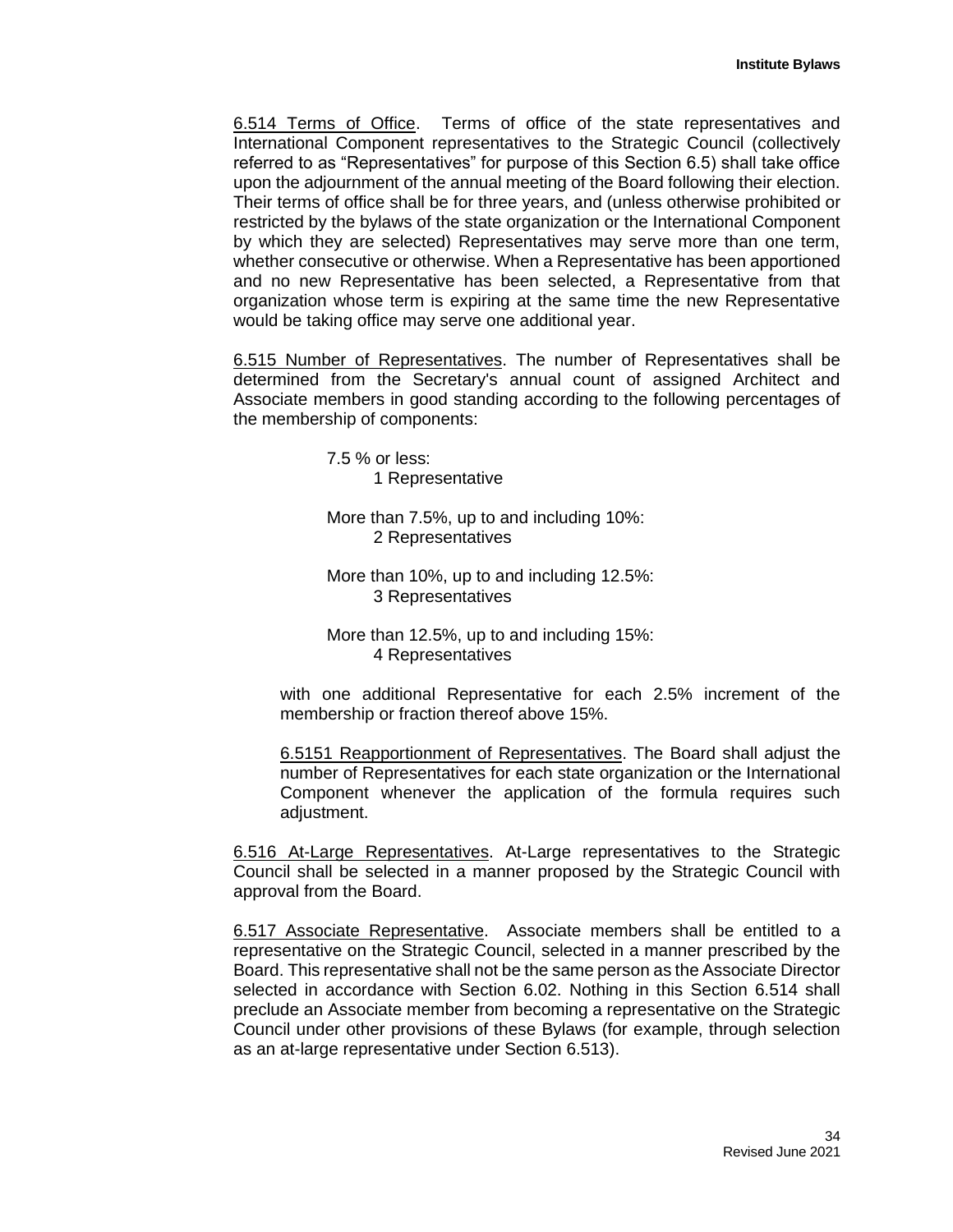6.518 Student Representative. The American Institute of Architecture Students shall be entitled to a representative on the Strategic Council, selected in a manner prescribed by the Board. This representative shall not be the same person as the Student Director selected in accordance with Section 6.02. Nothing in this Section 6.515 shall preclude a student from becoming a representative on the Strategic Council under other provisions of these Bylaws (for example, through selection as an at-large representative under Section 6.513).

6.519 CACE Representative. The Council of Architectural Component Executives (CACE) shall be entitled to a representative on the Strategic Council, selected in a manner prescribed by the Board. This representative shall not be the same person as the CACE Director selected in accordance with Section 6.03. Nothing in this Section 6.516 shall preclude a CACE member from becoming a representative on the Strategic Council under other provisions of these Bylaws (for example, through selection as an at-large representative under Section 6.516).

## 6.52 Meetings of the Strategic Council.

6.521 Meeting Requirements. The Strategic Council may meet in regular meetings in person as often as twice annually, or more frequently if authorized by the Board, and in special meetings by virtual or other similar means in order to transact business. Any one or more members of the Strategic Council may participate in a meeting of the Strategic Council by conference telephone or similar equipment that allows all persons participating in the meeting to hear one another at the same time. Participation by such means shall constitute presence in person at such a meeting. The Strategic Council may take action without meeting if all members of the Strategic Council consent in writing to the adoption of a resolution authorizing the action.

6.522 Quorum at Strategic Council Meetings. A majority of the entire voting membership of the Strategic Council shall constitute a quorum for the transaction of business. In the absence of a quorum, those members present may adjourn the meeting to another time and place.

6.53 Purpose of the Strategic Council. The Strategic Council shall advance the profession of architecture by informing the Board and other Institute bodies of important professional issues and opportunities. It shall have the following authority and responsibilities:

Identify issues and opportunities for Institute consideration;

Disseminate information and insight to constituencies about the Institute's priorities and activities;

Ensure that its composition reflects and represents the geographic and demographic diversity of the profession;

Elect at-large Directors to the Board of Directors, pursuant to Section 6.042: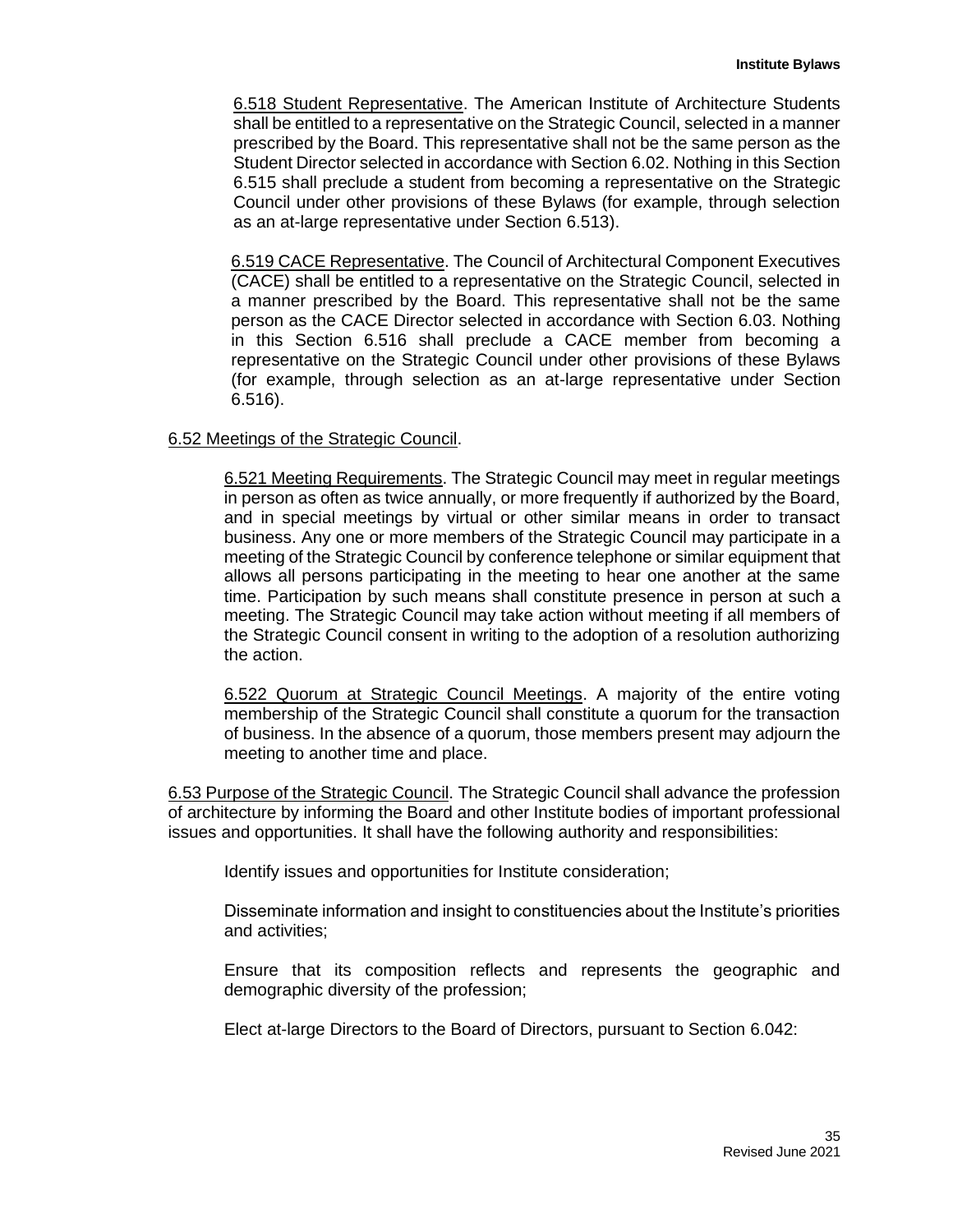Commission a rigorous, regular process to survey the profession, identify opportunities and threats, and inform the goals, objectives and strategies of the Institute in order to help guide the Institute's planning process;

Develop and recommend public policy positions on behalf of the Institute for consideration and potential approval by the Board;

Engage in strategic planning for the Institute;

Review the Institute's operating plan and budget, and provide its endorsement and/or recommendations for the Board's consideration;

Engage in leadership development; and

Subject to Board approval, propose such committees, ad hoc workgroups and task forces as it deems appropriate to advance its purpose. This authority shall not apply to standing Board committees (such as the Finance and Audit Committee and the Compensation Committee), which shall be subject to the sole authority of the Board.

6.54 Strategic Council Actions.

6.541 Strategic Council Majority Vote. Every action of the Strategic Council shall be by a majority vote unless otherwise required by these Bylaws or such rules as the Strategic Council may adopt.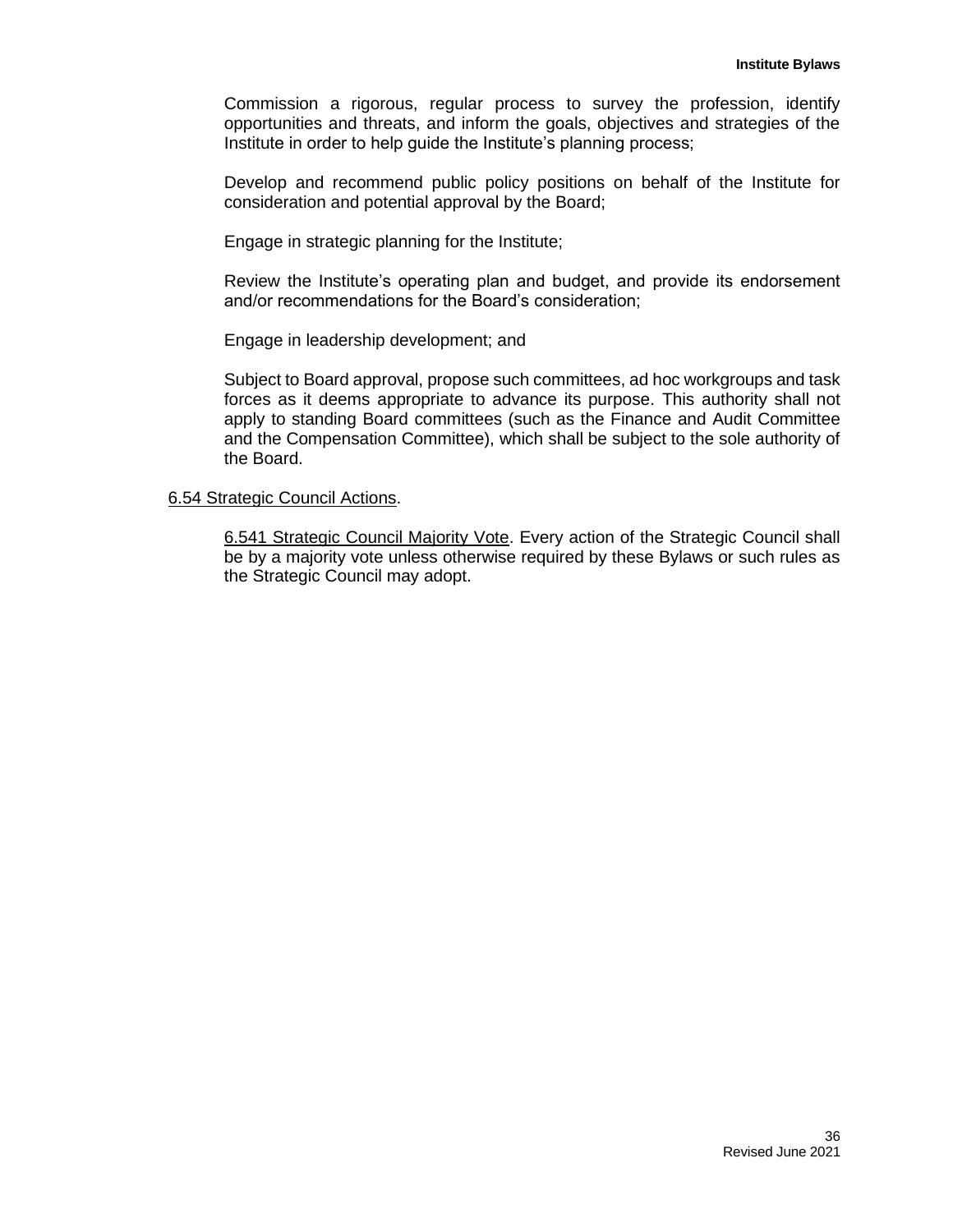# CHAPTER 7

# PROPERTY, INVESTMENTS, ACCOUNTING AND FUNDS

# 7.0 GENERAL PROVISIONS - FINANCE

7.01 General Institute Powers Regarding Finance. In furtherance, but not in limitation, of the powers conferred upon it by the articles of incorporation and amendments thereto, the Institute may carry on its business and exercise its corporate powers as a scientific and educational society within the limits of the state of New York and beyond, and may take and acquire real property and personal property to advance its objects by purchase, lease, gifts, devise, bequest or otherwise, and may exercise all of its legal rights relating to such property and the proceeds and income therefrom.

## 7.1 REAL AND INTANGIBLE PROPERTY

7.11 Title to Property. All title to, and interest in, the real, personal, and intangible property of the Institute imposed, granted, and conferred by the laws of the state of New York and by these Bylaws is vested and shall remain solely in the Institute; no member shall have any right, title, or interest in such property at any time.

7.12 Successor Property Interests. If the Institute terminates its affairs, then all property of the Institute shall be transferred and conveyed by deed of trust to, and accepted by, some successor organization or organizations with purposes and objects similar to those of the Institute and best suited to carry on and maintain those purposes and objects. If there is no such successor organization, then all such property shall be devoted and applied to such professional and educational purposes as the Board shall deem best suited to carry on the purposes of the Institute as designated in a resolution duly adopted by the Board; provided, however, that such disposal must be approved as required by the laws of the state of New York.

7.13 Authority to Sell, Lease, Mortgage, Transfer, or Convey Real Property. The real property of the Institute, and the improvements thereon, may be sold, leased, mortgaged, transferred or conveyed by way of deed of trust or otherwise by the affirmative vote of not less than two-thirds of the total membership of the Board.

7.131 Real Property in Washington, D.C. The real property of the Institute in Washington, D.C. shall be under the jurisdiction of the Board; provided that the Board may delegate to the Executive Vice President/CEO the responsibility for the supervision, maintenance and operation of such real property and its improvements.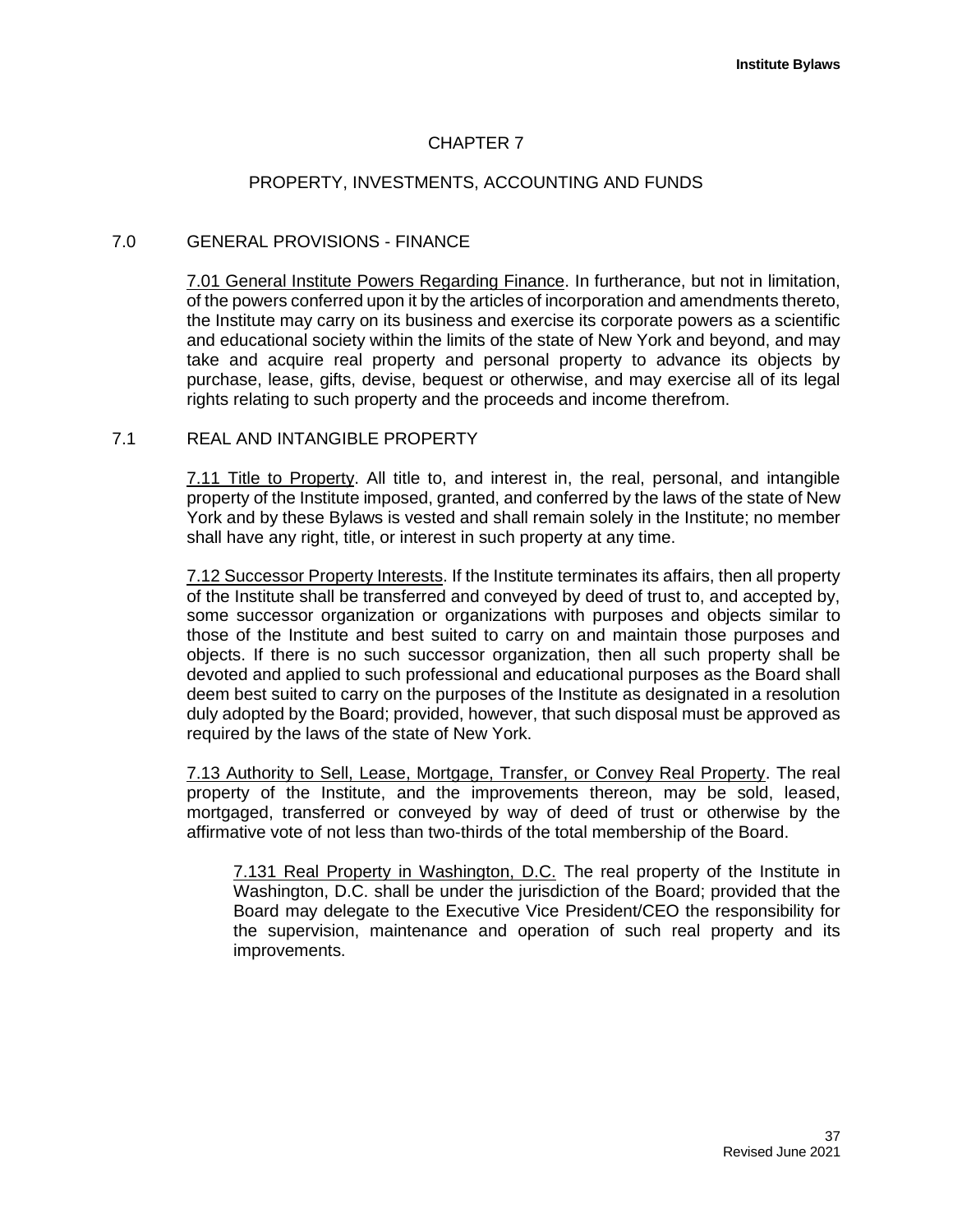7.14 Authority to Purchase, Lease or Improve Real Property. Real property shall not be purchased by the Institute, nor shall any improvements be placed thereon, nor shall any agreement be entered into by it as lessee whereby, either severally or collectively, the Institute shall be obligated to pay an aggregate sum in excess of one percent (1%) of its assets until and unless the Board shall have approved the transaction by two-thirds majority vote.

## 7.2 DIVIDENDS PROHIBITED

Unexpended and unencumbered income in a fund at the close of a fiscal year shall be used only to further the objects of the Institute, safeguard its future, and perfect its members in the art, practice, and science of architecture, and shall never be distributed as dividends to the membership.

# 7.3 FISCAL YEAR AND BOOKS OF ACCOUNT

7.31 Fiscal Year. The fiscal year of the Institute shall be the calendar year.

7.32 Inspection of Books and Records. Correspondence, books of account, and records of the Institute, except as otherwise provided by law or in these Bylaws, shall be open at the executive offices during the Institute's regular business hours to the inspection of any member in good standing.

## 7.4 ENDOWMENT FUNDS

7.41 Inviolability of Endowment Capital. The capital of each endowment fund shall be held inviolate for the purposes of the fund so long as The American Institute of Architects shall endure, and shall not be transferred to any other organization or be pledged or distributed in whole or in part until and unless the Institute shall cease to exist, except as permitted by law or unless the donor has otherwise provided in the original gift, devise, or bequest.

7.42 Successor Endowments. If the Institute terminates its affairs and has no successor with similar purposes, aims, and objects and with the ability to maintain the endowment funds, then before the assets of the Institute are transferred and conveyed in accordance with the provisions of Section 7.12, the amounts held in each of the endowment funds shall be transferred to, accepted by, and conveyed by deed of trust or otherwise, to some organization or organizations most suited at that time to maintain those endowment funds and to carry on the purposes according to the conditions of the donors.

7.43 Obsolete Endowment Funds. If the purposes for which an endowment fund was given or established become obsolete, then the Institute may, pursuant to procedures required by law, transfer such capital in whole or in part to any other endowment fund, or may establish therewith one or more new endowment funds, in order that the aims of the Institute shall be most usefully advanced.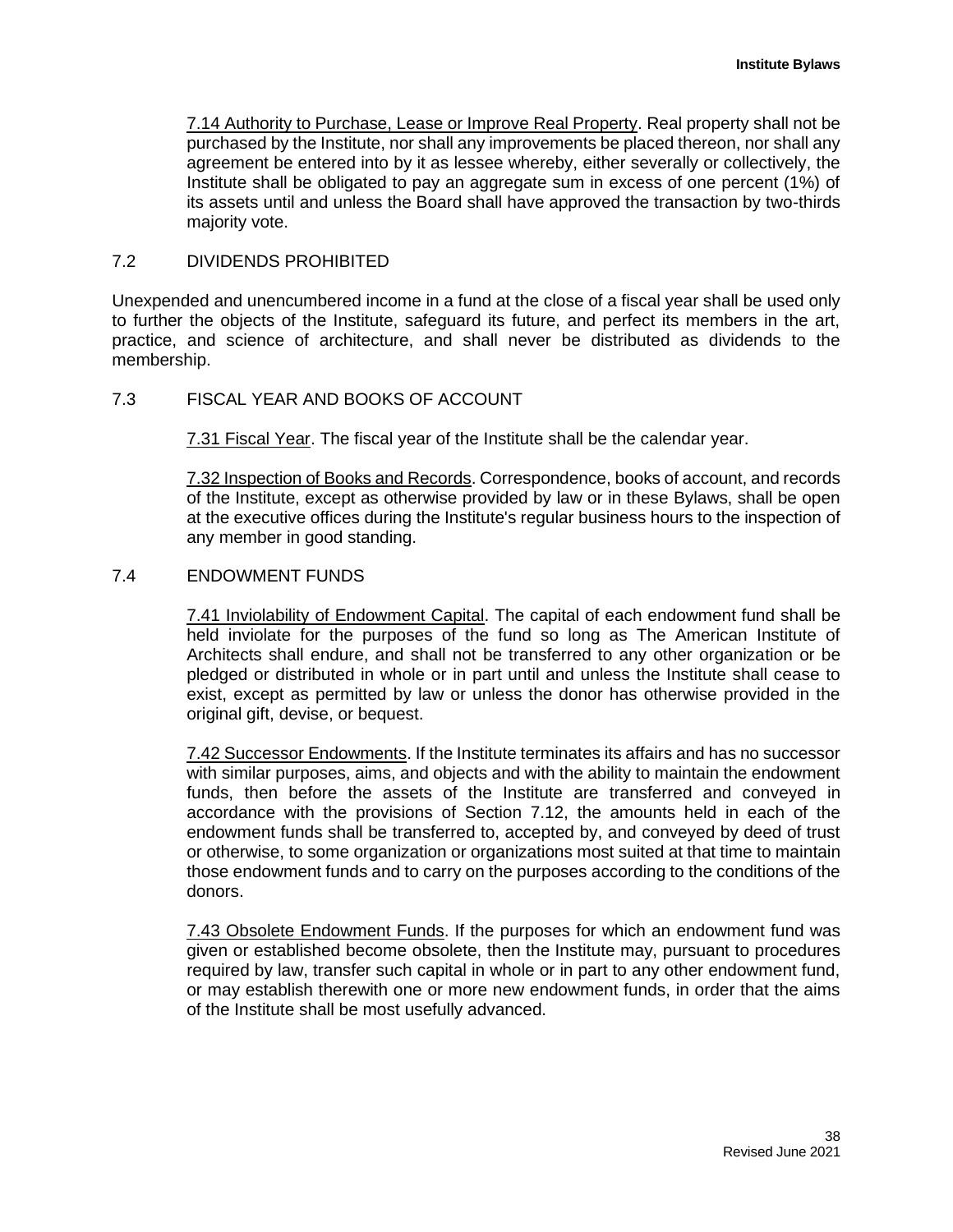# 7.5 EXPENDITURES AND LIABILITIES

7.51 Annual Budget. After consulting with the Strategic Council, the Board shall annually adopt a general budget, which shall show the anticipated revenue and authorized expenditures for the ensuing fiscal year.

7.52 Financial Reserves. For the purpose of providing long-term financial stability for the Institute, the Board shall adopt a policy requiring the maintenance of minimum financial reserves. The Board may not decrease the minimum financial reserves required by the policy in any year in which budgeted expenses are to exceed budgeted revenues under Section 7.53.

## 7.53 Expenditure Limitations, the Board.

7.531 If the minimum financial reserves requirements in the policy established under Section 7.52 have been satisfied for a given fiscal year (as calculated from the Institute's most recent audited financial statements), the Board may expend or authorize expenditures in an amount exceeding the total estimated revenues to be received by the Institute in the fiscal year under the next annual budget to be approved by the Board; provided, however, that such amount in any given year shall not exceed 2.5 percent of that year's annual budgeted operating revenue. In the event this causes the Institute to fall out of compliance with its reserves policy, the Board shall develop and implement a plan to return the Institute to compliance within two years after the pertinent expenditures are made.

7.532 If the minimum financial reserves requirements in the policy established under Section 7.52 have not been satisfied for a given fiscal year, the Board shall not expend or authorize expenditures in that fiscal year of an amount exceeding the total estimated revenues to be received by the Institute during such year, as shown in the budget for that year, unless directed and authorized so to do at a duly called meeting of the Institute by the affirmative vote of not less than two-thirds of all votes accredited to be cast at the meeting.

7.54 Expenditure Limitations, General. No member, officer, director, committee, jury, department, employee, agent or representative of the Institute shall have any right, authority or power to expend any money of the Institute, to incur any liability for and in its behalf, or to make any commitment that will or may be deemed to bind or involve the Institute in any expense or financial liability, unless such expenditure, liability or commitment has been authorized and budgeted by the Board or by a specific resolution at a duly called meeting of the Institute, except that the Board may provide for the adjustment and reallocation of accounts within the overall approved budget and for increased expenditures balanced by increased revenues.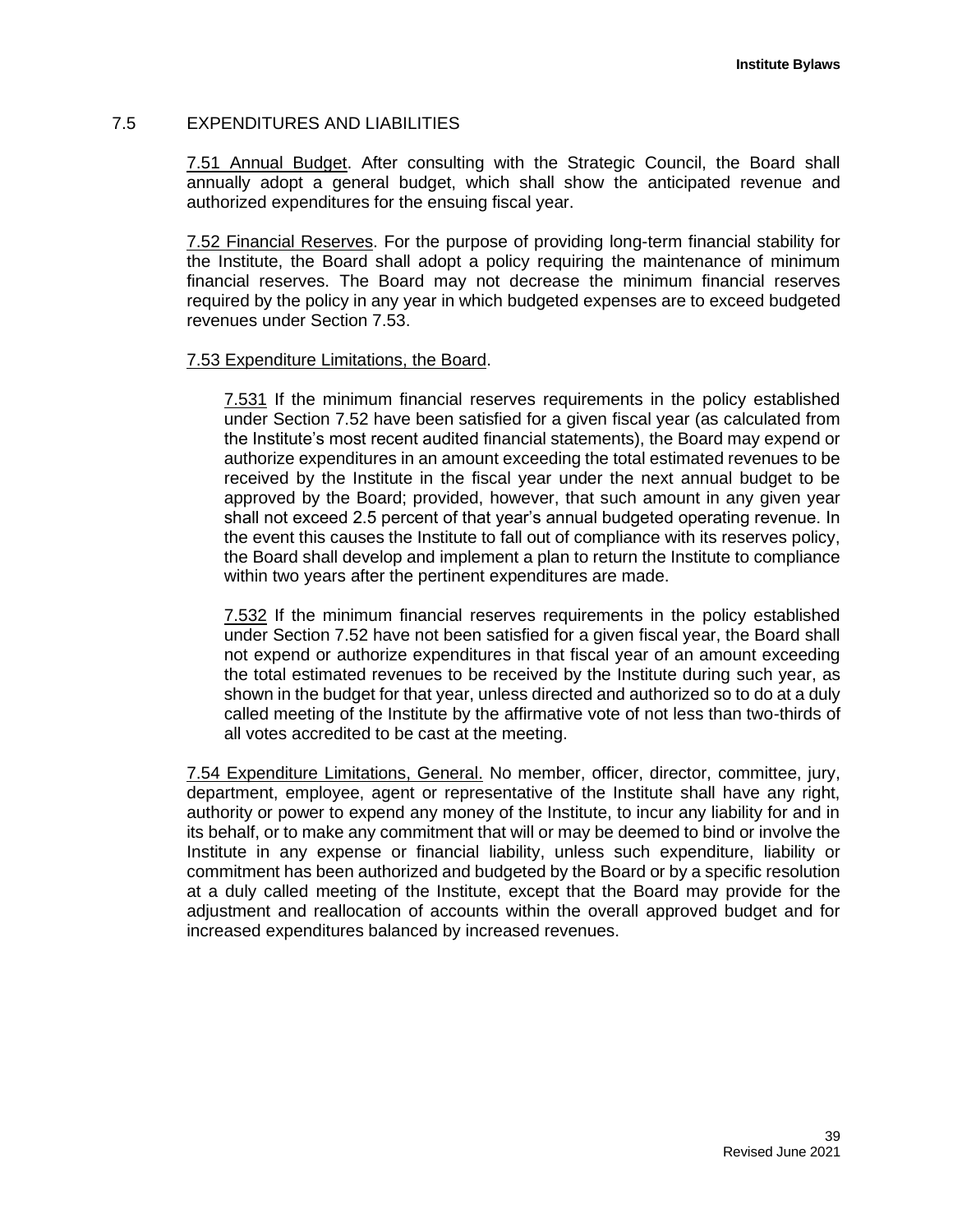# CHAPTER 8

# PROFESSIONAL CONDUCT

## 8.0 CODE OF ETHICS AND PROFESSIONAL CONDUCT

#### 8.01 Code of Ethics General Practice.

8.011 Canons of Ethics, Ethical Standards and Rules of Conduct. Changes to the Canons of Ethics, Ethical Standards and Rules of Conduct, referred to as the "Code of Ethics and Professional Conduct" or as the "Code of Ethics," shall be adopted by the convention of the Institute or by a two-thirds vote of the entire Board of Directors. The Code of Ethics shall be published and distributed to all members and applicants for membership in all classes of membership.

8.012 Code of Ethics Interpretation. The National Ethics Council has the authority to interpret the Code of Ethics. Individual members, officers, directors, employees and component organizations have no authority to make binding interpretations or clarifications of the Code.

8.013 Code of Ethics Application. The Code of Ethics and Professional Conduct applies to the professional activities of all classes of membership wherever they occur. Members are not immune from charges of violations of the Code of Ethics or disciplinary action by reason of their practice or position as partners, associates, or as members, stockholders, executive officers, directors or employees of any association, corporation or other legal entity.

#### 8.02 Code of Ethics Violations.

8.021 Code of Ethics Compliance. It is the duty of all members to conduct themselves at all times in conformity with the standards established by the Institute in the Code of Ethics and Professional Conduct and its published interpretations.

8.022 Code of Ethics Charges of Violations. A charge shall be based upon an allegation of violation of one or more of the Rules of the Code of Ethics in effect at the time of the alleged violation. Disciplinary action by a state board of licensing or registration may constitute grounds for a charge of violation of the Code of Ethics.

## 8.03 Code of Ethics Formal Charges of Violation.

8.031 Formal Charge. Every charge alleging a violation of the Code of Ethics shall be in the form prescribed by the Rules of the National Ethics Council and signed by the person making the charge.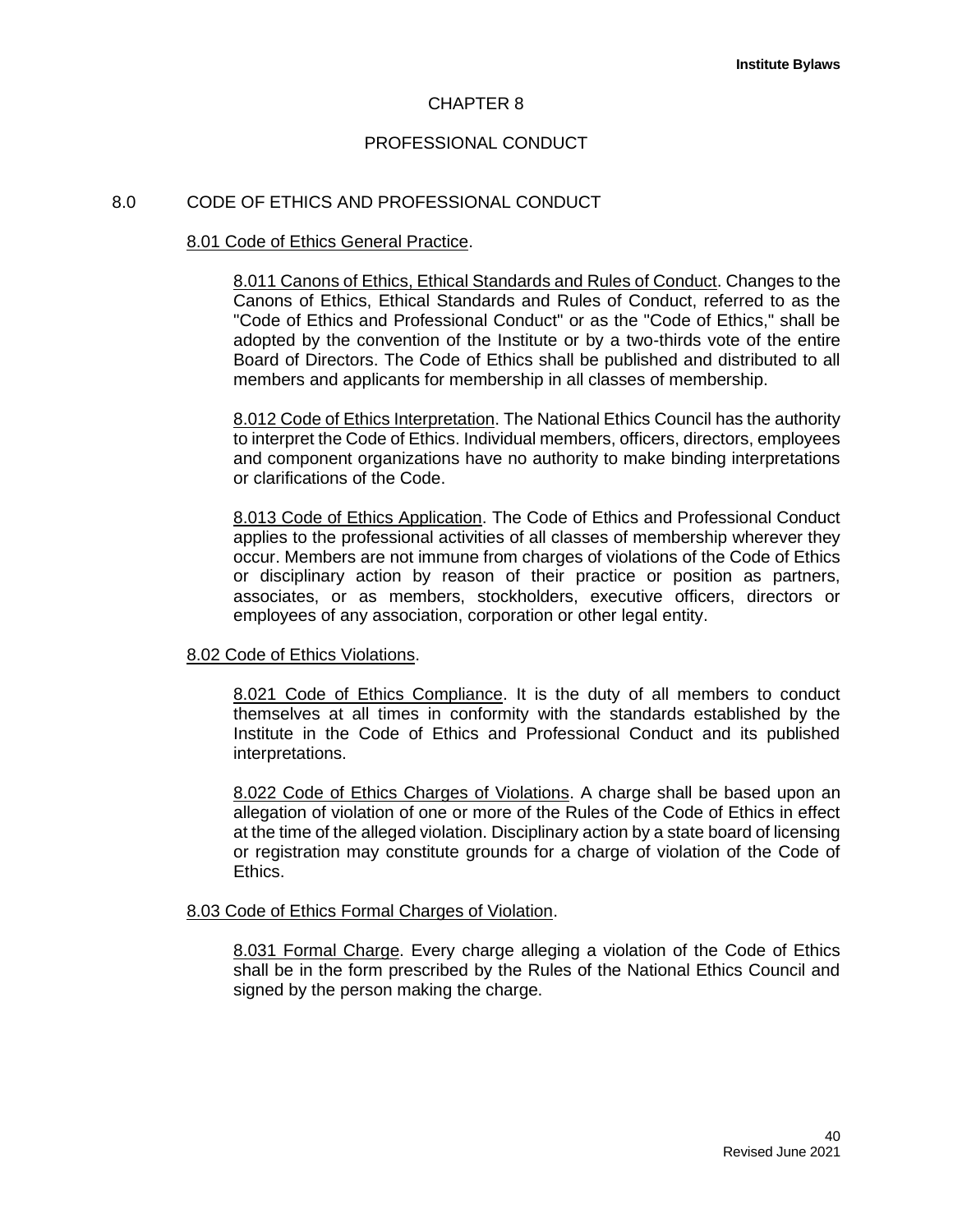8.032 Limitation on Actions. If the alleged violation of the Code of Ethics and Professional Conduct occurred more than one year before the Complaint is filed, the Complaint may be dismissed for that reason unless the Chairman, during initial review of the Complaint, finds that the delay was for good cause.

## 8.1 THE NATIONAL ETHICS COUNCIL

8.11 National Ethics Council Responsibilities. The National Ethics Council shall be responsible for the conduct of hearings on charges of violations of the Code of Ethics. However, the National Ethics Council shall defer action on a charge to allow a component, which wishes, an opportunity to obtain an informal settlement.

8.111 Hearing Panels. The Rules of the National Ethics Council may provide for hearing panels, to be appointed by the Chairperson of the National Ethics Council from the membership of the National Ethics Council, to conduct hearings of charges of violation of the Code of Ethics.

8.12 National Ethics Council Authority. The National Ethics Council shall have exclusive authority to determine the appropriate disposition of charges of violation of the Code of Ethics, subject to the appellate process set forth in these bylaws.

8.121 Penalties. The National Ethics Council may impose any of the following penalties:

Admonition **Censure** Suspension, for a period of time Termination of membership

The Council may also impose reasonable conditions in addition to the penalties listed above, and increase the penalty if the conditions are not met.

#### 8.13 National Ethics Council Practices.

8.131 Composition of and Appointment to the National Ethics Council. The National Ethics Council shall be composed of not more than twelve Architect members of the Institute appointed by the Board of Directors.

8.132 Term. The members of the Council shall be appointed to staggered threeyear terms. No member of the Council shall serve more than two three-year terms consecutively.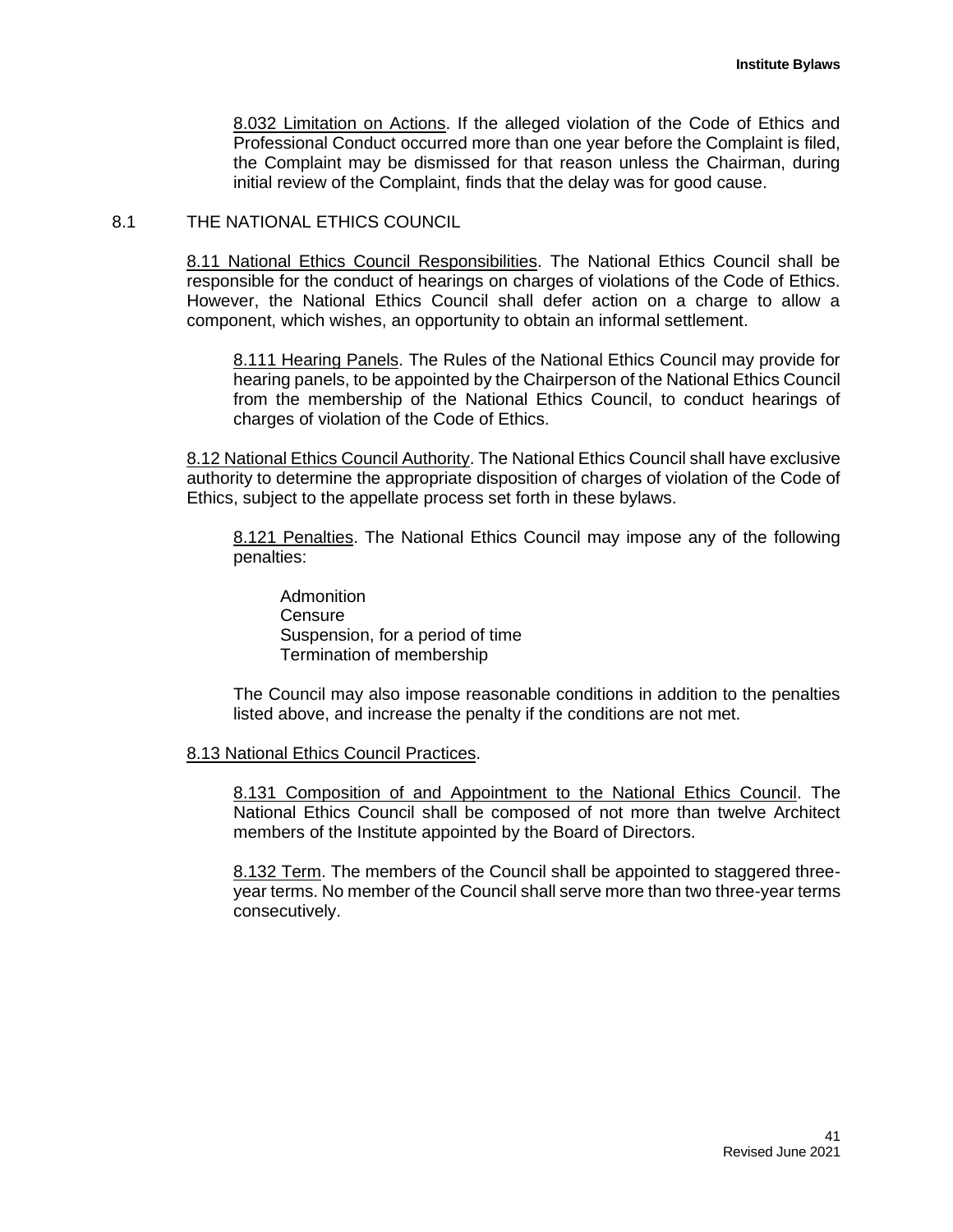8.133 Filling Vacancies. In the event of a vacancy, the President may make a temporary appointment to the Council. Service under a temporary appointment shall not count toward the service of two consecutive three-year terms. At its next regular meeting, the Board of Directors shall fill any vacancies for unexpired terms.

8.134 Eligibility. Any AIA Architect member in good standing is eligible for appointment to the National Ethics Council except members of the Board of Directors, and employees of the Institute and its component organizations. Any member of the National Ethics Council, upon becoming a member of the Board or an employee of the AIA or component organization, shall resign from the National Ethics Council.

8.135 Chairperson of the National Ethics Council. A chairperson of the Council shall be designated, from among the members of the Council, by the Board for a term of up to two years, and shall have the following responsibilities:

To review charges initially to decide whether they shall be dismissed without hearing or be heard;

To designate the members of the Council who shall hear the charges;

To administer procedures as developed and approved pursuant to these Bylaws for the prompt and orderly enforcement of the Code of Ethics.

#### 8.14 Rules of the National Ethics Council.

8.141 Establishment. The National Ethics Council shall establish Rules of Procedure. The Rules shall set forth such matters as are necessary for a fair and expeditious disposition of the business of the National Ethics Council. The Rules shall provide for the admission of all relevant and useful evidence and shall not require adherence to the strict rules of evidence.

8.142 Provision for Appeals. In addition to the matters otherwise specified in the Bylaws, the Rules shall provide for the right of appeal to the National Ethics Council from a decision by the chairperson to dismiss a charge, and without limitation, for the right of appeal to the Board by any member upon whom discipline has been imposed by the National Ethics Council. All terminations of membership shall be reviewed and concurred in by the Board of Directors. The standards and procedures for treating such appeals shall be set forth in the Rules of the Board.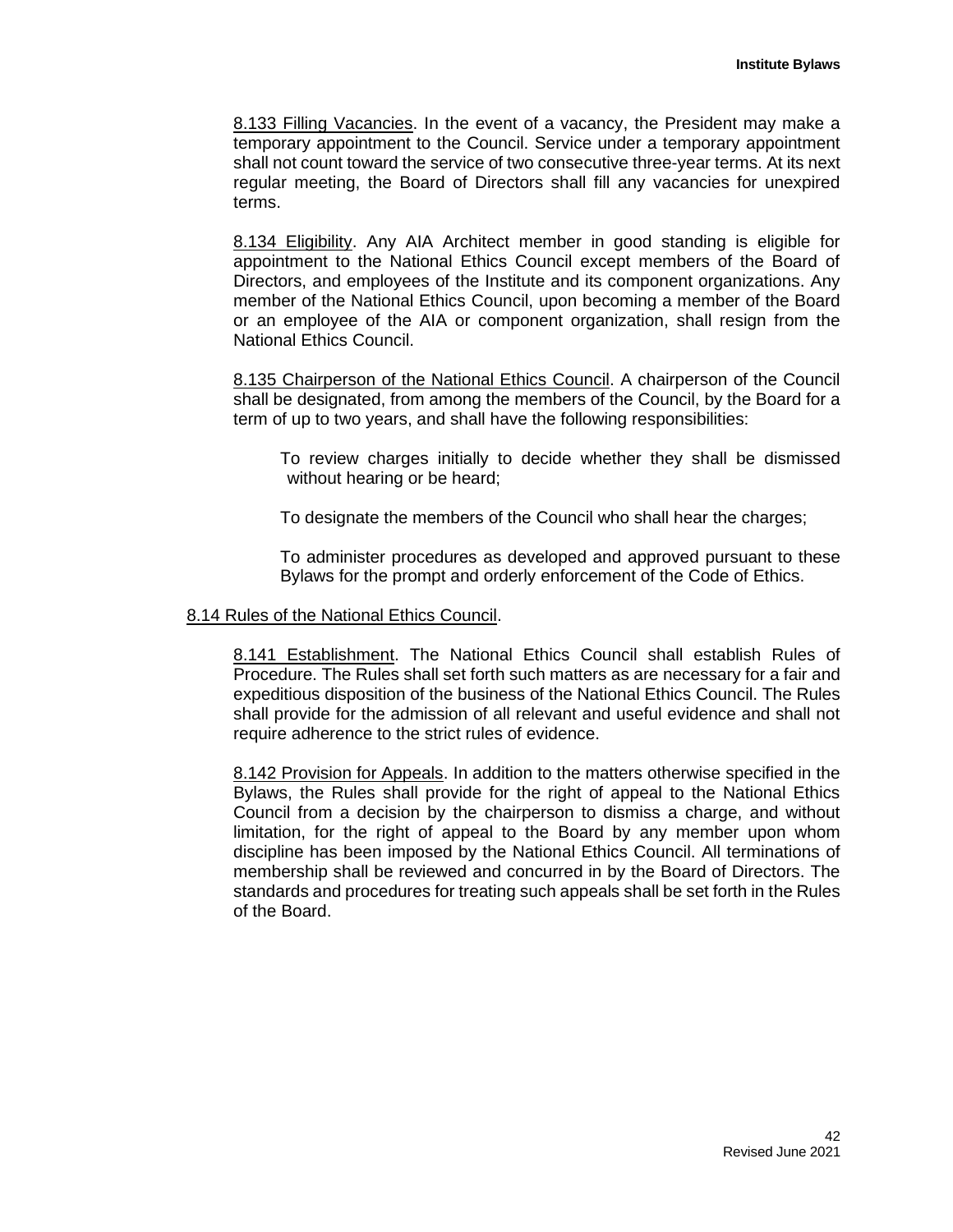# 8.2 CONFIDENTIALITY

## 8.21 Privilege.

8.211 Charge and Proceedings. Every charge of violation of the Code of Ethics and all records and proceedings relating to the charge shall be confidential and shall not be disclosed or discussed except in connection with the proceedings or as otherwise allowed in the Bylaws. Any hearings concerning charges under the Code shall be closed unless the parties agree to an open hearing.

8.212 Release of Confidentiality. In unusual situations, the President of the Institute (or the Secretary in the absence of the President) may determine, after consideration of all of the circumstances, that the best interests of the profession, or of the Institute, or of a member or a component require authorization of release of information concerning a charge of violation of the Code of Ethics beyond that otherwise authorized herein.

# 8.3 PUBLICATION AND ENFORCEMENT OF NATIONAL ETHICS COUNCIL RULINGS

8.31 Record of Case Brought Before National Ethics Council. In all cases where a penalty has been imposed for violation of the Code of Ethics and Professional Conduct, the Secretary shall place a record of the case in the individual's file. The record shall be kept in confidence except under compulsion of law or for appropriate use in any other disciplinary matter concerning the same member.

8.32 Publication of Penalty. In all cases, except those where the penalty is admonition, when an accused member has been found in violation of the Code of Ethics by final action of the National Ethics Council or the Board, a notice of the disciplinary action shall be published in a periodical publication of the Institute, explaining in enough detail to be meaningful to the membership the nature of the violation and the penalty imposed.

8.33 Notice of Exoneration. When an accused is found not in violation of the Code of Ethics by final action of the National Ethics Council or the Board, a notice of exoneration from charges of unprofessional conduct shall be published in a periodical publication of the Institute, upon request, but not otherwise.

## 8.4 INDEMNIFICATION

The provisions of Section 6.3 of these Bylaws regarding indemnification shall apply to members of the National Ethics Council and its chairperson.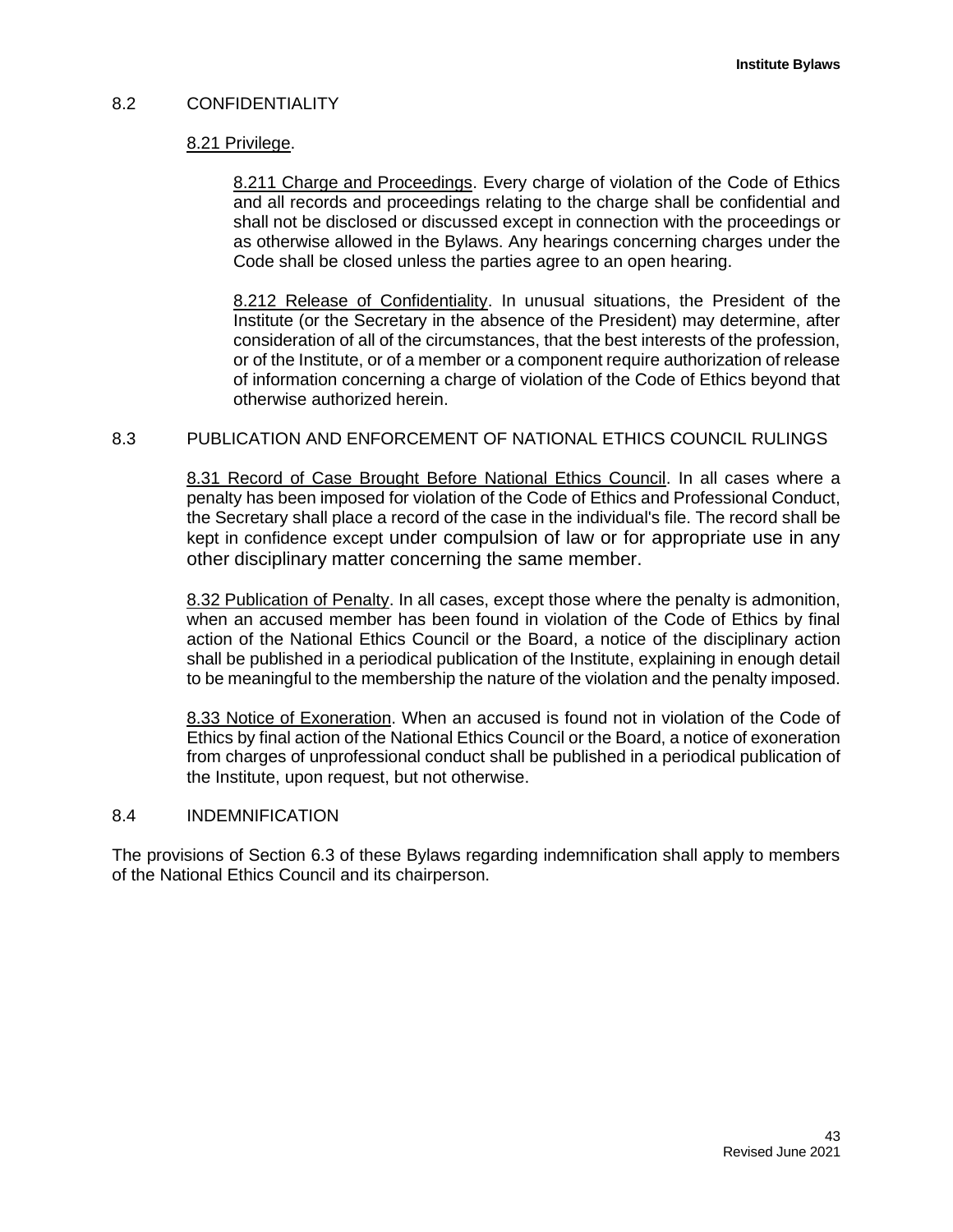#### CHAPTER 9

#### AMENDMENTS AND INTERPRETATIONS OF BYLAWS

#### 9.0 AMENDMENTS OF BYLAWS

#### 9.01 Bylaws Amendment at a Meeting of the Institute.

9.011 Requirements to Amend Bylaws. These Bylaws may be amended at any meeting of the Institute in the following manner:

The Secretary shall send to each member notice of the proposed amendment and a notice of the meeting at which it is to be voted upon.

If delegates holding at least three-fourths of the votes accredited to be cast at the meeting are present, then the amendment shall require an affirmative vote of not less than two-thirds of all votes actually cast on the proposed amendment at the meeting.

If the delegates attending the meeting hold less than three-fourths of the votes accredited to be cast at the meeting, then the amendment shall require an affirmative vote of not less than two-thirds of all votes accredited to be cast at the meeting.

9.012 Notice of Bylaws Amendment. Such notice of proposed amendment shall be deemed to have been sent if it has been published in a periodical publication of the Institute and this publication has been sent to each member not less than thirty days before the day of the meeting at which the proposed amendment is to be voted upon.

9.013 Sponsorship of Amendments. Every proposed amendment must be sponsored by the Board or by a written petition signed by Architect or Associate members in good standing in the Institute. A petition by members must bear the signatures of not less than 1% of the total number of Architect and Associate members then in good standing in the Institute, and must be received by the Secretary not less than sixty days before the opening day of the meeting at which the proposed amendment is to be voted upon.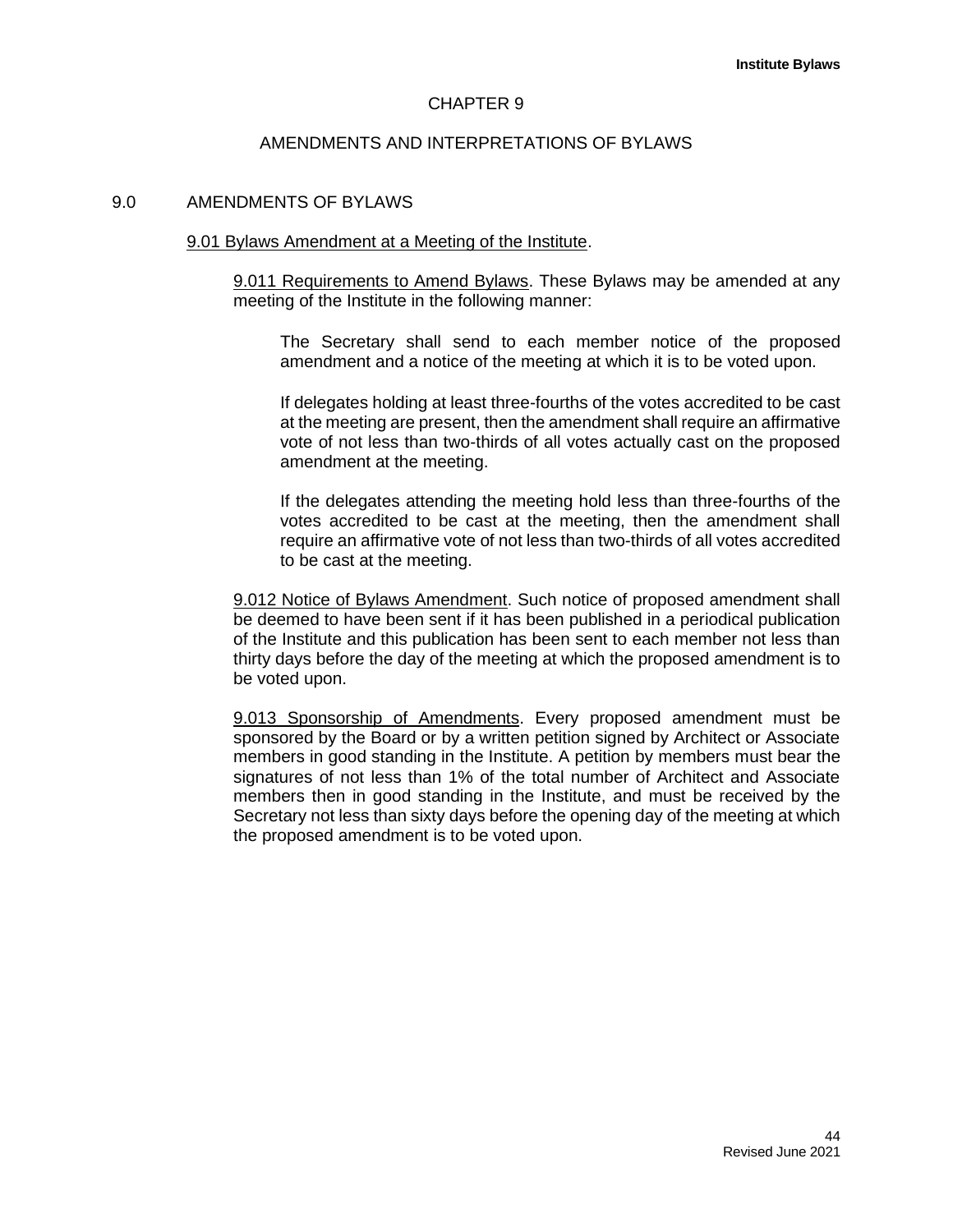9.02 Amendments by the Board of Directors. In addition to the power to amend certain provisions of these Bylaws in the manner and to the extent herein elsewhere given, the Board, by the affirmative vote of not less than two-thirds of its entire membership, may amend any other provision of these Bylaws to forward the objects and facilitate the activities of the Institute or to eliminate from said Bylaws any inconsistency, subject to the limitations set forth below in Section 9.021.

9.021 Limitations on the Board's Power to Amend Bylaws. The Board may not amend the Bylaws to:

Increase the power of the Board;

Change the name or objects of the Institute, its membership or the qualifications therefor, its government, meetings, conditions of affiliations or the terms of office or manner of election of its officers and directors;

Lessen or diminish the rights and interests of any member;

Increase the fees, dues, and other financial liability of any member, unless the Board is herein elsewhere authorized to do so;

Lessen or weaken the safeguarding of the investments, securities, money, special funds, and other property of the Institute or the limitations placed on its expenditures nor extend the authority to make such expenditures or to incur indebtedness;

Change the provisions regarding gifts, advertising, the inspection of records, or the requiring of advice of counsel.

9.022 Legal Review of Bylaws Amendments. Before any amendment to any provision of these Bylaws made by the Board shall become effective, the counsel of the Institute shall approve it as being within the power of the Board to make, in correct legal form, and legally proper.

9.023 Amendments' Effect. Every provision of these Bylaws so amended by the Board shall have the same force and effect as if amended by a meeting of the Institute, and each such amendment shall be incorporated in these Bylaws as a part thereof.

9.024 Publication of Proposed Bylaws Amendments. The proposed amendments shall be published in a periodical publication of the Institute and sent to each member not less than sixty days before action by the Board.